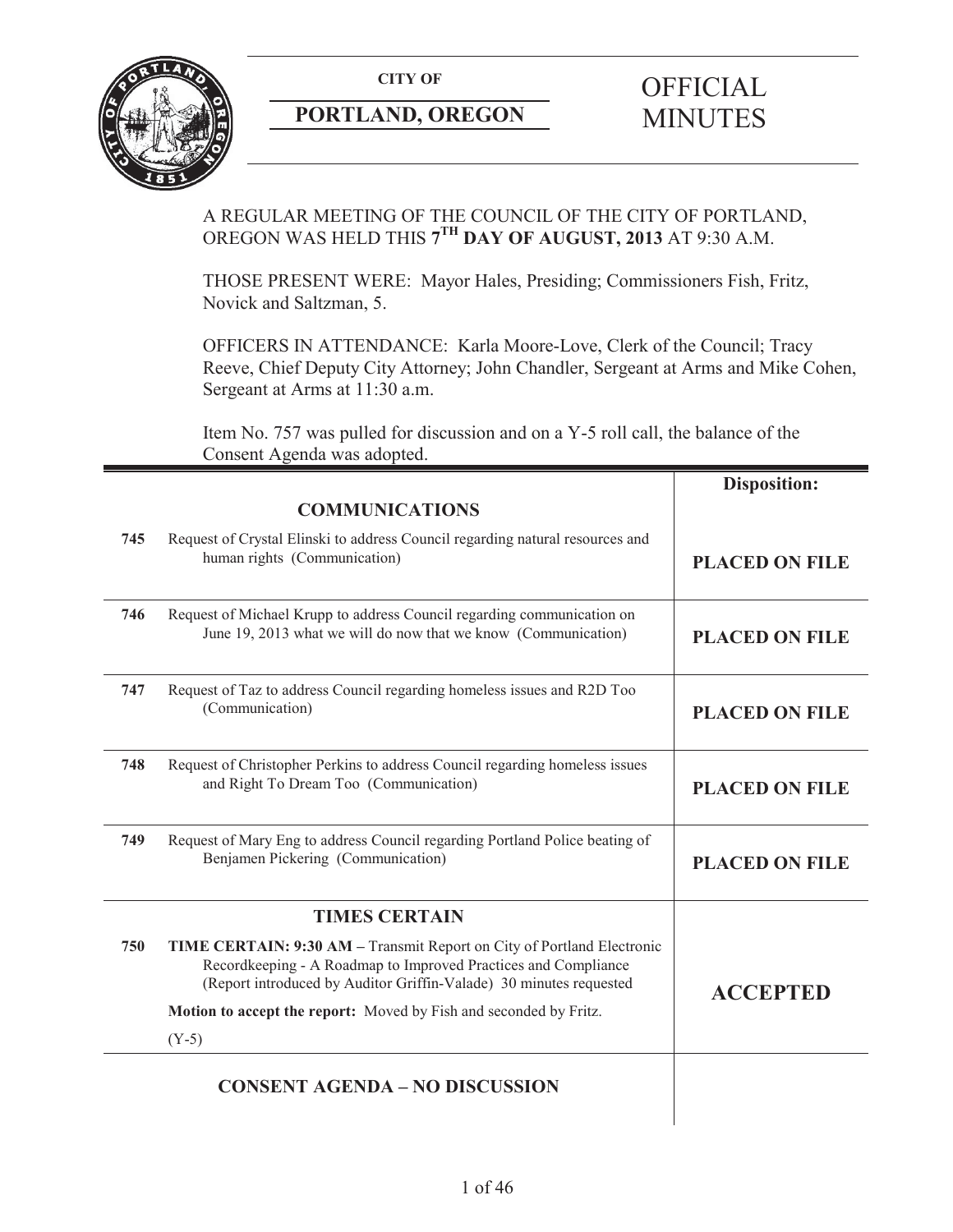| August 7, 2013 |                                                                                                                                                                                                                                                                                               |                                                                                      |  |
|----------------|-----------------------------------------------------------------------------------------------------------------------------------------------------------------------------------------------------------------------------------------------------------------------------------------------|--------------------------------------------------------------------------------------|--|
|                | <b>Mayor Charlie Hales</b>                                                                                                                                                                                                                                                                    |                                                                                      |  |
|                | <b>Office of Management and Finance</b>                                                                                                                                                                                                                                                       |                                                                                      |  |
| $*751$         | Create a new Nonrepresented classification of Assistant Budget Director and<br>establish a compensation rate for this classification (Ordinance)                                                                                                                                              | 186178                                                                               |  |
|                | $(Y-5)$                                                                                                                                                                                                                                                                                       |                                                                                      |  |
| 752            | Create the new represented classifications of Field Sciences Technician<br>Trainee, Field Sciences Technician and Field Sciences Specialist and<br>establish interim compensation rates for these classifications (Ordinance)                                                                 | <b>PASSED TO</b><br><b>SECOND READING</b><br><b>AUGUST 14, 2013</b><br>AT 9:30 AM    |  |
| 753            | Grant a franchise to Chevron USA for a period of 20 years to use City streets to<br>own and operate a Pipeline System (Ordinance)                                                                                                                                                             | <b>PASSED TO</b><br><b>SECOND READING</b><br><b>SEPTEMBER 11, 2013</b><br>AT 9:30 AM |  |
|                | <b>Commissioner Dan Saltzman</b>                                                                                                                                                                                                                                                              |                                                                                      |  |
|                | <b>Position No. 3</b>                                                                                                                                                                                                                                                                         |                                                                                      |  |
|                | <b>Portland Fire &amp; Rescue</b>                                                                                                                                                                                                                                                             |                                                                                      |  |
| 754            | Authorize contract with Burlington Water District for fire prevention,<br>suppression and emergency response services for FY 2013-14 (Second<br>Reading Agenda 738; Contract No. 30003362)                                                                                                    | 186179                                                                               |  |
|                | $(Y-5)$                                                                                                                                                                                                                                                                                       |                                                                                      |  |
|                | <b>Commissioner Nick Fish</b>                                                                                                                                                                                                                                                                 |                                                                                      |  |
|                | <b>Position No. 2</b>                                                                                                                                                                                                                                                                         |                                                                                      |  |
|                | <b>Bureau of Environmental Services</b>                                                                                                                                                                                                                                                       |                                                                                      |  |
| $*755$         | Amend contract with Smiley Joe, LLC dba Solid Ground Consulting Group,<br>formerly dba Decisions, Decisions, for additional work and compensation<br>for the Cooperative Leadership Institute for \$100,000 (Ordinance; amend<br>Contract No. 30001535)                                       | 186180                                                                               |  |
|                | $(Y-5)$                                                                                                                                                                                                                                                                                       |                                                                                      |  |
| $*756$         | Authorize the Director of the Bureau of Environmental Services or designee<br>and the City Attorney to enter into a settlement agreement with Paul<br>Herman not to exceed \$67,000 for retrofitting costs in regards to SW 86th<br>Avenue Pump Station and Appurtenances Project (Ordinance) | 186181                                                                               |  |
|                | $(Y-5)$                                                                                                                                                                                                                                                                                       |                                                                                      |  |
| 757            | Authorize grant agreement with Southwest Neighborhoods, Inc. to provide<br>education, outreach and community involvement for watershed projects in<br>Fanno, Tryon and Willamette watersheds up to \$73,000 for FY 2013/14<br>(Ordinance)                                                     | <b>REFERRED TO</b><br><b>COMMISSIONER OF</b><br><b>PUBLIC WORKS</b>                  |  |
|                | <b>REGULAR AGENDA</b>                                                                                                                                                                                                                                                                         |                                                                                      |  |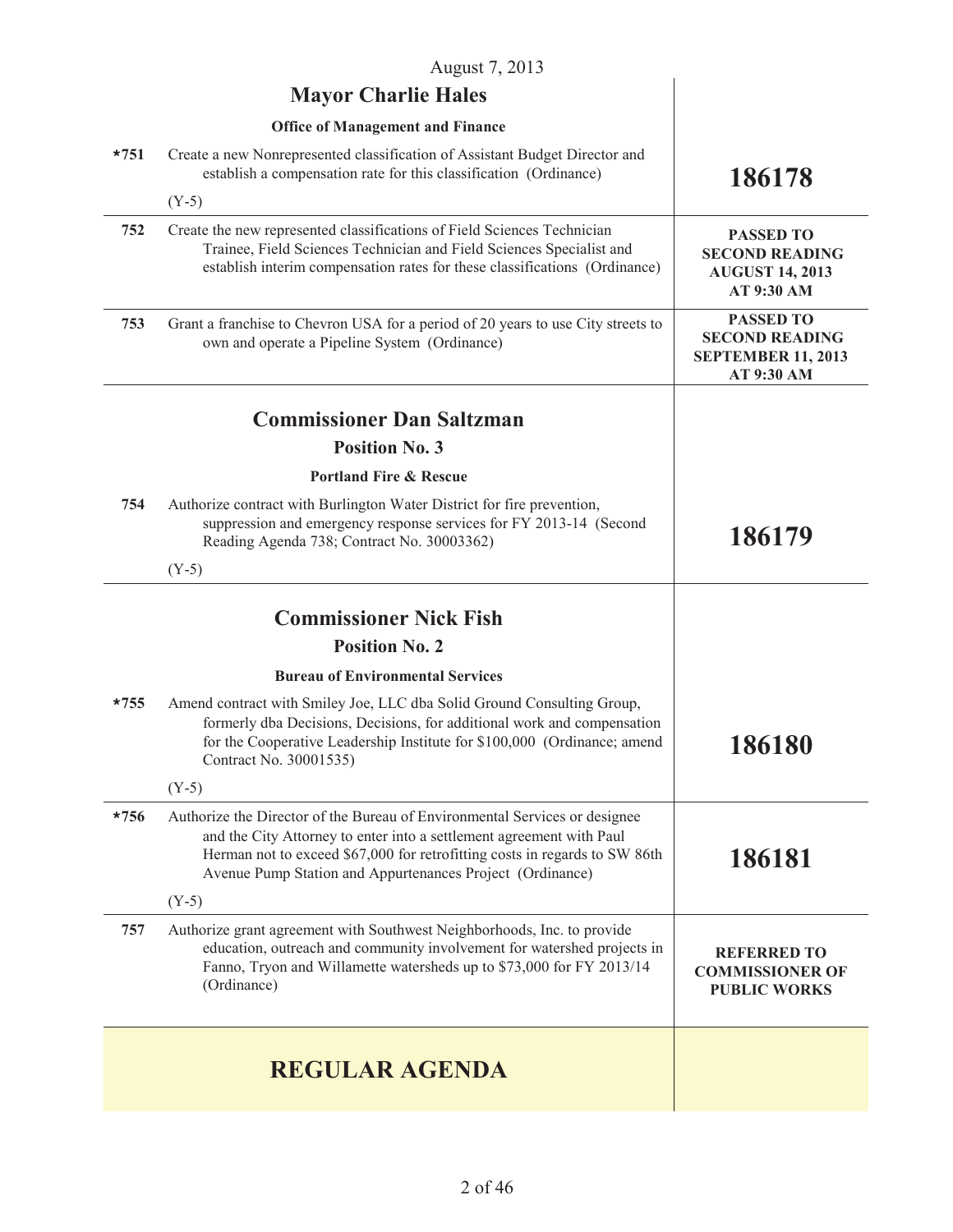| August 7, 2013 |                                                                                                                                                                                                                                                                                                                |                   |  |
|----------------|----------------------------------------------------------------------------------------------------------------------------------------------------------------------------------------------------------------------------------------------------------------------------------------------------------------|-------------------|--|
| $*758$         | Authorize an alternative selection process for the Compliance Officer and<br>Community Liaison contract to comply with the City of Portland and<br>Department of Justice Settlement Agreement (Ordinance introduced by<br>Mayor Hales and Commissioner Fritz) 15 minutes requested<br>$(Y-5)$                  | 186182            |  |
|                |                                                                                                                                                                                                                                                                                                                |                   |  |
|                | <b>Mayor Charlie Hales</b>                                                                                                                                                                                                                                                                                     |                   |  |
|                | <b>Bureau of Police</b>                                                                                                                                                                                                                                                                                        |                   |  |
| $*759$         | Amend a contract with LifeWorks Northwest in an amount not to exceed<br>\$200,000 and extend the term through June 30, 2015 to work with the<br>Police Bureau Prostitution Coordination Team (Ordinance; amend<br>Contract No. 30002562)                                                                       | 186184            |  |
|                | $(Y-5)$                                                                                                                                                                                                                                                                                                        |                   |  |
| $*760$         | Accept and appropriate a grant in the amount of \$20,000 from the Oregon<br>Department of Transportation, Transportation Safety Division 2013<br>Portland Police Speed Grant for sworn personnel overtime (Ordinance)<br>10 minutes requested                                                                  | 186185            |  |
|                | $(Y-5)$                                                                                                                                                                                                                                                                                                        |                   |  |
| $*761$         | Amend an Intergovernmental Agreement with the Multnomah County District<br>Attorney to reimburse the Police Bureau for overtime costs up to \$31,995<br>of officers assigned to the District Attorney's Office as investigators<br>(Ordinance; amend Contract No. 52562)                                       | 186186            |  |
|                | $(Y-5)$                                                                                                                                                                                                                                                                                                        |                   |  |
| $*762$         | Amend an Intergovernmental Agreement with Multnomah County District<br>Attorney to increase funding in the amount of \$3,058 for child abuse<br>investigations (Ordinance; amend Contract No. 30001158)                                                                                                        |                   |  |
|                | Motion to call the question that the Mayor is not acting out of order in<br>trying to suppress citizen testimony: Moved by Saltzman and seconded<br>by Fish. $(Y-5)$                                                                                                                                           | 186187            |  |
|                | $(Y-5)$                                                                                                                                                                                                                                                                                                        |                   |  |
| $*763$         | Authorize an Intergovernmental Agreement with Multnomah County to<br>reimburse Police Bureau overtime costs up to \$15,000 for education and<br>enforcement efforts to reduce alcohol service to visibly intoxicated<br>persons and service to minors at Portland bars and nightclubs (Previous<br>Agenda 724) | 186188            |  |
|                | $(Y-5)$                                                                                                                                                                                                                                                                                                        |                   |  |
|                | <b>Commissioner Dan Saltzman</b>                                                                                                                                                                                                                                                                               |                   |  |
|                | <b>Position No. 3</b>                                                                                                                                                                                                                                                                                          |                   |  |
|                | <b>Portland Fire &amp; Rescue</b>                                                                                                                                                                                                                                                                              |                   |  |
| $*764$         | Authorize application to Federal Emergency Management Agency for a grant in<br>the amount of \$4,554,394 for the 2013 Staffing for Adequate Fire and<br>Emergency Response Grant Program to fund 26 firefighter positions for<br>two years (Ordinance) 10 minutes requested                                    | 186183            |  |
|                | Motion to amend directives to change Mayor to Fire Chief: Moved by<br>Saltzman and seconded by Fish. (Y-5)                                                                                                                                                                                                     | <b>AS AMENDED</b> |  |
|                | $(Y-5)$                                                                                                                                                                                                                                                                                                        |                   |  |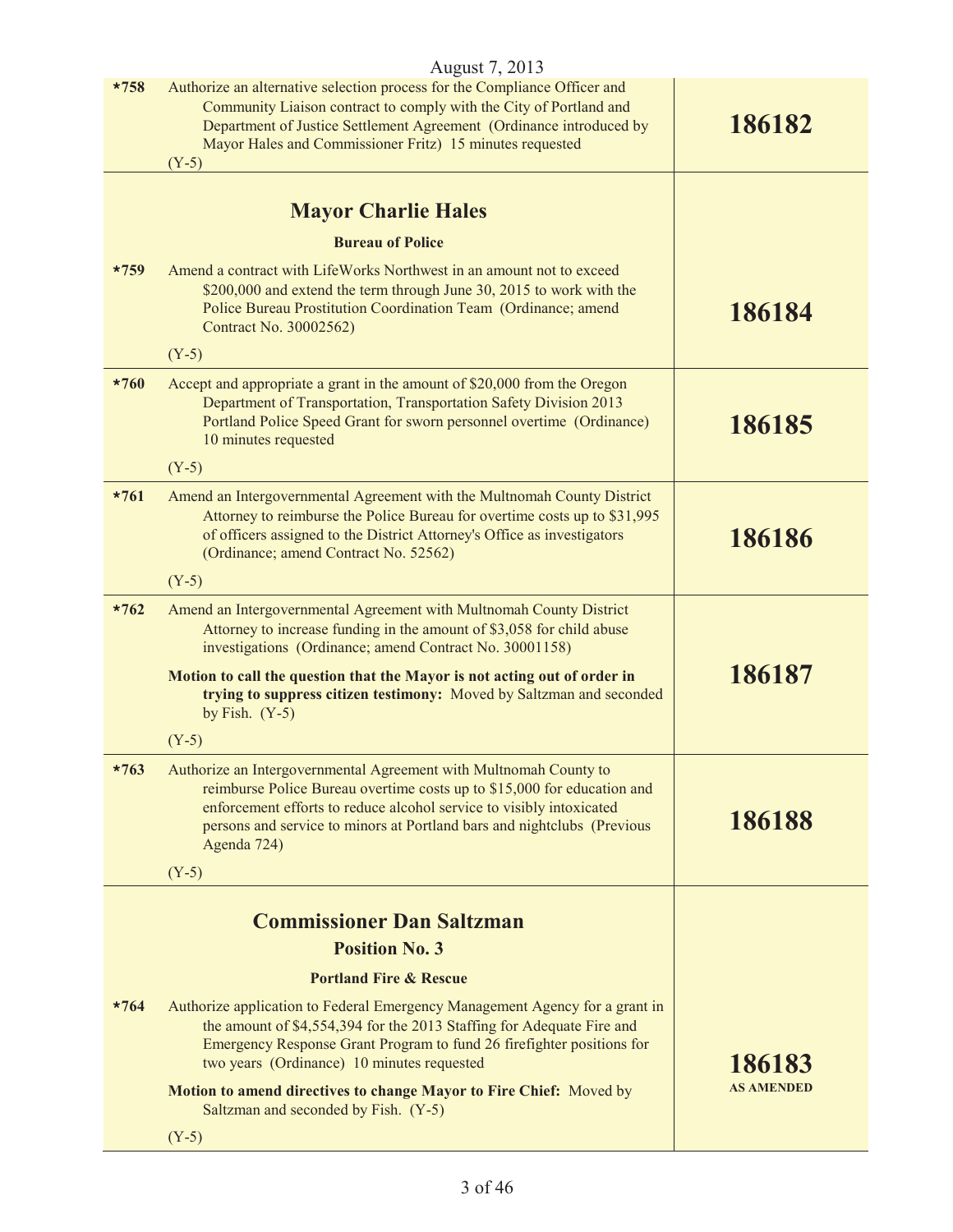|        | August 7, 2013                                                                                                                                                                                                                                                                     |                                                                                          |  |
|--------|------------------------------------------------------------------------------------------------------------------------------------------------------------------------------------------------------------------------------------------------------------------------------------|------------------------------------------------------------------------------------------|--|
|        | <b>Commissioner Steve Novick</b><br><b>Position No. 4</b><br><b>Bureau of Transportation</b>                                                                                                                                                                                       |                                                                                          |  |
| 765    | Vacate portions of SE Sherrett St and SE Umatilla St west of SE Grand Ave<br>subject to certain conditions and reservations (Hearing; Ordinance; VAC-<br>10080) 15 minutes requested                                                                                               | <b>PASSED TO</b><br><b>SECOND READING</b><br><b>AUGUST 14, 2013</b><br><b>AT 9:30 AM</b> |  |
| $*766$ | Amend contract with Portland Streetcar, Inc. to provide additional project<br>management and other professional services for the Portland Streetcar<br>Loop Project and increase compensation by \$157,500 (Ordinance; amend<br>Contract No. 37251)<br>$(Y-5)$                     | 186189                                                                                   |  |
| $*767$ | Amend contract with Portland Streetcar, Inc. for vehicle engineering services<br>related to streetcar vehicles being procured from Oregon Iron Works for<br>the Portland Streetcar Loop Project and increase compensation by<br>\$175,860 (Ordinance; amend Contract No. 30001193) | 186190                                                                                   |  |
|        | $(Y-5)$                                                                                                                                                                                                                                                                            |                                                                                          |  |
| 768    | Set a hearing date, 9:30 a.m. Wednesday, September 18, 2013, to vacate a<br>portion of SW Fairview Blvd at SW Champlain Dr (Report; VAC-10081)                                                                                                                                     |                                                                                          |  |
|        | <b>Motion to accept the report:</b> Moved by Fish and seconded by Saltzman.                                                                                                                                                                                                        | <b>ACCEPTED</b>                                                                          |  |
|        | $(Y-5)$                                                                                                                                                                                                                                                                            |                                                                                          |  |
| 769    | Amend Ordinance to remove Exhibit A relating to the phased implementation<br>of the Northwest Parking Meter District and Area Permit Parking Program<br>(Second Reading 733; amend Ordinance No. 185805)                                                                           | 186191                                                                                   |  |
|        | $(Y-5)$                                                                                                                                                                                                                                                                            |                                                                                          |  |
|        | <b>Commissioner Nick Fish</b>                                                                                                                                                                                                                                                      |                                                                                          |  |
|        | <b>Position No. 2</b>                                                                                                                                                                                                                                                              |                                                                                          |  |
|        | <b>Bureau of Environmental Services</b>                                                                                                                                                                                                                                            |                                                                                          |  |
| 770    | Revise enforcement provisions to standardize language related to Bureau of<br>Environmental Services program enforcement activities (Second Reading)<br>Agenda 744; amend Code Chapters 17.32, 17.34, 17.35, 17.38 and 17.39)                                                      | 186192                                                                                   |  |
|        | $(Y-5)$                                                                                                                                                                                                                                                                            |                                                                                          |  |

At 12:11 p.m., Council recessed.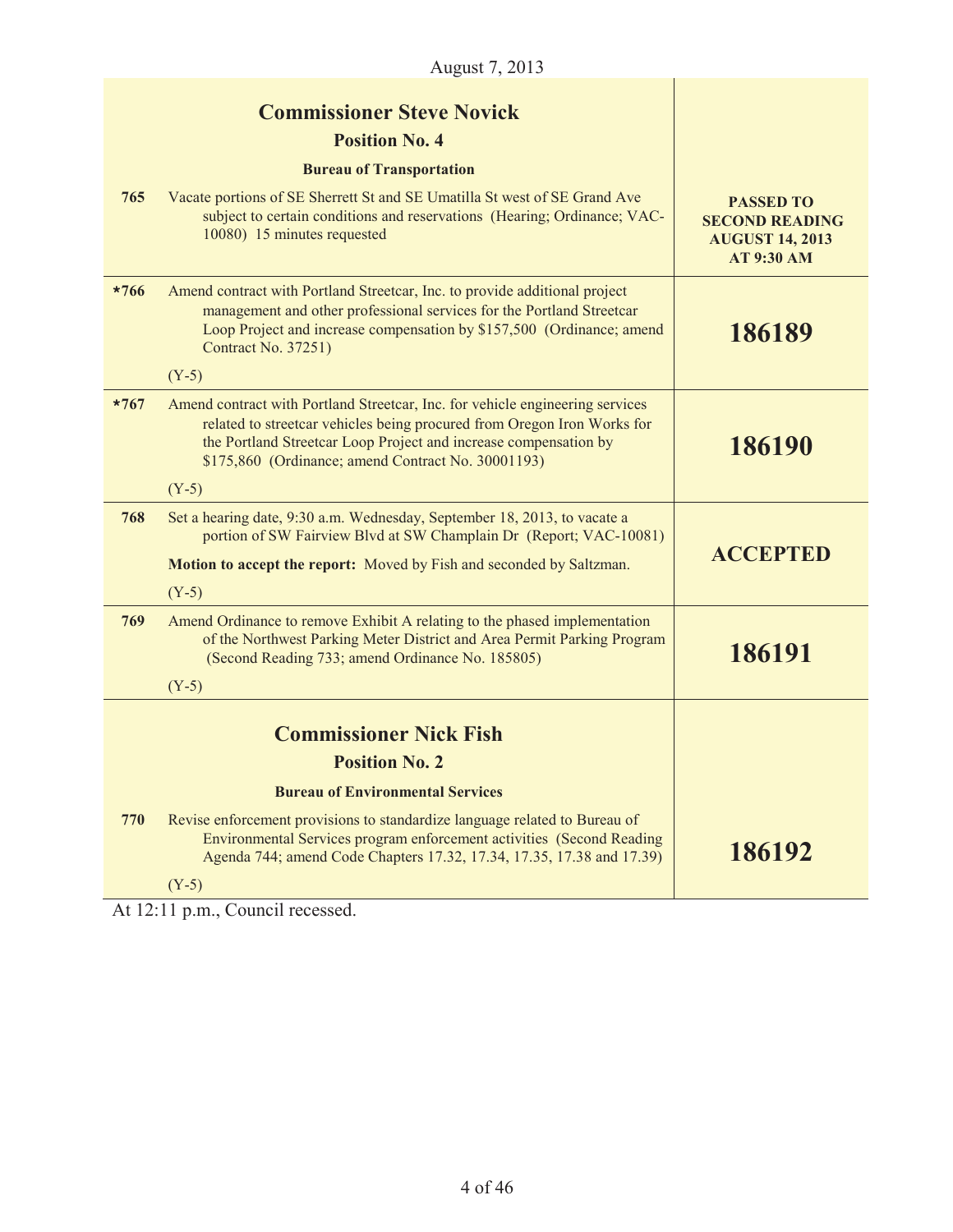## **WEDNESDAY, 2:00 PM, AUGUST 7, 2013**

**DUE TO LACK OF AN AGENDA THERE WAS NO MEETING**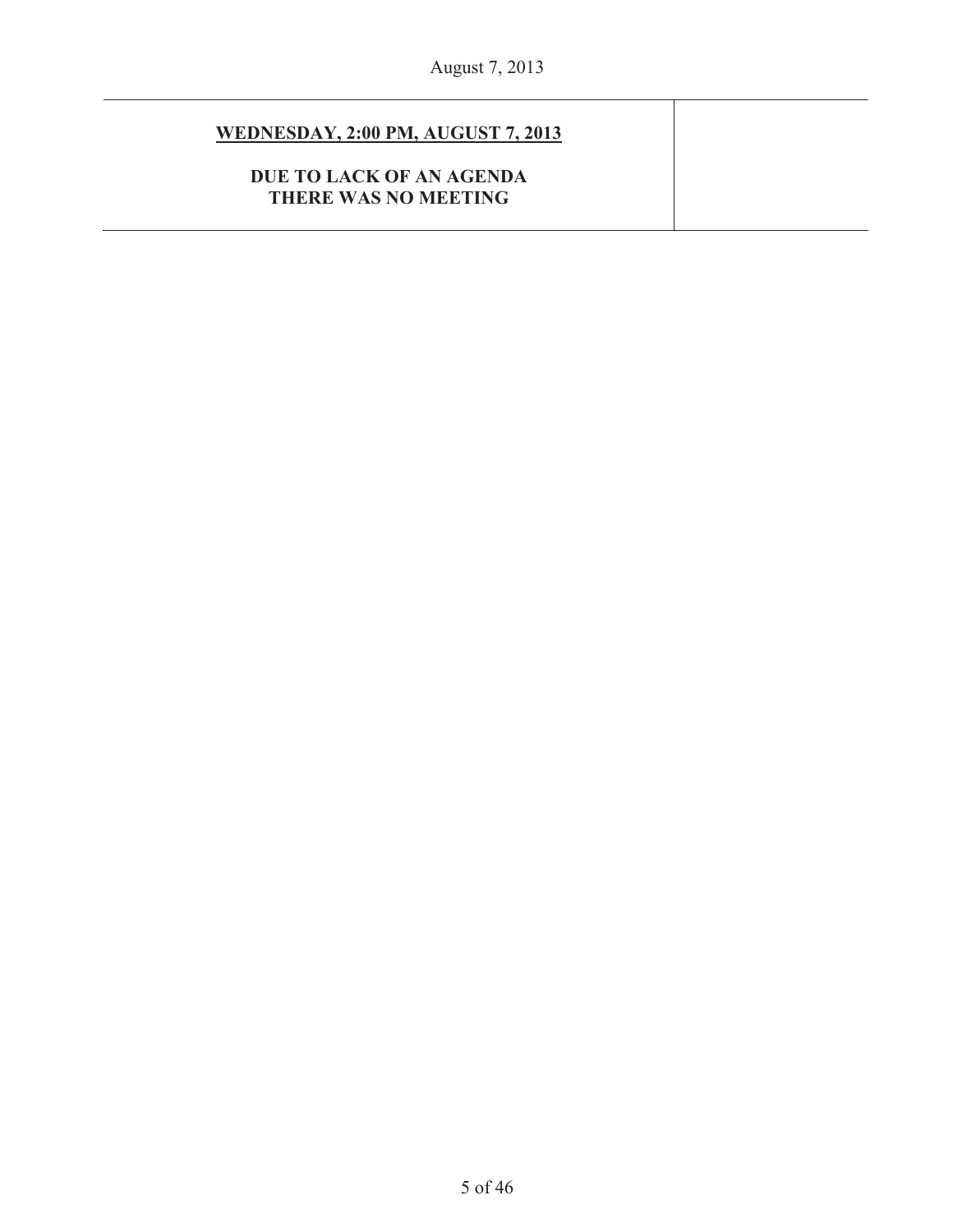#### August 8, 2013

|  |                                                           | A RECESSED MEETING OF THE COUNCIL OF THE CITY OF PORTLAND, |
|--|-----------------------------------------------------------|------------------------------------------------------------|
|  | OREGON WAS HELD THIS 8TH DAY OF AUGUST, 2013 AT 2:00 P.M. |                                                            |

THOSE PRESENT WERE: Mayor Hales, Presiding; Commissioners Fish, Fritz, Novick and Saltzman, 5.

Commissioner Fish arrived at 2:07 p.m. Commissioner Saltzman arrived at 2:19 p.m.

OFFICERS IN ATTENDANCE: Karla Moore-Love, Clerk of the Council; Kathryn Beaumont, Chief Deputy City Attorney; and Wayne Dykes, Sergeant at Arms.

|        |                                                                                                                                                                                                                                                                                                                                                                                                                                                                                                                                                                                                             | <b>Disposition:</b>                                                 |
|--------|-------------------------------------------------------------------------------------------------------------------------------------------------------------------------------------------------------------------------------------------------------------------------------------------------------------------------------------------------------------------------------------------------------------------------------------------------------------------------------------------------------------------------------------------------------------------------------------------------------------|---------------------------------------------------------------------|
| 771    | <b>TIME CERTAIN: 2:00 P M – Consider the proposal of Paradise 39 Grape,</b><br>LLC and the recommendation from the Hearings Officer for approval, to<br>change the Comprehensive Plan Map designation from Industrial<br>Sanctuary to Central Employment and the Zoning Map designation from<br>IG1 General Industrial 1 to EX Central Employment, with a design<br>overlay at the southeast corner of N Albina Ave and N Fremont St<br>(Hearing; LU 13-131300 CP ZC) 1 hour requested for items 771 and 772<br>Motion to accept Hearings Officer's recommendation: Moved by Fritz and<br>seconded by Fish. | <b>ACCEPT</b><br><b>HEARINGS OFFICER'S</b><br><b>RECOMMENDATION</b> |
|        | $(Y-5)$                                                                                                                                                                                                                                                                                                                                                                                                                                                                                                                                                                                                     |                                                                     |
| $*772$ | Amend the Comprehensive Plan Map designation and change zoning of<br>property located at 750 N Fremont at the request of Richard Larson,<br>Paradise 39 Grape, LLC (Ordinance introduced by Commissioner Fritz;<br>LU 13-131300 CP ZC)                                                                                                                                                                                                                                                                                                                                                                      | 186193                                                              |
|        | $(Y-5)$                                                                                                                                                                                                                                                                                                                                                                                                                                                                                                                                                                                                     |                                                                     |

At 2:27 p.m., Council adjourned.

## **LAVONNE GRIFFIN-VALADE**

Auditor of the City of Portland

all

By Karla Moore-Love Clerk of the Council

For a discussion of agenda items, please consult the following Closed Caption File.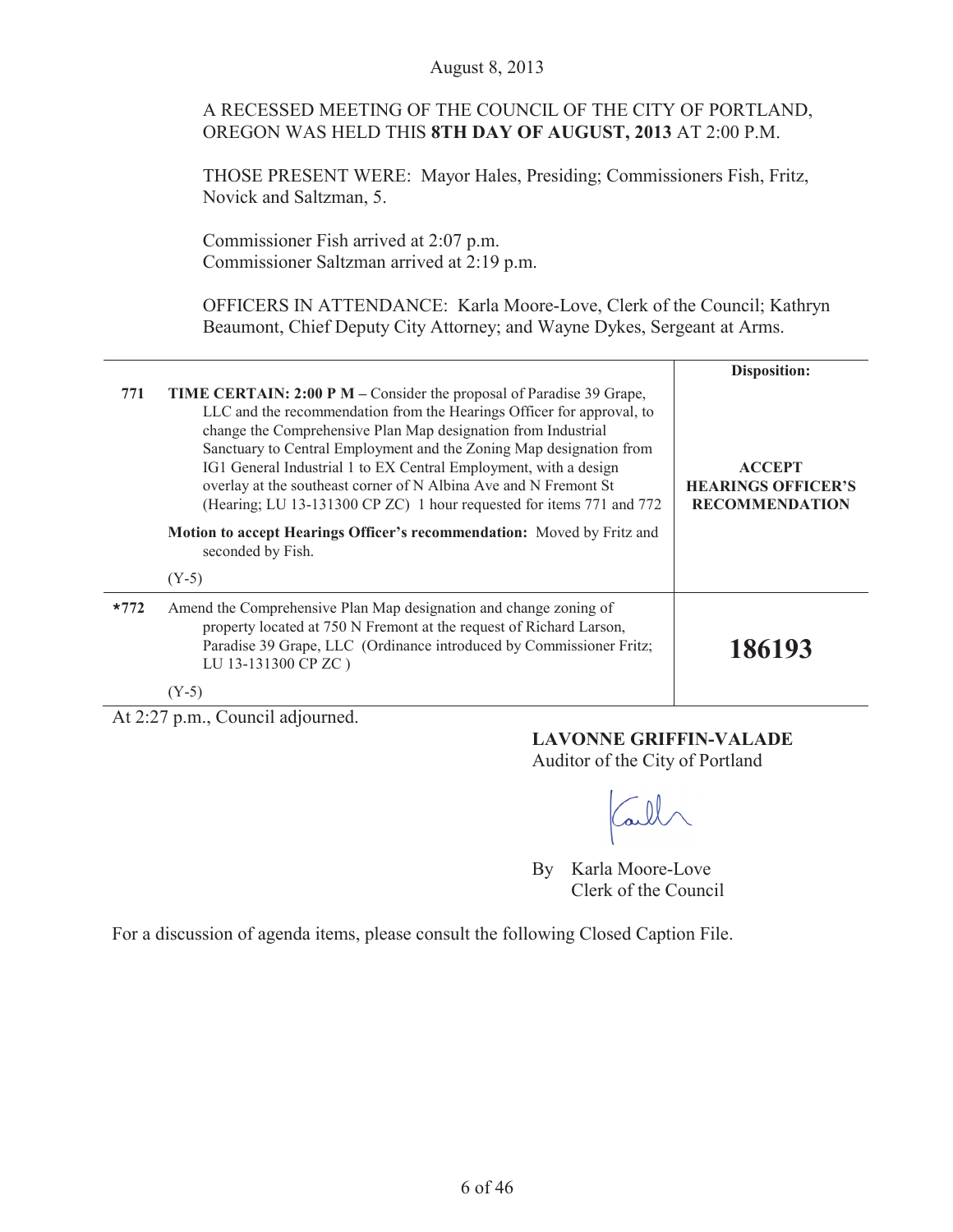## August 7, 2013 **Closed Caption File of Portland City Council Meeting**

This file was produced through the closed captioning process for the televised City Council broadcast and should not be considered a verbatim transcript. Key: **\*\*\*\*\*** means unidentified speaker.

## **AUGUST 7, 2013 9:30 AM**

Hales: Welcome to the august 7<sup>th</sup> meeting of Portland city council. Karla will you please call the roll. [roll]

**Hales:** We're going to start this morning with a proclamation and we have Barbara jenson here to talk about it, in terms of what the state is doing about the spirit of 45 day. Come on up and tell us about this fine idea. And then I have a proclamation to read on behalf of this day.

**Barbara Jenson:** My name is Barbara jenson. I am a citizen of Oregon, born in Oregon and my father fought in world war 2 and the proclamation you have is called the spirit of 45 day. The spirit of '45 is a national movement across America. Began with congressional endorsement in 2010 and we have been bringing it to Oregon over the past year and a piece of legislation was entered, senate bill 832, this last session that raises level of awareness in our communities about the importance of world war two. And the definition of the spirit of '45 day is not veteran, not memorial. It is about an entire nation that rebuilt America. That fought for our freedom, rebuilt America. And by their examples to inspire the youth of our communities today. So we're taking that message across Oregon now. Proclamations are being made. Rick tobiason with the honor flight caught on fire and made it happen in bend and Redmond quickly after the legislation signed by the governor june  $25<sup>th</sup>$ and mayor hales you also signed the other day. Thank you very much to have the city proclaim that the spirit of '45 day is an annual event. Now that it's in legislation, it will be an annual event for a long time. We appreciate your support in carrying it through. Today I have my mother with me, joy beebe. Joy is a member of the WW2 generation. She married my father, she's an English war bride and lived during the bombs and the blitz in London. Watching her mother in a silhouette, wondering if they were going to survive while the burning city was behind her. It was quite a time. In fact she slept under a Morrison table for five years which had a net around it so the shrapnel would not harm the family. She wrote a book in april of last year which would have been her  $67<sup>th</sup>$  wedding anniversary. My father died in 1995 and in that book she talked about what it was like to live under the duress of the war and come to America with \$10 in their pocket. Our family was so surprised about the book, we took it to the national war brides of America and contacted the spirit of '45 which we didn't know at that time was looking for a mascot for their organization. Edith Shane, who is kissed by the sailor in the iconic view of the end of WW2 in times square had passed away just before the congressional endorsement in 2010. They were looking for a mascot and asked my mom if she would do that and within 5 weeks we were on tour with the national campaign back to washington DC and the memorial there and to times square where they have the big celebration on the actual date the president Truman named the end of the war, august 14, 1945. So it's been quite a journey with mom, and we just really appreciate this opportunity to be in front of you and tell you this is a special day for oregonians, now that we have a permanent day to honor this generation and talk about how that example can help our youth be inspired.

**Hales:** Would you like to add anything?

**Joy Beebe:** Thank you.

**Jenson:** My mother will turn 90 the 70<sup>th</sup> anniversary of the end of WW2. We will be in times square. Her English relatives may come, so it could be a very very nice time.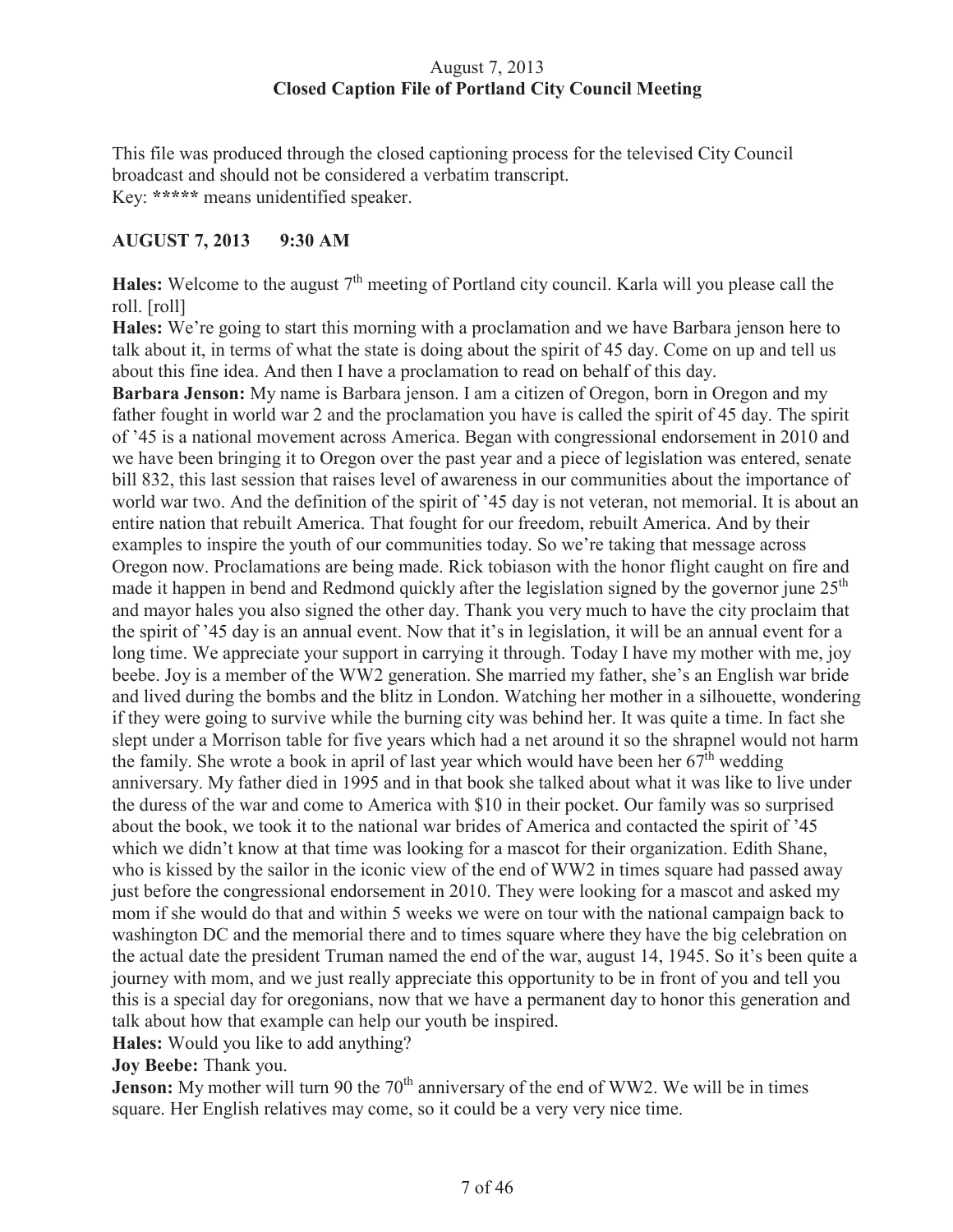**Hales:** Here's the proclamation. Whereas Oregon governor john Kitzhaber has signed senate bill 832 into law designating the second Sunday each august as spirit of '45 day and whereas the people of Oregon honor the nearly 150,000 oregonians who served in the armed forces during world war two and remembering the 4,000 Oregonians who made the supreme sacrifice with their lives; and whereas nearly 40,000 veterans served in WW II over 1200 of whom died helping free the world from tyranny; whereas the oregon ship building corporation was located in Portland and responsible for building over 1,000 liberty and victory ships between 1941 and 1945 in addition to building the star of Oregon; whereas on august 14, 1945 the people of the united states received word of the end of WW II; whereas the victory march, the culmination of the national effort to defeat the forces of aggression and brought freedom to subjugated nations through the collective service and sacrifice by those who served in uniform and on the home front; whereas august 14, 1945 marked the beginning of an unprecedented era of rebuilding during which the WW II generation developed an array of organizations and institutions which helped strengthen American democracy by promoting civic engagement, volunteerism and service to community and country; whereas the courage, dedication, self-sacrifice, and compassion of the World War II generation has inspired subsequent generations in the United States Armed Forces; whereas the entire World War II generation, military personnel and civilians alike, have provided a model of unity that serves as an inspiration for current and future generations of Americans; now therefore I, Charlie hales, mayor of the city of Portland, Oregon, the city of roses, do hereby proclaim the second Sunday of august of each year to be spirit of '45 day in Portland to commemorate the service and sacrifice of the WW II generation and to encourage all residents to join in this observance.

**Jenson:** And a little a little momento here, and I am sure they will love this.

**Hales:** Thank you for being here. Take care. Thank you very much.

**Hales:** Well, as I know that there were quite a few stories up here about that era, my dad was a veteran for world war ii, and I think that there are others represented here, as well, with stories about that generation in our lives so I appreciate this commemoration, of the greatest generation. Thank you.

**Hales:** ok. Let's move to, to communications items first. We have five, I believe. **Item 745.**

**Hales:** Crystal, are you here this morning? Crystal? Are you not here? Ok. Well, we'll see if she arrives later, let's move on, please.

#### **Item 746.**

**Hales:** Come on up.

**Michael Krupp:** Happy to see the fire and police departments. To call you greedy would be to limit the spotlight on your persona to the little piggy wee, wee, wee, all the way home, in the garb of another done descript corporate front man, you are, in point fact, the business end of the malignant cabal, assuming a certain fait a compli is complete. The burial of our water. Attempted grand theft, hydro, and like a pale, horseless conquistador, you set about the pillage in plunder of our bless city. You attempt to banish our water, which is, indeed, holy, to the realm of darkness below. With the oozing sincerity of boris karlov as a funeral director, and offering his deepest condolences. And in the flashing of randy's reverence in, and the tibetan memorial, for 13 victims of self [inaudible], demonstrating the atrocities of the chinese communist party. While [inaudible] signed deals in shanghai, armed with a game from hell composed by a pluto in plato clothing you attempt to pull a chaney. Even your ganger, sorry, charlie, a rejected star tuna wouldn't swim in your subterranean drinking sewer. And we hereby cease to swallow your swell. Go ahead and dick around with all our institutions, schools, hospitals, city services, and elections, and this is your stocking trade. The water is not an institution. Not to be [inaudible] about stock or trade. I know that you are a lifelong member of the crypts. Perhaps you even sleep in one. As a doctor, I see the gross defects in your thought processes. And your morbid love of the dark. I know. I know. It smells like money down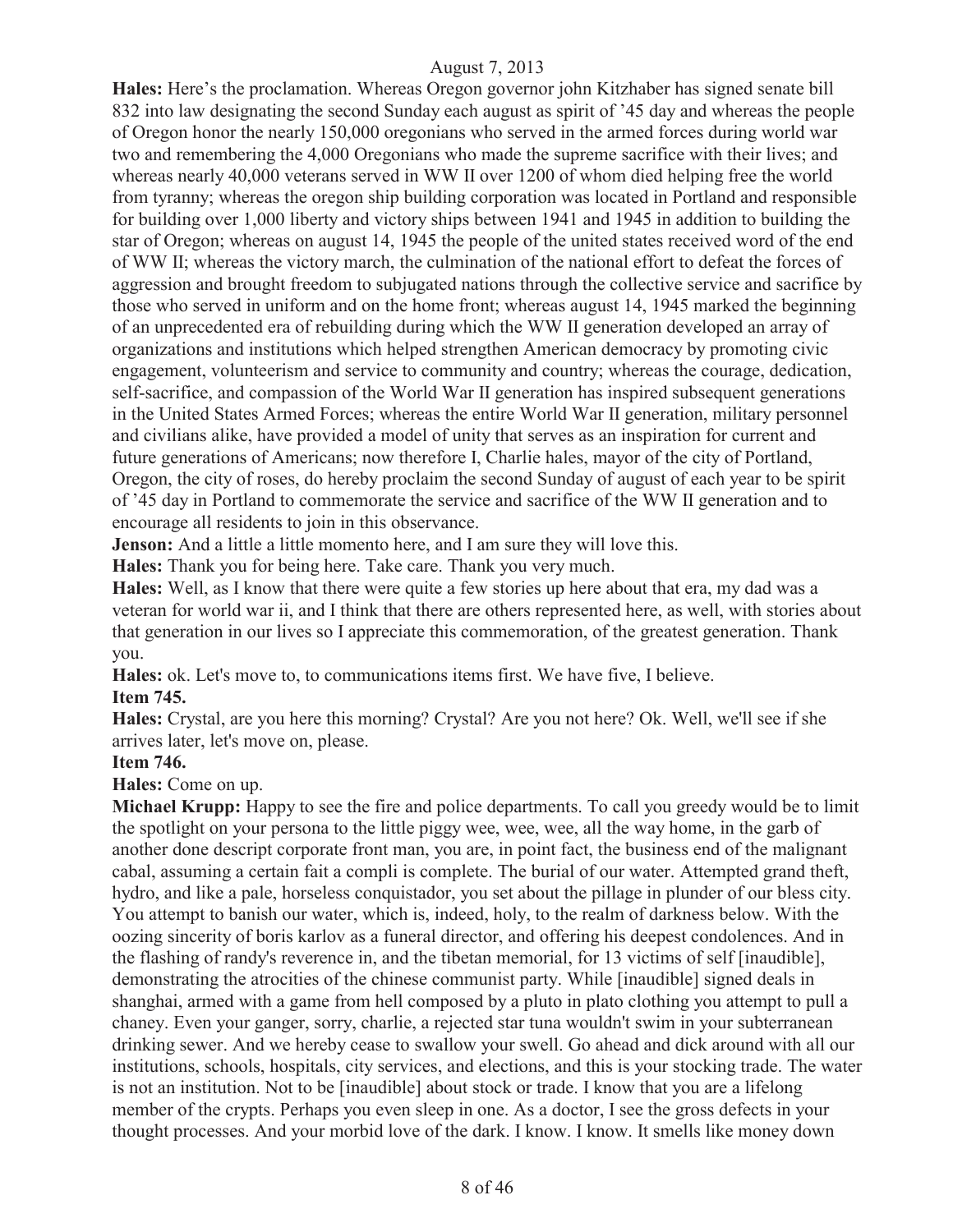there. But, before you toss your career under the bus, I suggest you look around. Whatever became of sam and randy? They, too, had maniacle dilutions, money was their viagra, and emperor hales, where are your clothes? Cover yourself, not our reservoirs. We are a family city. Cease and desist your mad efforts. Pretend the overwhelming outrage of the people may see the light, just in favor of, just in favor of speech. By virtue of your momentary position you must consider yourself one sly dog. But the water is a community bond. Not here to fulfill your client's wettest dream. You cannot possibly bury it while millions watch. Think of yourself as -- at obama in this congress, you ain't going nowhere. You ain't going nowhere.

**Hales:** Thanks, good morning. Next. [applause]

## **Item 747.**

**Taz:** I am here to represent r2d2. First I want to say thanks lots for, for the money that we did get to receive. Everybody else received, that's all right because we're doing all right ourselves out there. We're making it. All we're asking, if you guys get a chance to really come down, without your bodyguards, nobody is going to hurt nobody, but come down and really see what we are doing. People are more, more wanting more, more of r2d2. Because they are safe there. And they get their nourishments. They get their sleep. They can go to work. There is no other place, man, the money you gave to the missions, other places, their running shelters, and they kick everybody out, and in a short period of time, we don't. We give them a 12-hour rest. And all we're asking is, is the fine to be stopped. All you are thinking is, is that you guys want to be voted, you know that you can stop the defiance but you are afraid if you stop it, that everybody will be pissed off at you. It's like the indians. Got the land taken. They survived on a small piece, a little property. That they want to grow something, they had to take and give the money to the city, and the city tells them how to run it. All we're doing in that little spot, is, is growing. And we're getting bigger. We need more room. We need the, to stop so we can grow. You all think, that that, that we are, we are -- one of these times you will be around the corner just like we are. You know, different. Go to sleep in the doorway. Some night. Like to see guys go to sleep from the doorway. And be harassed or kicked, just like that basketball player in Portland. Innocent person. Kicked for no reason. \$43, to keep his mouth shut. Bribery. We don't deserve that. There is more, more people are going to be out on the streets because of the taxpayers' money because we are coming up to the homeless instead of going after the middle class people, and doing something with them. We need to be stopped. We need to find, define stopped now, that's what we are asking. Let us go on the fines need to be stopped. That's what they are asking. Is to come and watch us do a security check, how we do it. How we check people in. How polite we are. The missions are not like that. They are rude. We're not rude. We treat people with respect. If you are just out there, we are just the same as them. So, we're asking all. Take a time to come and watch us. To see how it is. Thank you.

**Hales:** Thanks for coming. [applause]

## **Item 748.**

**Hales:** We don't do alternates so if he's not here we'll have to ask him to come back. Next one, please.

## **Item 749.**

**Hales:** Mary, just you, just one person. No. You need to sit down and let her speak. One person at a time gets to sign up. So go and have a seat, sir. No, go and have a seat in the audience. Thank you. **Mary Eng:** Actually, I don't need the mic.

**Hales:** Go and have a seat, sir, she has the floor and you need to sit and speak to the council so the tv can pick it up.

**Eng:** Ok. You are right. I liked terry's talking to the crowd. Good morning, I am mary rose lenmore eng. All of us are heroes to somebody. Each and every one of us in this city. We have got a lot of heroes in this room. And I am looking around at heroes. Heroes. I am really proud to be in the presence all of you. I think that my biggest heroes are the people on the street. A lot of them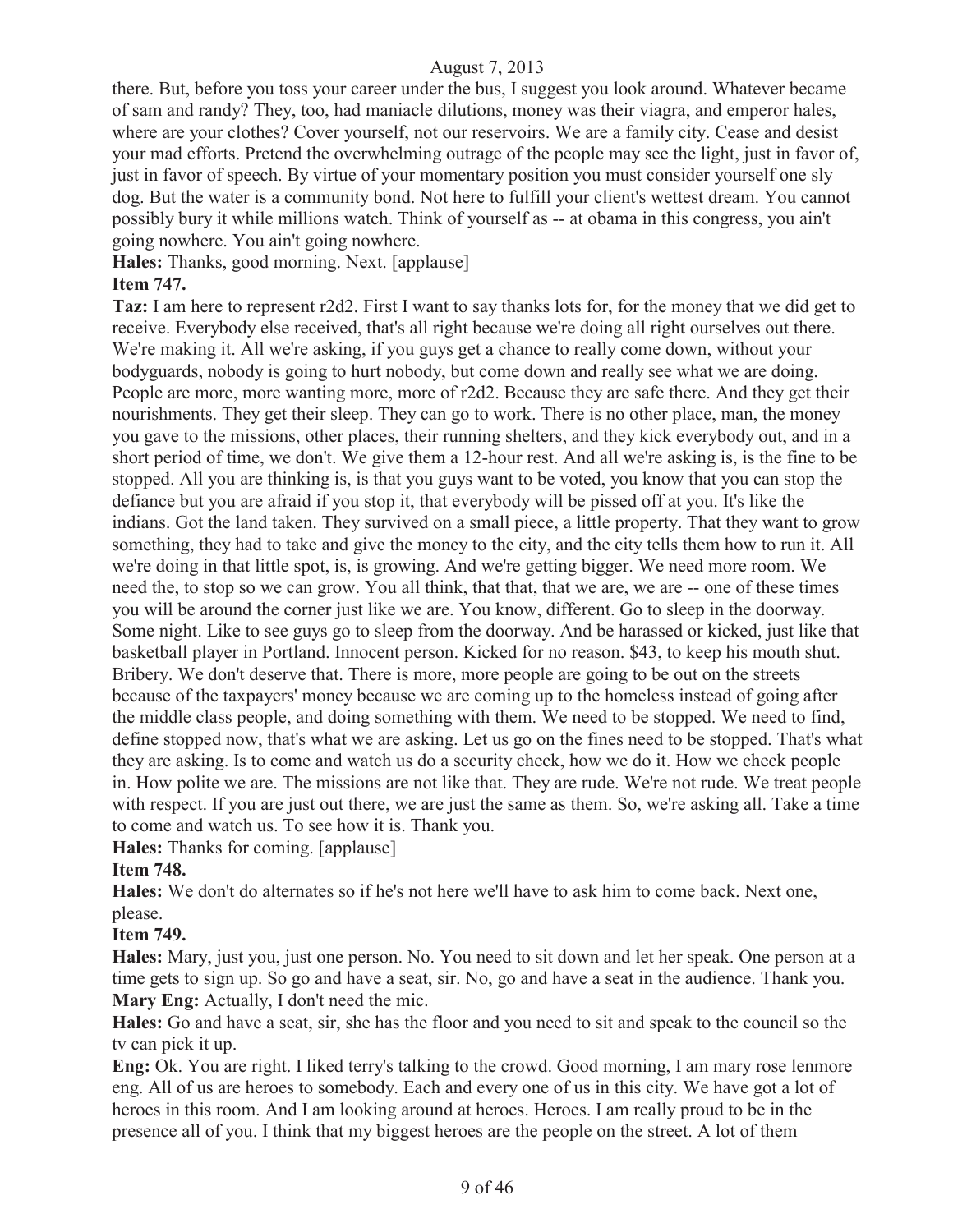veterans and, and benjamin pickering is a hero to a lot of people. Hundreds of people. And possibly thousands of people. They have got a big family. I would like you to, to reaffirm our jurisdictional cooperation with Washington in helping benjamin pickering get back to Washington to continue his work with the homicide investigation. The near, that nearly robbed him of his life. And ben has suffered a lot, and I don't want to go into too many personal details of the many, many ways that he's suffered. But, the Portland police attack on benjamin pickering, grinding his blind left eye and, and into the ground, at 8868, ace tavern on northeast sandy. And something that I find highly disturbing. And I know that we have a lot of police brutality in the city. I'm, actually, taking a break from, from the deep throat pepper spray case across the way, with you, with david landrum, who is an embarrassment to the city. For verbally abusing a victim of police brutality. Victim blaming her, grinding her into the ground with such an abrasive and disrespectful tone. That I can only wonder once again, at the state of the rule of law in Portland, Oregon. But I am willing to renew my hope new guys. I would like to politely ask you, to refrain from any personal street harassment via your ipr agent, that's the independent police review, we're doing more background trying to get all the medical records, that will firmly establish benjamin's needs and, and then, we're trying to get the best consultation. I would like to, to request a public inquest the way in that they do in england, where say, for instance, with jimmy, we have the public inquiry where members of the public who possibly have been witnesses or, or could be character witnesses could, could vouch, that that benjamin is, actually, an unpaid garden and her street sweeper who guys have a debt of gratitude to for, for working pro bono, or as a slave for city hall and in the front yard, and I do hope that you will help him financially. He's suffering, and I am suffering, and his social security has been embezzled, and by, by nicolle and, and, with her group financial management, inc., so, july was really hard for us financially. I never expected to fall in love with the police brutality victim from the city of Portland, where I was born. And the city from, for which i'm named, mary rose, granddaughter mary kangas, also known as the [inaudible] of Portland. I hope I can bring hope and light to the situation given the serious gravity of it. Thank you.

**Hales:** Thanks, mary. [applause]

**Hales:** Before we start the rest of the calendar, we have a guest here to welcome. The mayor of gosen city, japan, who is here for visit to Portland, and we want to welcome him and say welcome to Portland and thank you for coming. [applause]

**Hales:** All right, we'll move onto the consent calendar. I believe that we have a request from commissioner Fish to pull back item 757 to go back to his office. Any objection? Any other items to be pulled or taken back to, to council offices?

**Moore-Love:** I will read the title for 757.

**Hales:** That's returned to commissioner Fish, any other items to be pulled? And if not, then a roll call on the balance of the consent calendar.

**Saltzman:** Aye. **Novick:** Aye. **Fritz:** Aye. **Fish:** Aye.

**Hales:** Aye. [gavel pounded]

**Hales:** Time certain. Item 750.

**Item 750.** 

**Hales:** Good morning.

**LaVonne Griffin-Valade, City Auditor:** Good morning, mayor hales, and council. I am lavonne griffin-valade, city auditor, and I am here to introduce from the auditor's office the team from the auditor's office, presenting our report on the city's electronic record-keeping system. Chief deputy auditor sarah landis will be leading the presentation along with tim hunt, records analyst in the archives and records management division. And I want to thank them for their hard work and their leadership in managing this really important part of city government's business infrastructure. And, and I would also like to, to thank the city-wide trim steering committee who helped us on this project, nine other bureaus contributed staff time to this effort, and assisted us with, with developing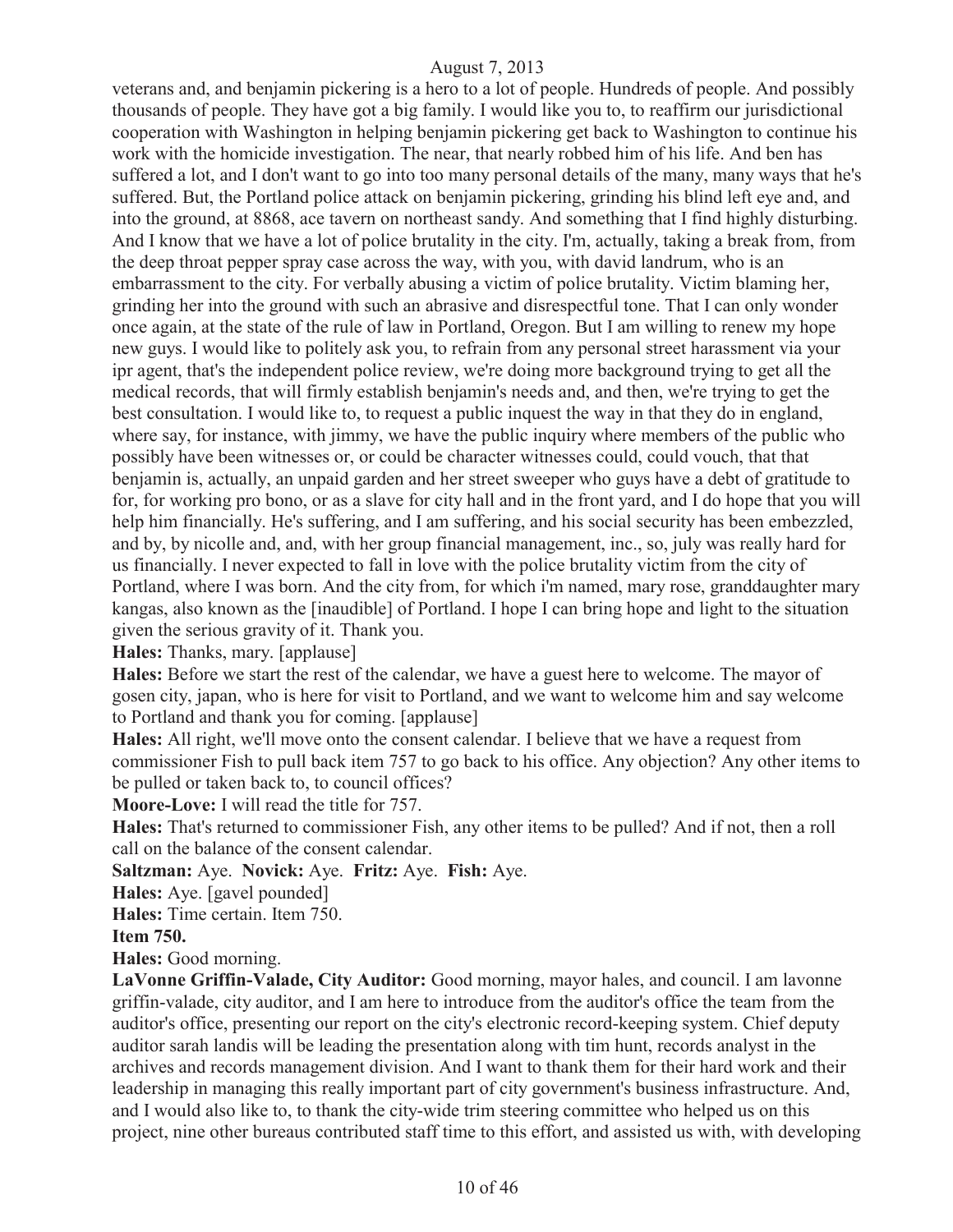recommendations for an expanded rollout of trim. And finally, I would like to share my, my appreciation for the three very busy bureau directors, who will join us as guest presenters this morning, and anna from h.r., jim from the city attorney's office, and ben, from the bureau of technology services, and I will turn it over to sarah. Thank you.

**Sarah Landis, Chief Deputy City Auditor:** good morning, mayor and commissioners. Thank you very much for the opportunity to share this report with you. And I think tim going to, to pull up the slide show. And the purpose of the presentation is to provide with the status update on the city's electronic record-keeping efforts. We want to remind council about the risks of not properly managing the city's information and document assets, specifically, electronic records. We also want to present the recommendations of the city-wide trim steering committee that lavonne referenced that was convened to look into trim implementation. For those of you who may be unfamiliar with trim, it's the electronic records management system purchased by the city, and administered through the archives and records management division in the auditor's office. This report is our best thinking, by our office and members of the steering committee on how we can make improvements and why we need to. There is a lot of detail in the report, and it raises a number of questions about how the city can improve the practices. I am going to keep my presentation at a very high level today but we're happy to go over the report in more detail with you at your convenience if you would like. The next slide. So, why this report? The information environment that drove this office 12 years ago to undertake serious efforts to improve the city's electronic records management practices, has grown in both scope and complexity since that time. City policies put in place to guide bureaus are not universally followed, a technology solution exists, and is owned by the city but is not available to all employees. And myths prevail about data being backed up and preserved, costs of recovering data rises because there is no unified logic. Storage costs rise because of duplicative records and retention requirements are inconsistent applied. The city's records and information are an important infrastructure asset, much like building street or sewer lines and ignoring these puts the cities at legal and financial risk in the future. And we have tried to capture those risks in this report but perhaps, a visual image will help. This is a photo boxes holding thousands of the city's paper records. They are being professionally cataloged, managed and stored in our archives and records center. If you need a document, you will be able to find it. This is not a photo city records. But, I thought it a fitting metaphor for how many in the city generally handle their electronic records. The flood of email and electronic documents that employees receive and create get dumped into drives and giant pst Files, so that if need to find a document, it might be like searching through this dump. The record is there, but finding it is extremely difficult. While our management of our paper records is generally good, we are required to treat electronic records the same way that we do paper records, and we have a long way to go before we are there. This slide outlines the benefits both to city employees, and to the public of a good, electronic records' management system. Few of these benefits are ease of access to information, and historic or life cycle preservation, and compliance with laws and rules, and greater transparency to the public. For those of you who are not familiar with our terminology, e-files is the public facing interface with trim, and it allows the public or employees to, to search and view documents in trim that bureaus have designated for open access. You may be most familiar with e-files in your search for past council documents. One of the problems with the current practices, the, the status of electronic record keeping efforts in the city is, is spotty. And in general, we found a lack of compliance with the rules and risk of losing records with long-term retention value and lack of strong lines of responsibility and accountability for records and records that are largely uncontrolled or dumped in large folders or deleted without proper retention, there is a strong need for more tools and Training and there is a lack funding to support a strategy to ensure city-wide compliance. Here, we're showing some of the deployments, we have helped implement around the city as well as statistics for the last fiscal year. And, and council records, city personnel files and contracts, and police incident reports and, and bureau of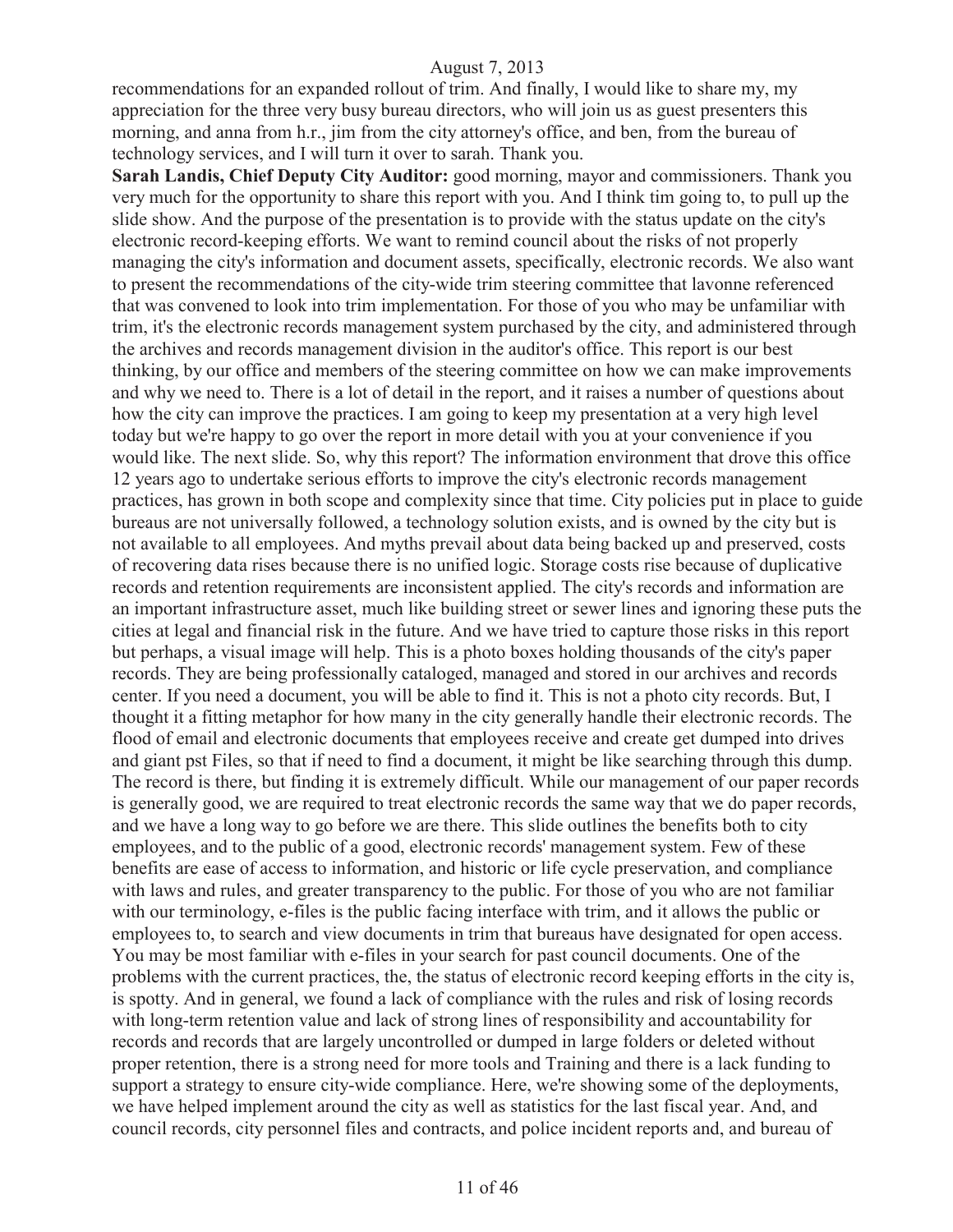environmental services. Project files, and elected officials correspondence and bureau development services permit records are some of the, some of the implementations of trim that we have been successful with. Most deployments such as the ones I mentioned, have been to specific areas in bureaus where trim meets a records management need. And although, there has been scattered implementation to individuals and to entire bureaus. There are currently 1100 total users, over that, of trim, and hundreds of thousands of documents being managed and view in the system. This is, this is a sort of busy slide, but we pulled this out to give you a flavor of what people are looking at. And it's the most often viewed records and e-files since july. It shows the diverse why did of information available and of interest to the public and internally. And so, the first, most, most, most commonly viewed file with over, over, with 5400 views, was, was an agenda from a bureau of development services design commission meeting in 2012. And if you go down the list to the last record there, number ten, with over 1100 views, the tenth most popular document was minutes from a docks commission meeting in 1951.

#### **\*\*\*\*\*:** I like that one. [laughter]

Landis: We think that's related to the superfund research that's going on. But, it shows the wealth of what we have in the system. And it also kind of highlights the risk of what we might be losing if we don't get a better handle on the records. The next slide is, is a, a time line, a high level time line of where we've been with electronic record-breaking efforts, and in 1999, we made our first request for funding before council, and we're, were successful in that request. And in 2001, the first trim licenses were purchased and the first implementations began. In 2006, funding for city-wide trim implementation was requested but was not support by council at that time until additional research and work was done. And in 2009, an ordinance was passed and administrative rules were adopted to give clarity to the rules and responsibilities for bureau directors and employees and to beef up expectations for electronic record-breaking. In 2011, despite all of this effort we are still seeing city bureaus struggle with their records. There was increased interest from bureaus in getting trim established but we're at a tipping point in terms of the Exhausting current licenses and staff resources. So we convened the steering committee to help us get a handle on these for the future. The trim steering committee, was convene as I said to help guide our office to improve recordbreaking practices across the city, and furthering implementation of trim. And it recommended priorities, planned timelines and objectives, and identified the funding and staffing resources necessary for a city-wide implementation. As part of the work that the steering committee conducted, we did a, a, a record-breaking survey to, to, to get sense of the needs for record-breaking help in bureaus. This survey was aimed at management level contact out after general sense of record-keeping activities, and it was worse than we had feared. The next slide will highlight a few of the results from that survey. There was a strong awareness among group of, offed a, of the administrative rule that applies to electronic records, but it was not universal. Even among those who were, who were identified by bureau directors as the records, specialists in their bureaus. And respondents were split on whether staff were aware of retention schedules governing their records, and there really were not strong results in having procedures to identify and retain the records. And there was no, no strong process for retention and purging of unneeded records. And we believe that, that the results of the survey are indicative of the general trends that we've been seeing overall in the city. So, based on discussions, the survey and other information gathering, that that the steering committee did, the committee developed findings, and then corresponding recommendations to improve electronic record keeping and expand employment of trim city-wide. The recommendations include insuring records management responsibilities are understood and accepted. And establishing an advisory committee to ensure input from bureaus, enhancing training. And monitoring and enforcing compliance with the laws and rules. And, and encouraging best practices, and compliance with the rules. And developing a funding model to support program growth, and expanding trim, base on the priorities identified by the committee. The steering committee left development of a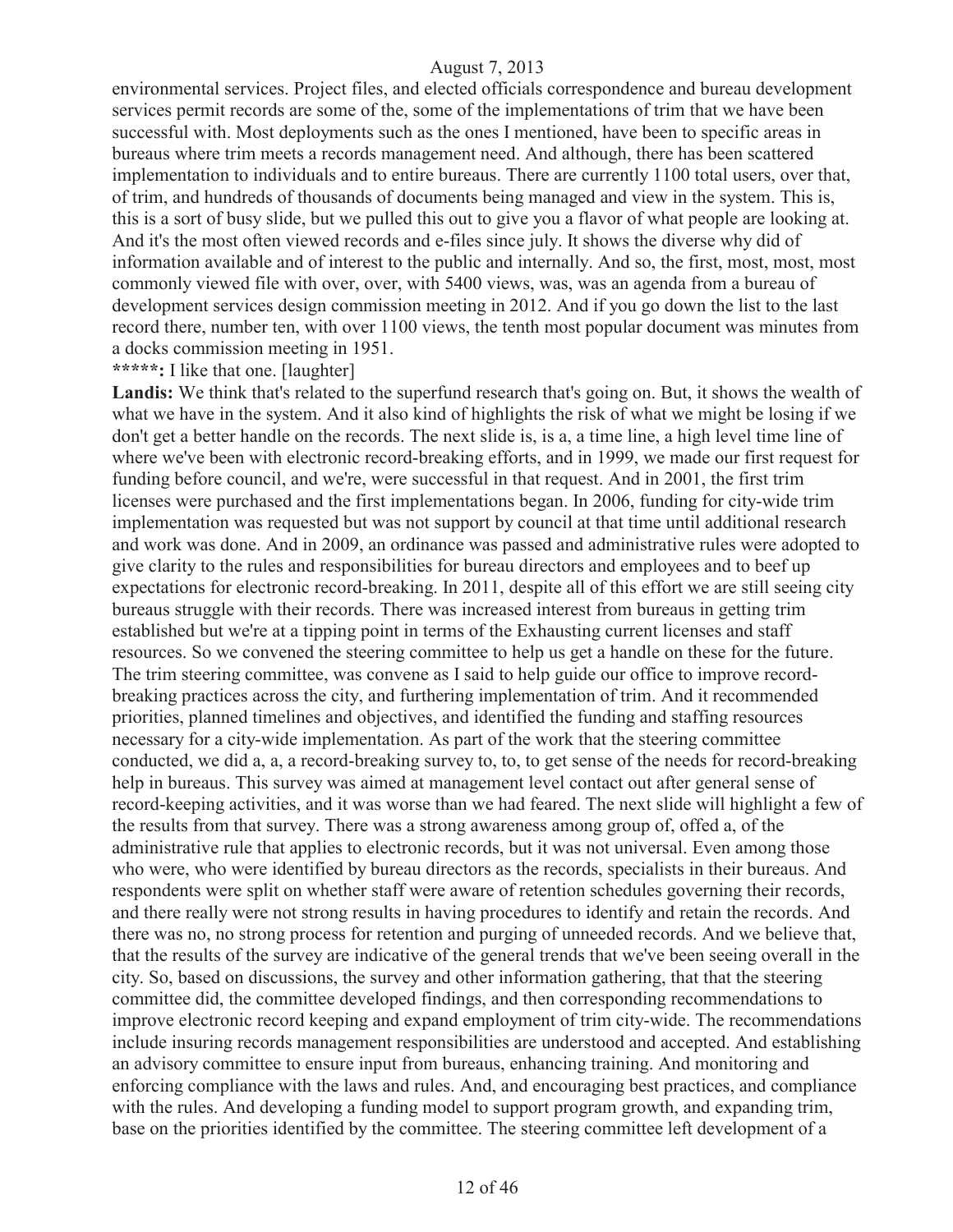plan to implement the recommendations to the auditor's office. We outlined a draft five-year implementation plan in this report and in the appendix of the report provided to you. And there are sections on policy and governance, training, and trim administration and testing, and staffing, and finance, and scheduling, compliance, and monitoring, and software and i.t. Infrastructure. And we see this plan as a starting point to raise council Anticipate awareness of our concerns and the risks to the city, and to explore what resources are needed to fully capitalize on the early investments we made in trim. And we hope to sustain the momentum we currently, have and to ensure that we don't lose our ability to provide transparency, ease access to information and long-term preservation of those records that we produce today that will be tomorrow's historical asset. And we'll plan on coming to council with the funding proposal during the next budget cycle and, and as I mentioned earlier, we can provide any additional details or conversations about the plan at that time, or individually with council members or staff. And, and we're happy to answer any questions you might have about this presentation, but first, we have asked the bureau directors anna, jim, and ben to, to each say a few words about their perspectives on improving the city's electronic recordkeeping practices.

**Hales:** Great, thank you. Come on up and we'll see if there are questions for any of the team. Good morning.

**Ben Berry, Chief Technology Officer:** Good morning, mr. Mayor and commissioners. City auditor. I am ben, the chief technology officer for the city of Portland, and the bureau director for the business, for the bureau of technology services. I am going to read my comments this morning, mr. Mayor. Bts is keenly aware of the scale And the email and electronic records. First, the cost of dumping the electronic records into storage is growing, and won't decrease until documents and data are deleted, based on their retention schedules. The bureaus are responsible for, for, for adopting retention schedules, and secondly, bts is called on to search, search those records, and this is a, an extremely expensive and time consuming effort in the current environments. Bts backups are performed for short-term recovery purposes, and do not come to compliance with retention laws, and best practices, and proper records management, reduces the unnecessary duplication of data and, and, and secures records from, from accidental destruction, and applies a structure that helps both employees and the public find the information that they need. Our records, electronic records contain information that must be managed, just like any other city assets. Bts recognizes the efforts to improve the city's electronic records and management, and roll out of trim, must be a partnership between bts as the infrastructure providers, and the auditor's office, as the policy and technical assistance body, and the bureaus as the owners of the records. And I have committed bts to this partnership and work closely with the auditor's office. And we also recognize that we have multiple electronic record systems here in the city. And such as trim, sap and Microsoft 365, and as we work through the city-wide technology assessment, initiative, and we can better identify the best use of these electronic records, platforms, and how best to fully implement these technologies and integrate them for the city. Thank you very much.

**Hales:** Thank you. Who is next?

**Anna Kanwit, Director, Bureau of Human Resources:** Anna, director bureau human resources, good morning, mayor, and commissioners. What i'm going to talk about a bit is our, in the bureau of human resources, the use of trim and, and the value to us. We have moved to trim for the maintenance of the personnel files, the official personnel files for all employees, and all the discipline documents and all the medical files, including family medical leave and the Oregon family medical leave documents. The advantages are many, key is, is confidentiality of those records, the ability to separate them into, into, into sub-folders so that we can restrict access to those files, only to, to those who have, have clearance to look at those important documents. But, the other advantages, at the same time, multiple people who have that access view the documents at the same time. So, we don't have to, have to print the documents out, and provide copies and partly whenever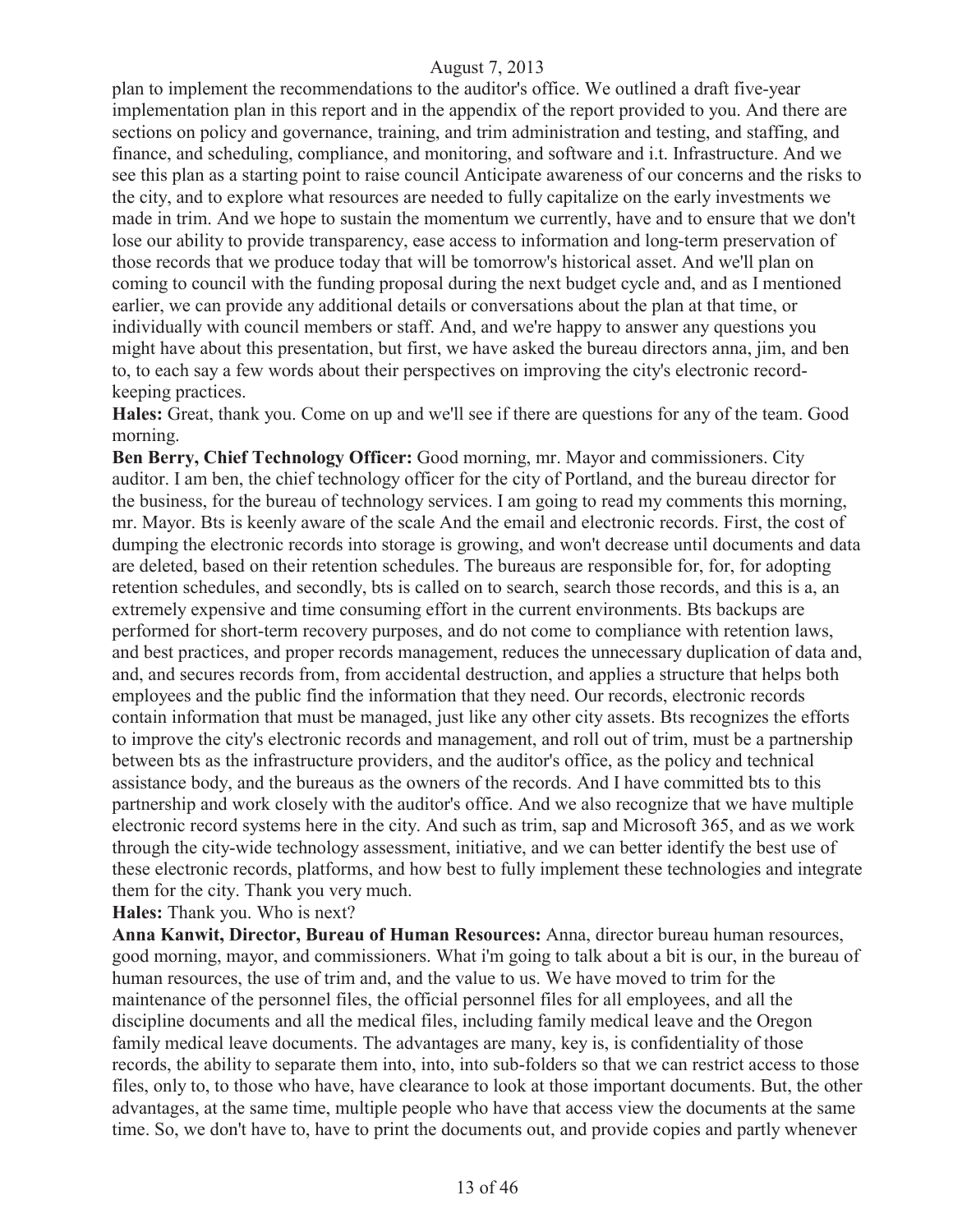do that, there is a risk that, that those, those copies and, and -- end up in the wrong place and are not the confidentiality that's so important is not maintained. And, and our, archiving is way easier with the electronic files, and we, we do scan them in, and, and then they are documented. And they have, they have the date set for destruction so if it shows up, when the documents are appropriate for destruction, into our records, and policies. And it very much reduces the workload, if you, to, to, to, as sarah showed in the powerpoint, to, to archive them in the, in the center, although it's a wonderful center, we have to place them in box, and we have to be sure the boxes are appropriately marked so we can find what's in there again and mark it so the documents that should be destroyed. So, it's a huge workload savings for us to be using trim. And, and finally, of course, the documents in trim cannot be edited, so that's another safety feature with, with the documents that we maintain. So, overall, although, although, you know, there is not a cost savings per se for the bureau to be using this, for these important records, it certainly creates a, efficiencies for us and, and those will be greater as we move to more and more electronic-based systems. And we are moving less paper and changing that into electronic documents. So, we have had very good experience using, using trim for us, and I said these important, important employee records.

**Jim Van Dyke, City Attorney:** Good morning, mayor and commissioners. Jim van dyke, city attorney's office. I've been asked to say few words About the perspective of, of keeping good records from a legal perspective. And as you know, we have requirements imposed upon, upon the city, by state law, to keep public records. And to establish retention schedules for public records. Our office assists bureaus when they have public records requests, and, and we have encountered many times problems trying to, to recover those records to provide them as we're required to do by law. Obviously, when we are unable to do that, or we have to go back multiple times and try to find the records, it damages the city's credibility. And, and that's a very valuable commodity, so record retention is very important, I think, from that standpoint, both to comply with state law, and from our own credibility standpoint. We also have responsibilities imposed by law when it comes to, to litigation. And potential litigation. And, and we are required by the courts to produce documents, responsive to, to people's requests in the litigation, and we need to do that, if we don't do that, in a, in a timely and responsive manner, we can be fined by the courts, and they can impose penalties on us and, of course, just the mere failure to discover the records that we need can hurt us in a litigation perspective. So, from our perspective, from our office, office's perspective we need a good electronic records retention system. I want to thank the city auditor's office for working With us on there, and I also want to thank ben berry of bts because we're also collaborating with him on this, and in fact, we have a meeting scheduled for tomorrow morning to work on one aspect of the electronic records retentions.

**Hales:** Great. And there was some questions from council, I am not sure if it's for you or -- Fish: Right. First, ben, we have set up a technology oversight committee, which reports to the council on a regular basis and, and on all, all of the, of the new technology projects, to make sure that, that we're, we're on, on-time under budget and flagging issues that come up. And I think that, that i, along with my colleagues, have found that very helpful to have a regular oversight body bringing problems to our attention up the stream and, and giving us ongoing reports. Do you think that might be the model for, for how we take the recommendations and implement it here in terms of the an oversight process?

**Berry:** Commissioner Fish, fellow commissioner and is mayor hales, I think that we could look at that directly and, and I think that trim is present at tlc early on when I was on the tlc, and I would like to, to test that question with the tlc and, and bring back an answer to you. But, I think that, that body is an oversight team that could play a role in review as we implement.

**Fish:** And I think that, that, actually, you are in a very good position to evaluate. We have had different models of oversight bodies and reporting to council, some were less, work less well than others and I would be interested in your thoughts about what the high functioning, should it be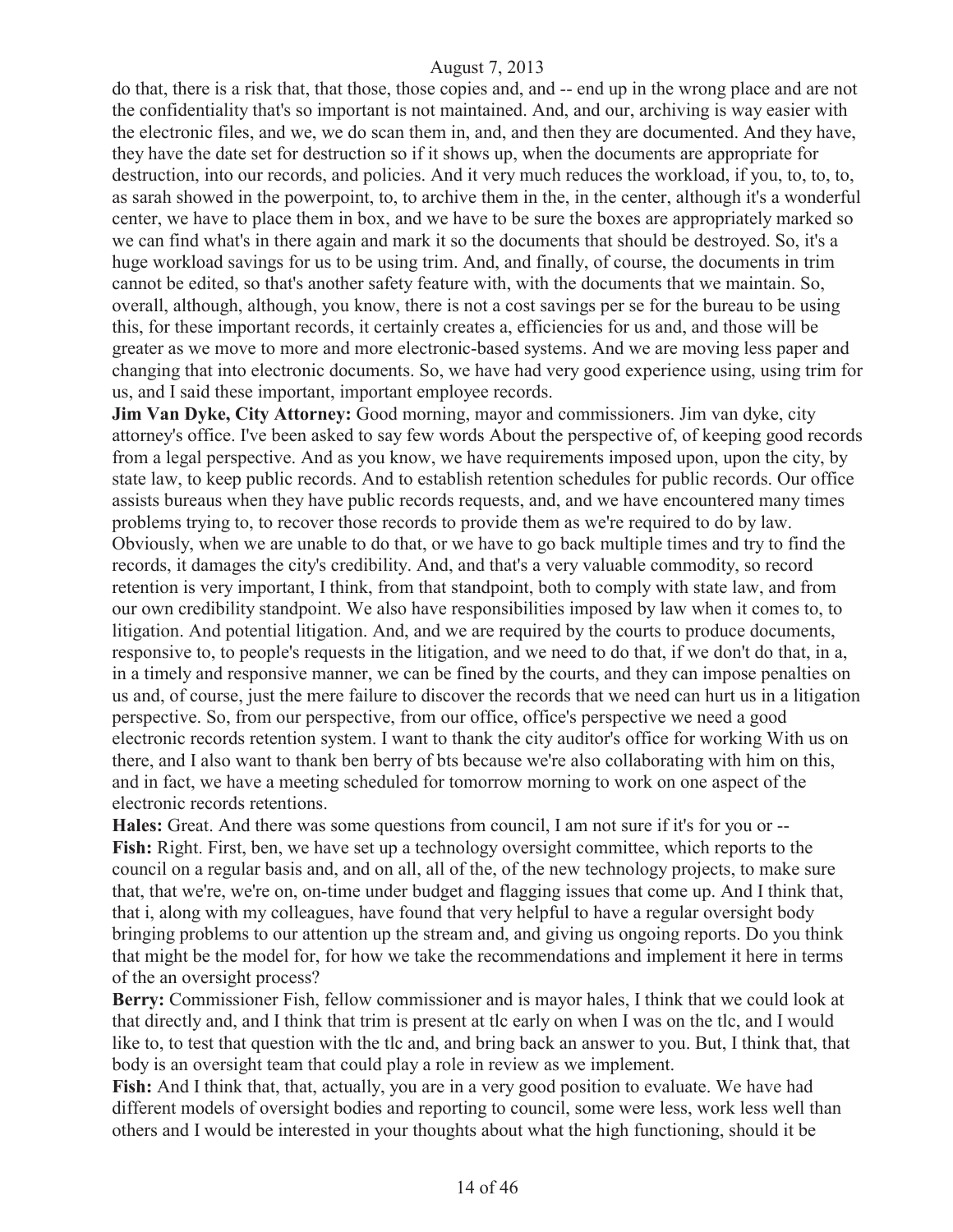independent of staff? Or should it be staff supported with an independent group, should it be, should it be alternatively composed of senior leaders within the city? And how, how, how best do you get compliance because, because, I think, some of the data here is alarming about the slippage, so how do you get people's attention and make sure that, that consistent policies are, are applied and enforced?

Berry: Commissioner, commissioner Fish, one of the things that, that the technology assessment will, will ferret out is a, a high level governance structure for enterprise-wide initiatives. And, and which would have the bureau directors sitting on that enterprise governance structure along with staff support. And I am hoping to see that, that kind of a recommendation in the structure for that, which could, in fact, enable what you are discussing now.

Fish: And to the city attorney, the sense that, that I often get is that, that just -- you have a manpower problem. You have a, a problem bodies that can handle the current work flow. And, and public records requests are coming with greater frequency from the media and from citizens, and they are, they are more and more involved, and, as we know, takes a lot of time to get it right. And you can't just do it, a document dump. One of your, your obligations is to screen the documents to make sure that nothing that is privilege or confidential or that contains information protected under privacy laws is disclosed, so that, that is not just identifying documents, it might be responsive, they have to be reviewed to make sure we don't violate people's rights in the disclosure of those documents. Do you believe that you can, you can step up and meet your, your component of this project without additional bodies?

**Van Dyke:** Commissioner Fish, mayor, and other commissioners, I think that we're hanging on by our fingernails right now in terms of the number that we're getting in, so that, that, that if we get a flood more in, we are going to have a problem. This is not to be fair, this is not a problem that I particularly identified before to council. But, we have long talked within the office about, about identifying a particular attorney to handle all the public records requests that come in because they develop a, a particular expertise, and they work with the district attorney's office, if those matters get, get appealed, and it provides consistency of advice, and there is a lot of good reasons for doing that, but, at present, we are not able, I don't feel like we're able to designate a particular person because of the volume.

**Fish:** So mayor, we have this innovation fund, my guess Is if we look at best practices there are dedicated people in other cities responsible for, for public records, records, requests, compliance and, and record keeping retention. Often we get two kinds of requests, one is in litigation, and at some point, a public record comes in. In order for us to be consistent and thorough we need to crossreference those two we need to make sure that the public record request picks up any documents that the lawyers found and vice versa, and ultimately, if we don't link those up we are putting our credibility at risk. Because if we are giving one set of documents to a reporter and another to a lawyer, that's where we can get into trouble, and if the goal is to make sure that we produce everything that we are legally required to, it's time intensive. I just wonder, rather than, than just, just keep putting this off for further study and more data that is somewhat discouraging, maybe we ought to look at this as, you know, through the innovation fund or even through our reserves, to have dedicated person who really becomes the quarterback, who guides us through all these recommendations.

## **\*\*\*\*\*:** Right.

**Hales:** It's worth looking at. The other hope, of course, with technology, is not just a hope but a pattern, is that, that the search capabilities keep getting better and, and the, the user friendliness of the software gets better so that, that the ability of those of us who have Other things to do to operate the system is improved, you know, that it doesn't get more and more arcane, but more and more usable for folks that have other, other responsibilities. How fast is that curve rising, you know, versus the workload curve. I don't know. But, that's --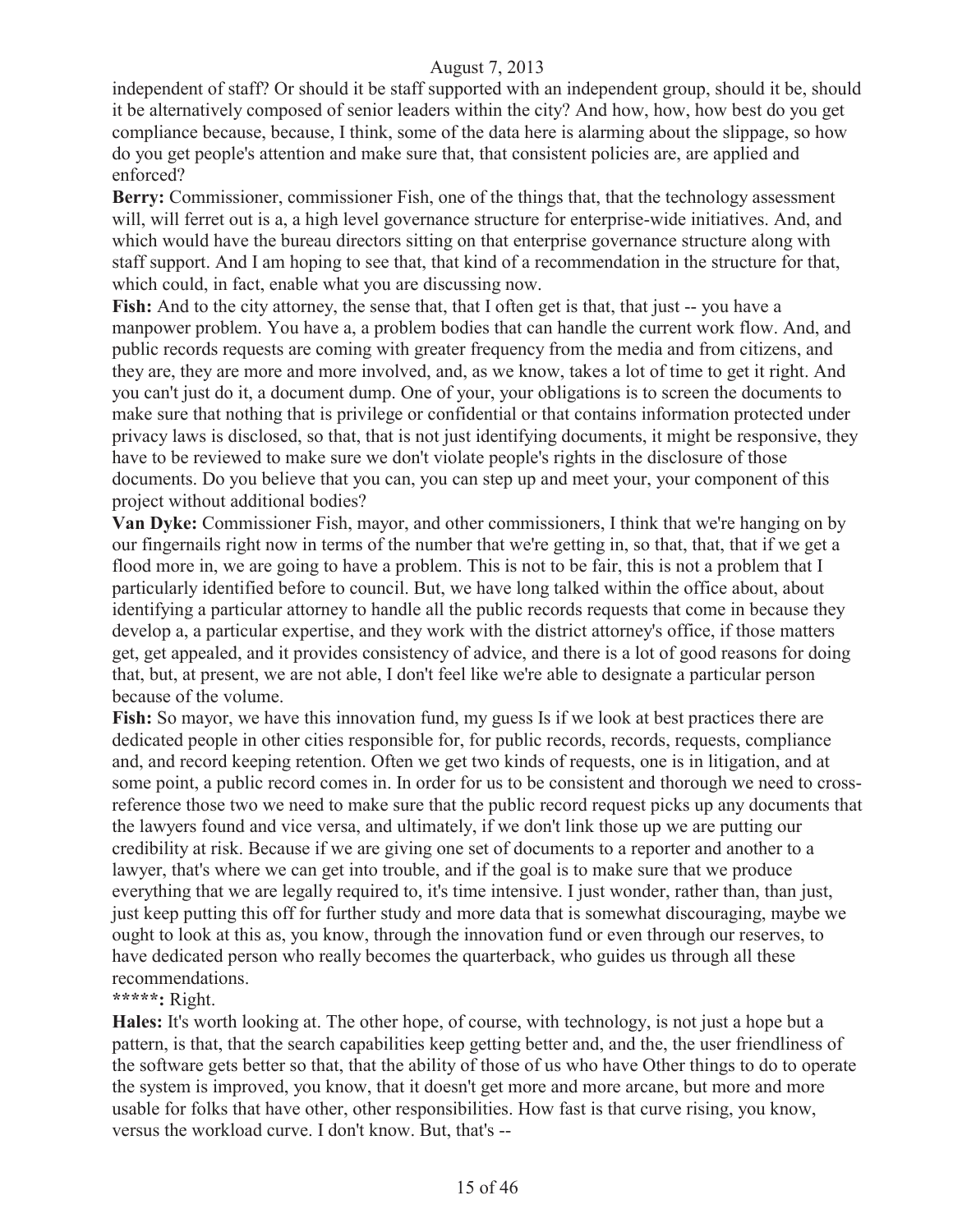**Fish:** And the concern that I have is every day we read in the paper of some breach of privacy in some private sector setting, and some of that is just bad technology, sloppy oversight, but we, actually, are custodians of information that we are not legally allowed to share with people. H.r. Files. Confidential advice from attorneys on matters. All kinds of things and, and they often show up as a, as attachments or email trees or, or they get forwarded, and I just -- I think that, that we're probably at a point where we're having someone who is, who is the public records czar who has expertise in centralized in jim's office working with the auditor's office is long overdo. **Hales:** Worth exploring, thank you. Other questions for our bureau directors or for the auditor?

**Fritz:** I have a question for the auditor's team, thank you.

**Hales:** Ok, thank you very much.

**Fritz:** First, thank you for bringing this report and for the services that provide with trim. I got many trainings in my first week in office in 2009 and I think the one on public records retention and how to do it was perhaps the most helpful and memorable. In particular brian brown in your office who has helped set up my trim so that it's just automatic. I find that it's the most helpful electronic tool that I have. Notwithstanding my calendar and everything else. Because it's searchable and I can access it. I'm surprised the utilization is so low, given it's such a great tool and so easy to use. My first question is what does trim stand for?

**Tim Hunt, Auditor's Office:** It stands for total records and information management.

**Fritz:** And that's what it does. Excellent to know. And my second question is can you, as a follow up, get me a breakdown? I noticed you have a 1100 city staff working using trim, and I would like to get a breakdown by bureau of who is and who is not. I am delighted that the bureau development services has the most hits. On that one, one particular item. But, I would like to know so that I can provide some accountability, and so that I can measure how many staff in my bureaus are using it and see some progress in that, so, with, would that be possible?

Landis: Absolutely. And the bureau of development services is just, has just completed a new project that pulls plans into Portland maps, and those plans reside in e-files, is that correct? **Hunt:** Right. Trim.

**Landis:** So, that's a great interface between, between the new system that they are using and, and trim and, and shows the power of being able to integrate, you know, our data with the other tools that we need, so that's been a great project.

**Hales:** That's a good suggestion, why don't provide that information to all five of us because I would like to see, that as well.

**Fritz:** And I will follow up with ben berry and technology services because i'm presuming that the new computer at the bureau of development services will be able to talk to trim. Do you know that already?

**Hunt:** Are you referring to the *i*-tap?

**Fritz:** Yes.

**Hunt:** Yes, that is the plan.

**Fritz:** I think that moving forward, that's another check on our technology oversight committee and others to make sure that since we have a system working, we make sure that everything else plugs into that, so thank you very much, both, for this report and for your service on this. It's made my life immeasurably easier.

**Fish:** You highlighted administrative rule 8.12. And we have some experience with rules that are particularly important where annual refreshers are useful. And particularly, in a time if you have, you have new staff people coming, and new elect-eds, is it your view, that that the council would benefit from an annual in office tutorial on 8.12?

Landis: I think that that's fantastic idea, and ultimately we would like for acknowledgment of 8.12 to be part of what every city employee acknowledges on an annual basis, and to include that kind of training in onboarding for new employees once h.r. has that up.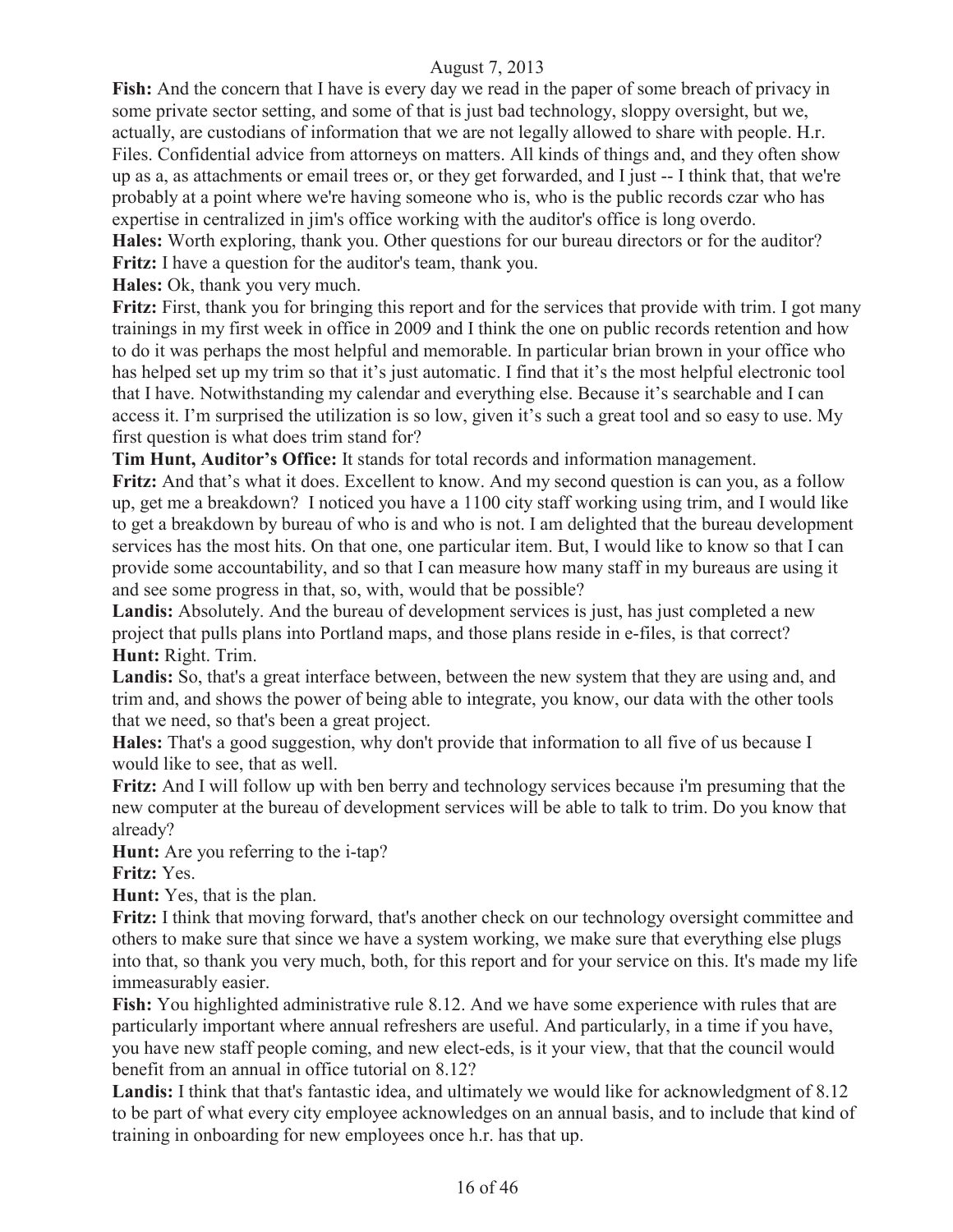**Fish:** Having watched Anna and her crack team taking 2.02 which is an HR rule and turn it into a box you check when you are hired, and then a requirement of training with follow up, I would strongly encourage HR to work with you to set up 8.12 for that purpose and at a minimum Council offices and bureau directors get that training and have the benefit of bureau directors meeting as a group and then Council offices meet. In your recommendations, you talk about needing some dedicated funding and what a system would look like. Have you put pen to paper on what that would look like?

Landis: We have. The figures are almost a year old at this point, but the steering committee recommended that we look at a five-year implementation for the system. It has components of purchasing additional licenses, getting additional resources both for training and for the management of the infrastructure and then for assisting with a roll out. That builds up in year three and then comes back down in year five. But we have fleshed that out.

**Fish:** Can you furnish that for the Council?

Landis: It is in your report. I can pull it out for you as a separate document for you and be happy to brief you on those.

**Hales:** In the report documents.

**Fish:** Ok.

**Hunt:** In c-3.

Landis: Right. Appendix c-3.

Landis: And then appendix d is the outline of what our plan year by year for the rollout would look like.

**Hales:** And so the proposed expenditure this is c-3 will, will start to show up as budget proposals, is that how that, that comes forward.

Landis: That's what we hoped for this year. We planned on it last year, but clearly the environment for budget requests was not good, at that point. So, the steering committee advised that we wait until this year, to come forward with the proposal.

**Fish:** Do you have an opinion as to, as to whether we would benefit from having a public records czar located in the city attorney's office, or in the auditor's office?

**Landis:** I think it would be a great idea to have somebody dedicated to coordinating all of the requirements, because they are different, the public records requirements that we have for just managing the city records are different than the litigation requirements, and legal holds that have to be put on things, I think it would be a good idea to have somebody who had as their sole responsibility, pulling together a system that did that.

**Fish:** And again, because I mentioned, it when jim was here, I think having the left-hand and the right hand track the disclosure through discovery with public records is useful because we have, we have got to make sure that we're consistent in producing the same documents even if they come as requests in different ways.

## Landis: Agree.

**Fritz:** One more question. The other tracking system that we have is called track it. How does track it interact with trim?

**Hunt:** There is no direct interaction between track it and trim, to my knowledge. Track it, I think, is, is -- yeah, i'm, i'm not, not especially familiar with track It. The functionality of that.

Landis: I think it is a, a system to, track a request for something through to the end, but, that is not being cataloged in trim at this point. But that's --

**Fritz:** That's something that we might want to add in as we look at expanding the system. When people fill out a form, a contact form on Portland online, it tends to go to track it rather than, that so to have a mechanism to make sure that when we ask for public records, for example, but also, from my own knowledge that, if I ask, I don't have to ask in both places, and track it does not have as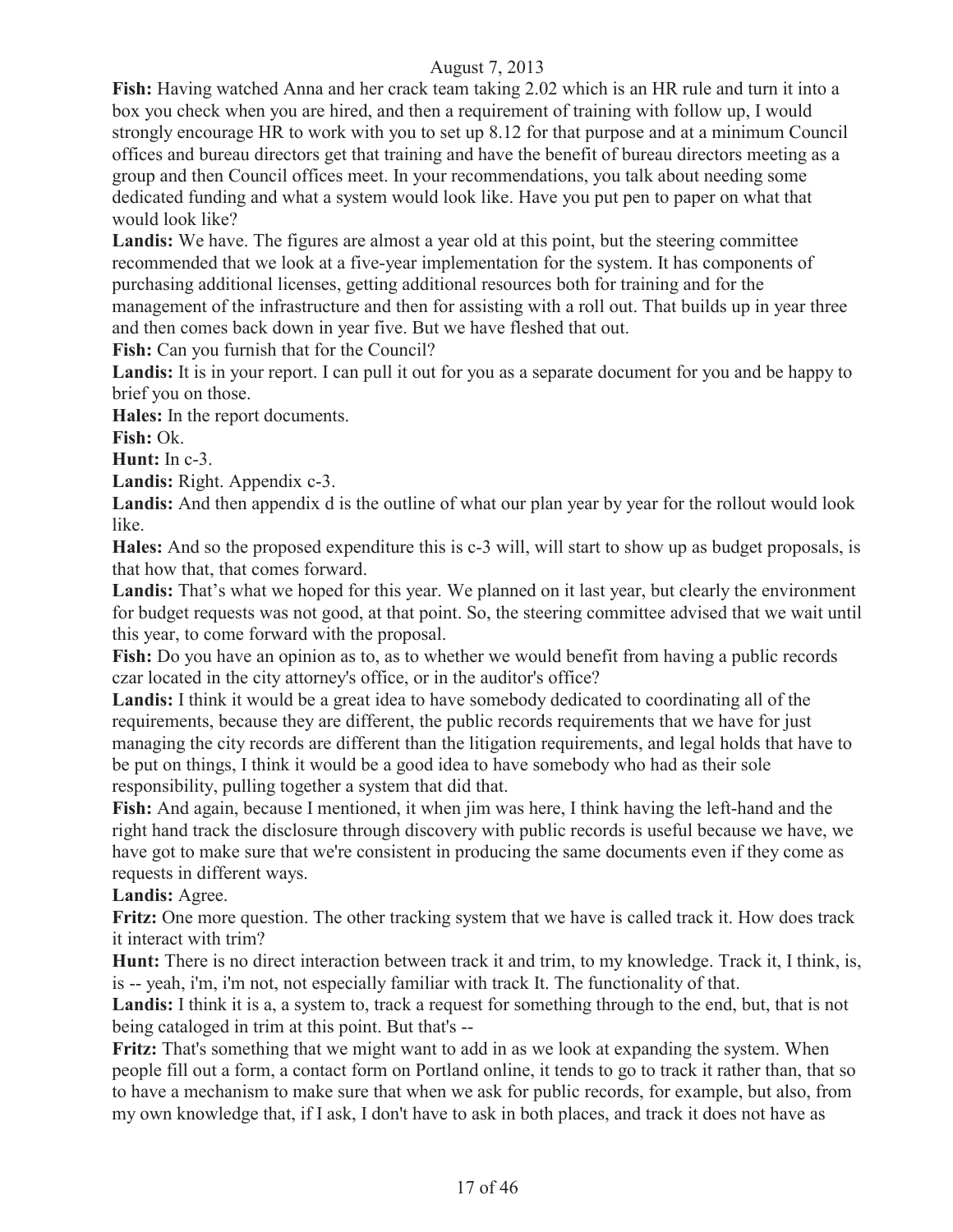much search capacity in my experience, as trim does. So, that would be really helpful to be able to get track it into trim so that then we could just search in one place.

**Landis:** That's a great idea. Thank you.

**Hales:** Other questions or comments from council? Ok. Thank you very much.

**Landis:** Thank you.

**Hales:** Do we have anyone signed up to testify on this?

**Moore-Love:** One person, mary eng.

**Hales:** Mary, are you still here? Ok. I think that she has left. So, I believe what we need is a motion for the report.

**Fish:** Motion to adopt the report.

**Fritz:** Second.

**Hales:** I think that we are accepting not necessarily adopting in this case because we have budget proposals involved in it.

**Fish:** Motion to accept, that's right, sarah?

**Landis:** I don't think that there is any vote required on this report, it was just a presentation. We'll be flushing out the details of the plan and the budget later.

**Hales:** So you don't need us to accept the report in order to move forward.

**Fish:** If we accept it gives us an opportunity to comment on it.

**Hales:** We'll accept it anyway. [laughter]

**Landis:** Excellent.

**Hales:** Thank you. Any further council comments before the roll call on accepting the report? Roll call.

**Saltzman:** Thank you for your report, aye.

**Novick:** Thank you very much, aye.

**Fritz:** Thank you for your service, this is important both to help us get our work done and be accountable to the public, aye.

**Fish:** Excellent report, and again, what I particularly would like to see coming out of this process is a menu of options for what the oversight body would look like and how we, actually, are able to get compliance across the bureaus to whether a public records czar of some type would be valuable, remind that, that I think one of the first people that president barack obama hired was a regulatory czar with an instruction that no new regulations could be promulgated at the agency level without going through this person. And given the volume of public records requests and other requests for information, I think that it's probably long overdue that we are coordinated, and having someone who specializes in that, and with the idea making sure that the public gets timely and comprehensive responses, I think is very important. So, thank you for your excellent work. Aye.

**Hales:** Thanks for this important and thorough look at, at the management problem that we have, very important. And just one comment I would make is that it seems to me that, that we're in this avalanche of technological change and information overload. And, and government needs to be following those trends, but be, be far enough behind the curve that other people try things out before we do. But, not so far behind the curve that we're, we're getting out of touch or inefficient. And again, my sense is just that the rate of change is not slowing down. We're in the process of installing incar cameras in the police vehicles, they download data when they come back to the precinct, and there are huge amounts of data to manage and privacy issues to discuss as a community as we implement that. I think that I have told you some of the stories, I was at the u.s. Conference of mayor's office meeting and got to try out the prototype google glasses. There is a camera and an internet transponder here, and imagine both with anticipation and perhaps, with recoiling, that each of our firefighters and police officers were equipped with such a device as they did their work. We would have, little doubt about what happened at each incident and almost no privacy as a community. If those records were, were generally available. So, how do we balance those changes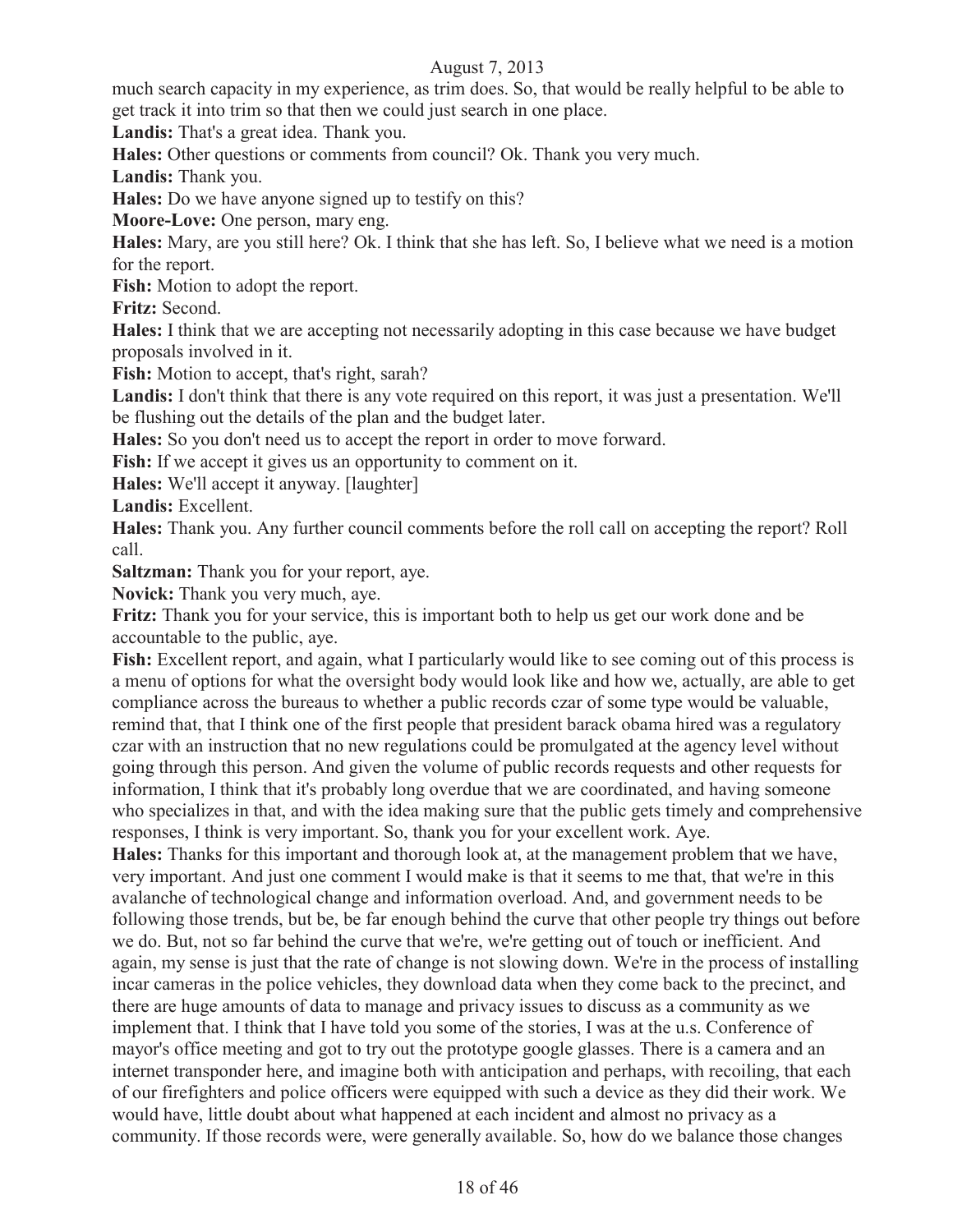that come with this technology? It's going to be, to be an ongoing discussion as a community and in house with our experts in your office and ben berry's office and elsewhere. But, my sense is we'll be talking about the subjects a lot because the pace changes is accelerating, and the amount of data that we have to manage and how people want to get to that data is changing just as fast, so, thanks for, for this look at where we are today. Thank you. Aye. Good work. Ok. Let's move onto the regular agenda.

#### **Item 758.**

**Hales:** Let me start by thanking commissioner Fritz for her work on this. She's focused on this, this is one of the questions that she is focus on in the department of justice settlement. Very important matter of how we select this critical staff person, and how we, we make sure that we are doing that in a way that works. So, a call for resumes as opposed to a more formal rfq process or an rfp process, before us and, and I think that is a great idea. Will allow a larger pool of applicants to submit for the position and attract more and more diverse candidates. The council is going to continue to work with the community and with the police bureau and everyone else in the implementation of this settlement agreement, but this is an important step, and to get this in front of the community and the council today, and again, commissioner Fritz, thank you for your leadership on this.

**Fritz:** Thank you mayor and for your partnership, there is a new spirit of cooperation collaboration, I believe, that embraces the community as well as the council, and I want to read from the ordinance which was prepared by, by Ellen Osoinach, with the city attorney's office who has been our lead on this and has done great work. She's not able to be here today, the city of Portland has entered into the settlement agreement with the united states department of justice to improve the policies and practices of the Portland police bureau relating to serving or responding to individuals experiencing mental illness, and of course, as we all know the court has not yet determined the agreement is final, however, we have entered into that agreement and, and when we discussed this a couple of weeks ago there was agreement that we should not wait until the court has finalized the agreement to start moving on some of these critical elements. We also discussed how we would put this, I would put this with the mayor on today's agenda, so that we do absolutely every step of the process in an open and transparent and accountable manner so everybody can comment, that's what we're doing today. So, the agreement specifies that the city is responsible for hiring a compliance officer community liaison to perform the duties identified in the agreement. And again, that means that the duties are identified in the settlement agreement, which may or may not change, but the regular process would include a request for proposals to say how are you going to do this? And that may be part of what we'll be asking for in this process, but what compliance officer is going to do is lay it out in the settlement agreement. We won't need to discuss that but what we need to do is to make sure that we get the right person who will be responsive to the community, as well as to perform the, the identified tasks. So, in march of this year, I organized a council coordinating committee for their purpose of coordinating the office of all the elect officials, including the city auditor. We are all partners in making sure that the settlement items are accomplished and we improve trust with our community. So that's why we're here today to discuss how we're going to hire the compliance office of community liaison who will independently examine and synthesize the data for the Purposes of reporting to the city council, the united states department of justice, and the public on the city's compliance with the agreement. And the compliance officer, community liaison sometimes known as the cocol, which I think is an unfortunate acronym. But there we are, will create and share the community oversight advisory board, known as the co-ab, also not particularly helpful, and hold public meetings. The cocol is responsible for collecting, reviewing and reporting on data related to the Portland police bureau's interactions with persons experiencing a mental health crisis, and use of force, Portland police bureau supervision and management of force and training. The agreement requires that the top three finalists for the position will be publicly announced and for the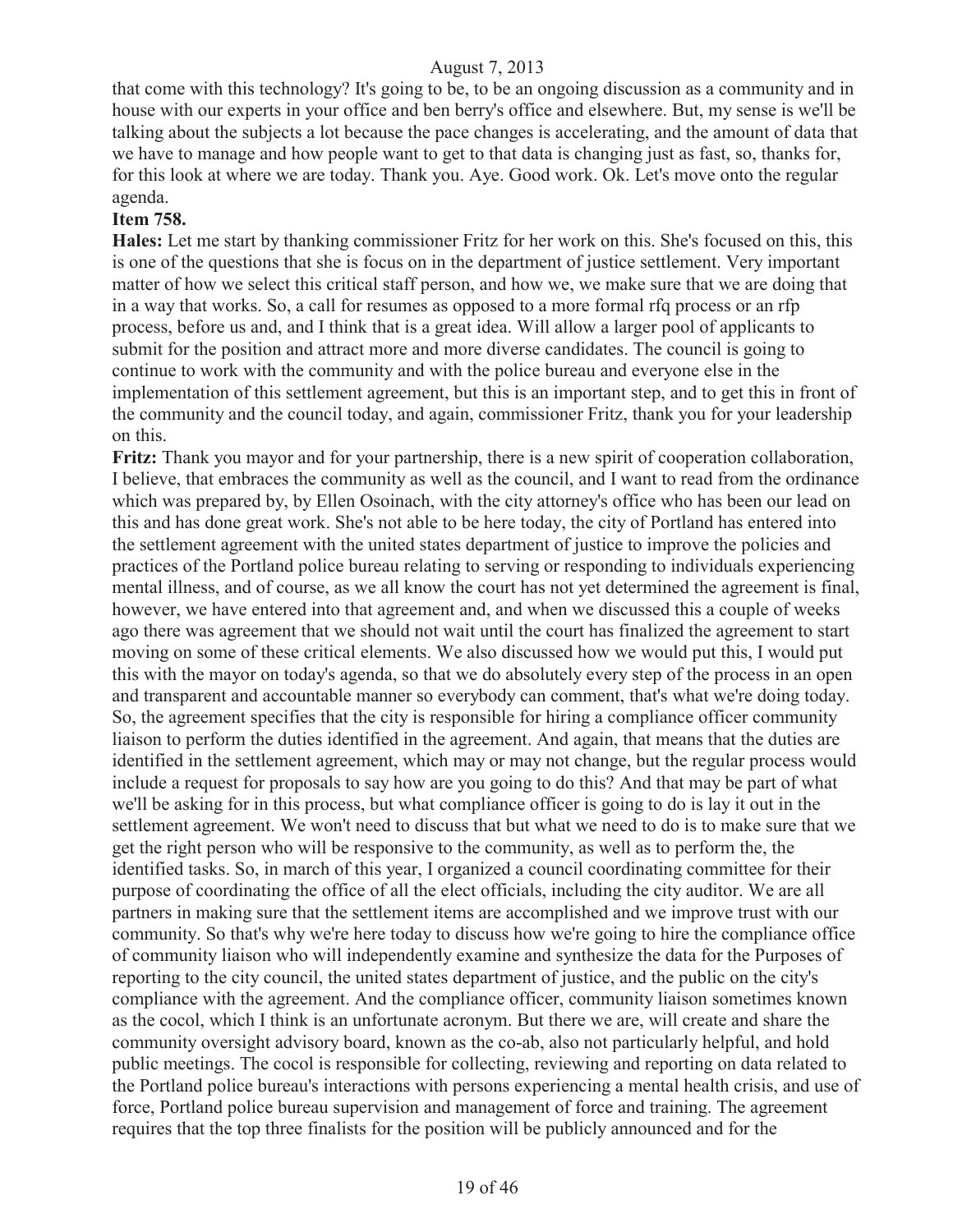community to have the opportunity to provide public testimony on those candidates. And then the person chosen will be selected by the city council following a public vetting process. We want to start this process by starting, by not by using the request for proposals but rather, this request for resumes or some alternative process, which I will be inviting community stakeholder groups to join with me, one of those identified groups is the albina ministerial alliance that we have the agreement with two weeks ago, and I have discussed this in concept with The leadership of the albina ministry alliance and they felt comfortable moving forward with this proposal even though we have a, we have not figured out how it will be done. As I said, it's important to get things done in step-by-step manner, to do that we need to do it in a public forum rather than behind the scenes and that's what we are doing today. And so, we will be, be hopefully adopting the, the solicitation requirements, waving the solicitation requirements, the 5.68, and having an alternative selection process, and just to give an example, mayor adams, and now mayor hales are using this to review, for rebidding the contract on the police psychological evaluation. And from what I have heard, that alternative process has, has resulted in much more community confidence, as well as mayor hales said, in increasing the diversity and scope of folks who felt that they wanted to apply, and sometimes, I know that this will come as a shock to the public but sometimes the city processes are a little difficult to navigate and we're hoping that this alternative process will be clearer, as to encouraging people to apply, and we'll have a selection process which will include the community stakeholders to figure out which of the candidates to put forward for the public vetting process. Does anybody on the council have a question on that?

**Saltzman:** Yes, I am confused a bit, the community compliance person is not going to be a city employee. Is that correct?

**Fritz:** Correct.

**Saltzman:** It could be a firm. As opposed to an individual, is that also correct?

**Fritz:** No, the, the settlement agreement says it's an individual. So, it could be a person in a firm but we would be contracting with a person, not with the company.

**Saltzman:** Not a direct employee, right? So this alternative process that we're, we're looking to adopt today, is not without precedent, so, you are saying the mayor has used it for selecting the police psychologist?

**Fritz:** Correct. And it's also recommended by christine moody, the chief officer who also helped to draft this ordinance.

**Saltzman:** Great, thanks.

**Novick:** I just want to be absolutely sure of that. I got conflicting answers to that question about whether it could be an individual or a firm.

**Fritz:** The discussion that we had at the coordinating committee yesterday, was that it will be an individual. As I said, she is out of town this week, so we can, we can clarify that this, this process doesn't exclude that. But, but, that the, most of the, most of the, those who, who are familiar with the agreement, believe that it is an individual rather than a company.

**Novick:** I also have to say that I am disappointed to hear that the proper pronunciation is Cocal because I thought it was cocal with the goal to have a process that leads the police department that warms the cockels of our heart.

**Hales:** We try to supply you puns on regular basis but this time, maybe not. [laughter]

**Hales:** I think the fine point about an individual versus a firm is not just a fine point, but in terms of the accountability that the community is going to want to know, that's the person that we, the community, have been involved in selecting, that the city council in the in light of day had a process, picked somebody, you know, the buck stops there. And, and you know, having been part of the consulting firm, and part of my career, there are times when a client, in this case, is going to be the city of Portland, says we want that person. We'll have the ability to do that if the selected individual is, is somebody who is part of the, of the firm. But, I think for everybody's sake, there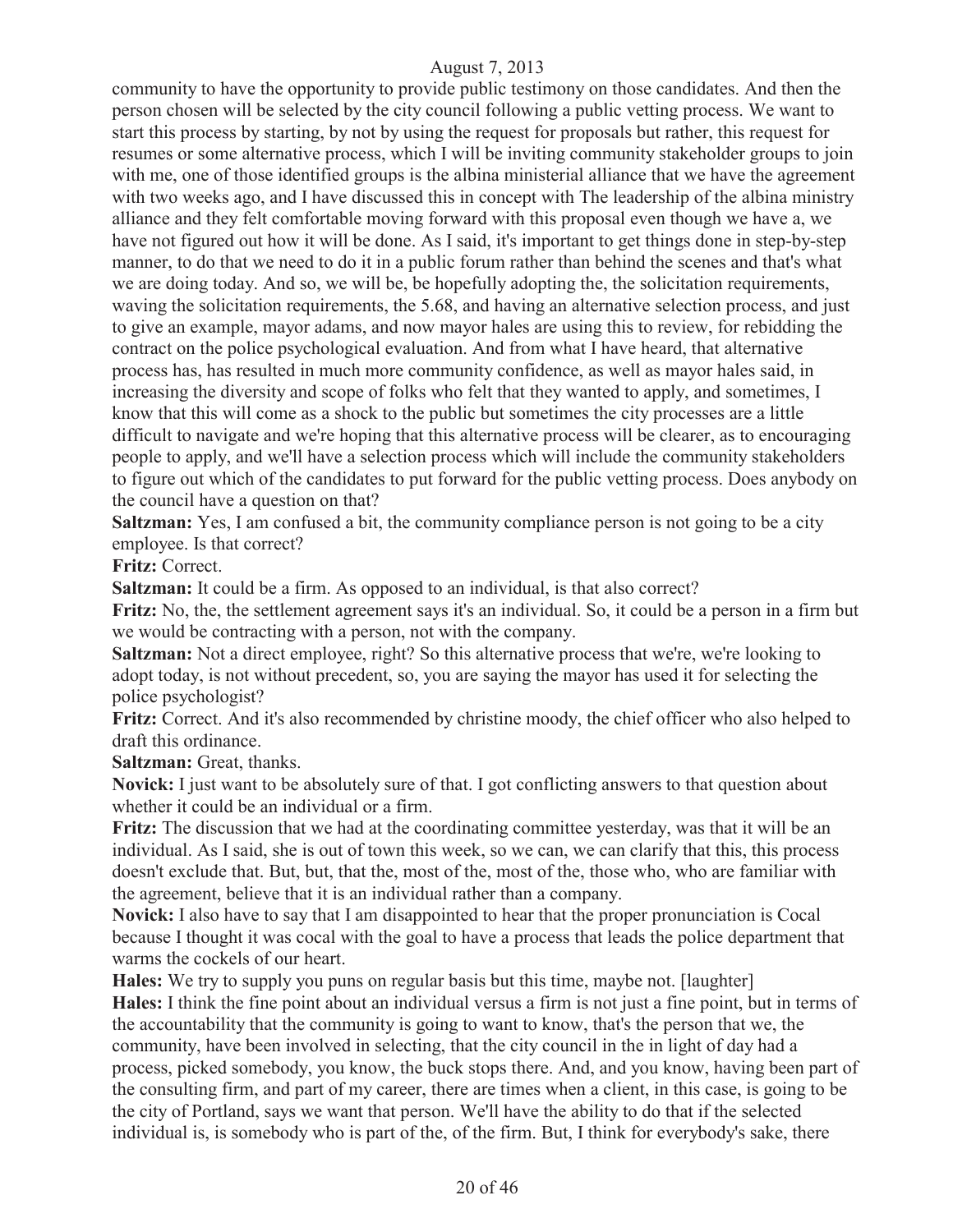should not be any fuzziness about this responsibility. There ought to be person who is, who is in this role.

**Saltzman:** I have another question. Another question, I guess, will the selection process, I believe, we have hiring preferences for, for veterans, in our normal hiring process. We'll disclose the preferences for veterans, and will those be applicable here?

**Hales:** Good question, i'm not sure.

**Fritz:** I don't know the answer but I would assume so.

**Hales:** And maybe our city attorney could check that.

## **Tracy Reeve, Chief Deputy City Attorney:** I will.

**Fritz:** We're not voting on the specific process, we're just saying that we're waiving the standard process, and we're going to figure out the new process and bring that to council along with, with - there will be another step.

**Hales:** We're waiving the standard procurement process but not finishing every detail of the selection process. Because we are going into the alternative track that we have flexibility.

**Saltzman:** Is it the intent to honor the hiring preferences or contracting preference that exists, in the city procurement processes.

**Fritz:** We would be bound by that, that what we are directing is that the city code 5.68 is waived and an alternative selection process such as the request for resumes will be used for the determination.

**Hales:** I think that we have a broad flexibility since we are in the alternative track so we could say, and I am inclined to agree with you that our policies that guide general procurement in terms of the preferences for veterans and those kinds of, of policies, will apply in this case, so we probably have that option.

Fritz: And the coordinating committee will continue to meet every two weeks. Unfortunately, nobody from the Office was able to come yesterday but that's one of the bodies that will be putting forward, a proposal and we'll have a selection advisory committee from the stakeholders to continue to advise to review what we are proposing and help with the selection process. **Saltzman:** Okay, thank you.

**Hales:** Any other questions, council? And I believe that we have folks signed up to testify on this. **Moore-Love:** We do. Mary has probably left, mary eng, and we have joanne and dan.

**Jo Ann Hardesty:** Good morning, mayor, and city council members, for the record you, I am jo ann hardesty, and today I am here representing the albino ministerial alliance coalition for justice and police reform. And I want to start off by saying thank you very much to both mayor hales, and commissioner Fritz, and for understanding that this process has to be outside of what would normally be a traditional city of Portland procurement process. And this position so critical for this, for the success of the reform that we're going to undertake base on a, the u.s. Department of justice complaint and settlement agreement, and so this is, this is a tiny piece, and I want to say that i'm so proud of this city council for continuing to move forward. Even though there continue to be obstacles to getting anything accomplished as it relates to moving forward. Police reform efforts in the city of Portland.

**Fish:** Worked in the state legislature and you are familiar with obstacles.

**Hardesty:** I am definitely familiar with obstacles but I have never the kind of opposition that I have experienced in trying to reform our police department. But, doesn't mean we're not going to do it, just means that it's going to be a hard thing to do. And since I have like about 30 seconds left, I also want to take this opportunity to thank commissioner novick. It's rare to have a politician, publicly say, when I get more information I make better decisions. Thank you very much for doing that. That's a model for politicians in the city. I appreciate that. And so, we wholeheartedly support the proposal that's in front of you, and we look forward to working with all of you to make sure that we are putting the reforms in place, and that this will outlive all of us so that we have a city that,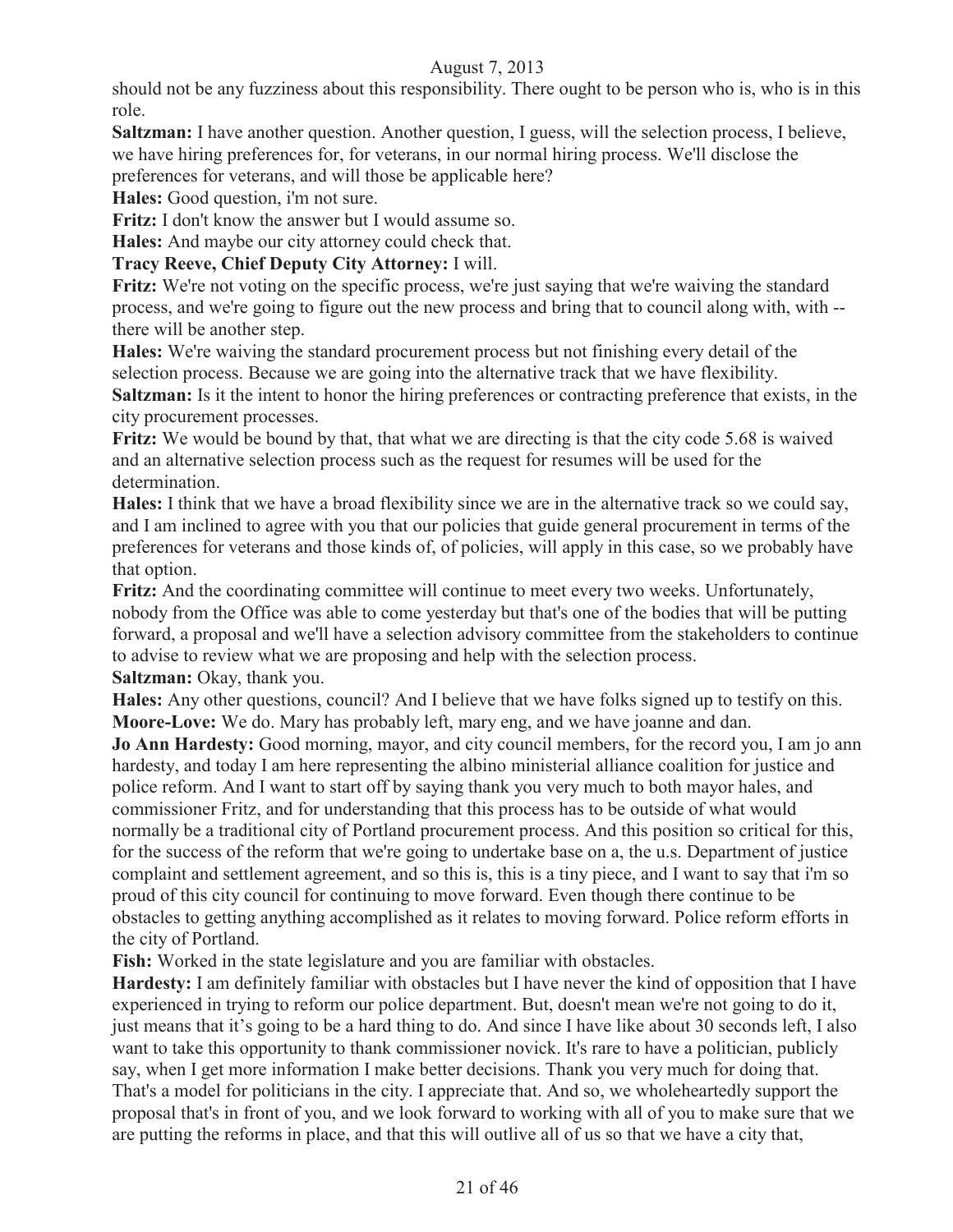actually, works for all of the people in it, regardless of race, ethnicity, age, and disability and etc. Thank you.

**Hales:** Thank you. Good morning.

**Dan Handelman:** Good morning, council. And mayor hales, I am dan handelman with the Portland cop watch and a member of the steering committee, the ama coalition, for justice and police reform and I want to point out that the ordinance mentions, if read it all the way through, that, that the Coalition met with your office, and with commissioner Fritz's office and we do thank you for putting the community into the process of reforming the police because, because one of the concerns that we had at Portland cop watch for years, when people said let's bring in the doj is losing control of our police, and the more that we can keep things within our city, within our community, as we move forward, the better, and I am very appreciative that the ama coalition and their community members will help to draw up the defining documents or what cocl will do, and I will not pronounce it as a word. Thanks. So, you know, one of the things that is of concern is that what's written in the doj agreement and as you know, the coalition is, has express concern it does not go far enough, that the cocl's job has some defined parameters but that does not mean it's limited to what's written in that document. So we could also make it so that person do more things than just what's written in there. I also just want to say that, that the -- one of the biggest frustrations about that doj agreement document is that there is not a standing in court. There is nothing that we can do to change that, but I want to make sure for the record, that if something written in, as the things develop, and the cocl gets that power, we want to make sure that person is aware that They might be able to go to court and say, well, we don't think this is being followed properly or whatever, because I think that that's one of the things that would differ between in process and, and the monitors that they have in other cities. And finally, you know, the piece that jo anne was making reference to is that we have outstanding issues with the Portland police association and, and I was the only person, other than the city staff, at literally other than the city staff, that, that appeared at the cpa negotiations session last thursday, and pba didn't show up and I am not sure whether that's going to continue. You think it's great that mayor, you are making efforts to ensure that the public has access to the discussions because, you know, there are public policy issues involved in the labor contract as it stands and, and the public pays the salaries of the police, and we have an interest in how that money being spent. And I would like to say, I did read the, the city attorney's opinion that, that you cannot require that they be open meetings, unless there is a decision-making body involved and I understand that, and I think that, that it would be great if people from a decision-making body came to those negotiations and they would be open meetings. Thank you.

**Hales:** Thank you very much. Great. Anyone else signed up on this item?

**Moore-Love:** That's all who signed up.

**Hales:** Thank you very much. Further council discussion? And then roll call, please. **Saltzman:** Aye.

**Novick:** I very much appreciate commissioner Fritz's continue work on this issue. Aye.

**Fritz:** Thank you, and I appreciate the partnership with the council offices and my colleagues on the council and also with the auditor's office. It is something that we all take very seriously, and the partnership with the community, with the albina ministerial alliance and others, it's a good start and we need to expand and continue that, which I am excited to see, and we will be expediting this with all due speed, and with transparency and accountability, so thank you, mayor, for your partnership on this. Aye.

**Fish:** Thanks to the community leaders working on this, and to the mayor and commissioner Fritz. Aye.

**Hales:** From a justice settlement predated my arrival on commissioner novick's arrival on this council, but it is sound policy, both in letter and in spirit, and you have my commitment and, and the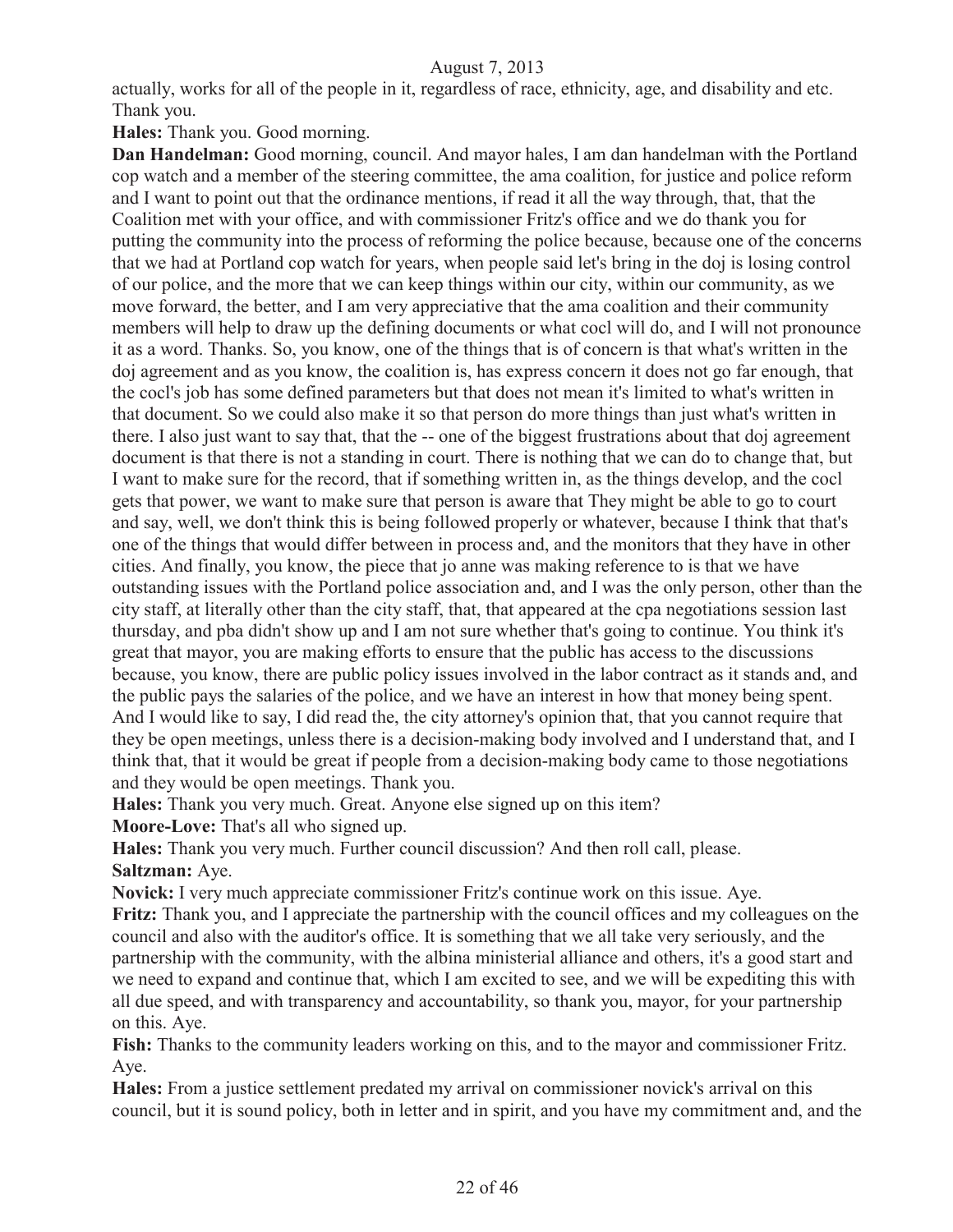council's commitment that we're going to continue to go step by step, into full compliance with this agreement, and this is a very important step. Aye. [gavel pounded]

**Hales:** Now, I would like to move because we have an item here of importance, and the chief here, as well, to Commissioner Saltzman's proposal. Item 764, so I would like to take that out of order. And let the chief and others testify about that, so could read 764, please, Karla?

## **Item 764.**

**Saltzman:** Thank you, mayor. We have the Portland fire and rescue Chief Erin Janssens here to provide bit more information about this important grant application. And I just wanted to start out by providing some overall context. The budget deficit, the city council faced, in this year's budget, was the largest deficit that I have dealt with in the 15 years that I have serve on the city council. And we had to make difficult decisions and unlike many other tough budgets, that I have been through, we have had to, actually, make some cuts to our public safety bureaus. And, and that is something that is unfortunate, and one result of that is the adopted budget required through the layoff of 26 firefighters, that were notified two weeks ago, the layoffs would take effect on october 9. Thankfully, we have the option before us to ask the federal emergency management agency to provide bridge funding for the next two years. In that time, hopefully, our economy will improve and get stronger than ever. And the city council reallocate ongoing general fund dollars to keep these 26 firefighter positions staffed and serving our community when the grant expires in two years. But that will be for another council to make the decision. And right now we hope that fema sees the wisdom and in providing us the important funding to keep these 26 firefighters working for the city of Portland. With that I will turn it over to the fire and rescue Chief Erin Janssens.

**Chief Erin Janssens, Fire & Rescue:** Thank you, commissioner. Is there a substitute ordinance? **Saltzman:** I'm sorry, I need to move a substitute ordinance.

**Fish:** Second.

**Saltzman:** It substitutes the fire and rescue chief to make the decision about how to allocate the money rather than the mayor.

**Janssens:** Initially, yes. And then the mayor will sign the final application.

**Hales:** So take a moment before you start the rest of the presentation and describe the difference between the substitute and the original ordinance.

**Janssens:** The only difference is the strike out. The application states they would like a chief officer from the requesting organization, and then the final application, they replaced the mayor with the fire chief, and then the final application will have your signature.

**Fish:** That's reflected in the memo with the strikeout language.

**Hales:** Yeah. That's how the grant requirement works, I have to sign them but you are the named party.

**Janssens:** Point of contact.

**Hales:** Right. Further council discussion of the amendment, and roll call to substitute the amended version for the council hearing.

**Saltzman:** Aye. **Novick:** Aye. **Fritz:** Aye. **Fish:** Aye. **Hales:** Aye. [gavel pounded] **Erin Janssens:** Good morning, members of council, I have been introduced, but for the record, Erin Janssens, fire chief, Portland fire and rescue, and I have with me Deborah Harrison, our business operations supervisor and, and as commissioner Saltzman stated, and everyone knows, this has been a tough budget. When we heard what members of the council asked for, creative solutions to hard problems. Our management team developed a plan that creates efficiencies for the tax payer through innovative approaches but maintains critical emergency response capabilities at all the fire and rescue stations throughout the city, and also sustains the high level of service Portlanders expect of the fire bureau. Portland fire and rescue is trying a new apparatus called quint that will preserve our limited truck companies, and but supports the deployment of the fire attack line if needed in an emergency. We also reorganized some resources to hire demand areas to respond more equitably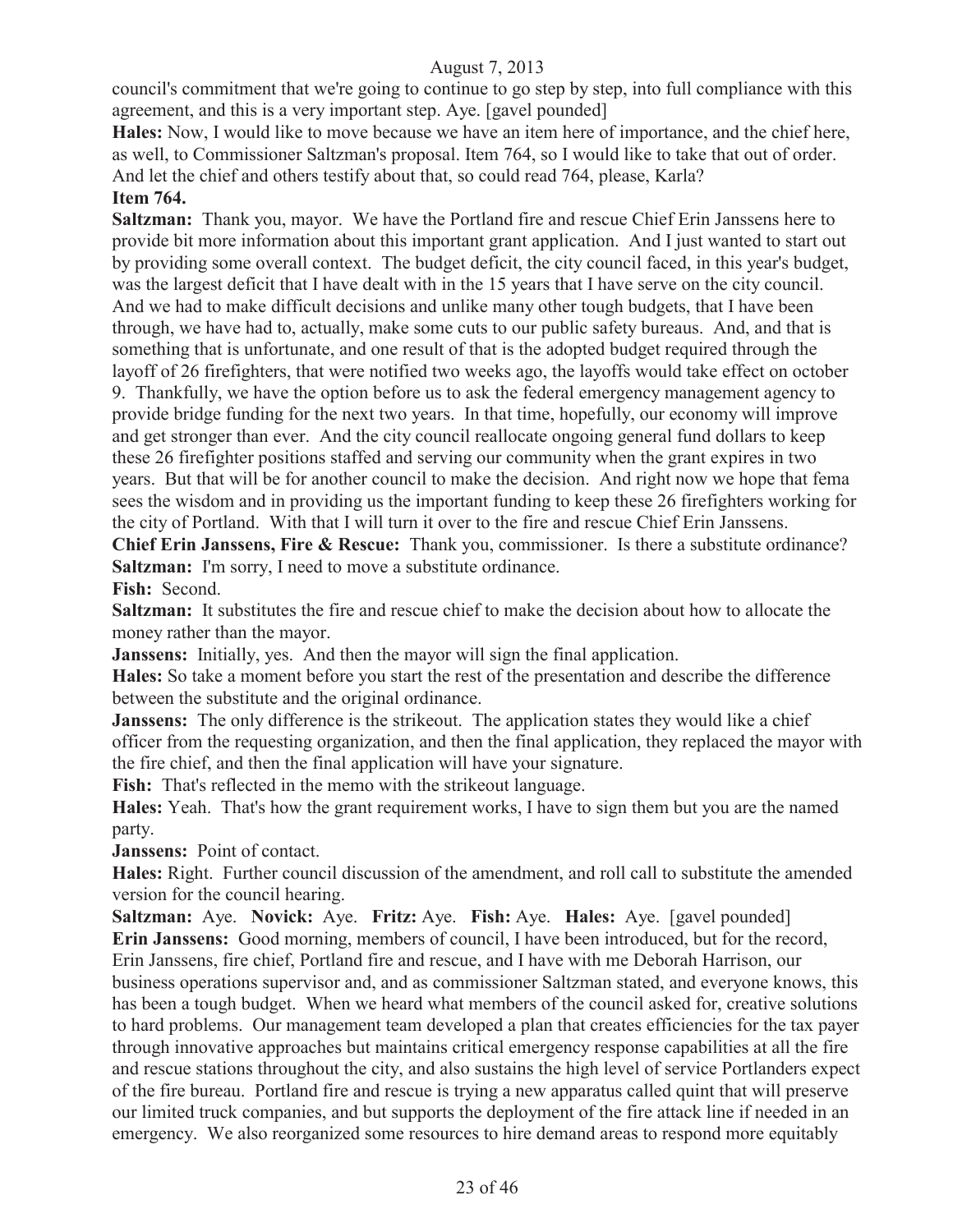across the city. Because Portland fire and rescue is a critical part of the safety net we introduced new rapid response vehicles, specifically, for medical calls where they are needed, in old town and east Portland. The RRVs also help with the response reliability and response time of critical fire apparatus, with staffing needed for more complicated and critical emergencies. And despite these efficiencies and innovations, the tools we use, and the apparatus we ride and the stations that we staff and operate from are meaningless without our most important asset. That's our highly trained firefighters. To that end, we're here today to request council to approve you are application for the 2013 safer grant staffing for adequate fire and emergency response offered through fema. The safer program was implemented in 2003. However, since it is designed solely for departments that need to either rehire firefighters, the firefighters laid off or have issued official layoff notices to, Portland fire and rescue did not previously qualify for the funding. Unfortunately, now, we do. And on july 30, Portland fire and rescue issue layoff notices to firefighters impacting 26 people with the potential to close two fire and rescue stations. We respectfully request from council the support to apply for this safer funding, which if we receive, will total over 4.5 million and can be used for the sole purpose of paying salary and benefits for the 26 firefighters for the next two years. Some specifics of the count of the grant requirements are copies of the formal layoff notices must be included with the application. There is no cost match requirement and no maintenance of effort as have been previously required in former years. And grantees must maintain the safer funded staffing as well as the staffing at the level that existed at the time of the award for two-year commitment of the funding. I would like to take a minute just to thank business operations supervisor Deborah Harrison, who with the help of Merrill Gonterman, our deputy chief of special operations and firefighter Isaac McLennan and others who wrote this very complicated grant application. And I would like to thanks for considering this opportunity for Portland fire and rescue to apply for the grant. There is a lot riding on it. Not only for the firefighters and their families that will be directly impacted, but to the people of Portland who count on the services Portland fire and rescue provides.

**Hales:** Thank you. Questions for the bureau? Thank you both very much. Good work. And I know that we have folks signed up to testify.

**Moore-Love:** We have one person, Alan Ferschweiler.

**Hales:** Good morning, alan.

**Alan Ferschweiler:** For the record Alan Ferschweiler, president of the Portland firefighter's association, good morning. I just want to hit a couple of extra points on that, and I think that the discussion of our bridge funding and our 26 positions that we have, and I think that's one of the things that we're focusing on with the safer grant, I want to emphasize is that if we do not get this grant, and we don't get bridge funding, we have to have further cuts to the fire service, and to the stations that currently exist, so the changes that happened on july 1, those are there, and those are there to stay for right now. And but, on october 9 if we don't get this grant for further bridge funding we have to look for two company closures or two other fire stations that will need to be further closed at that time. And I wanted to talk about what happened, especially in the past week. On july 30, the bureau, which they did a very good job in bringing in all 26 people that were available into the fire station 1 and talked to them about the layoff notice and actually give it to them in person. And thanks to the chief for allowing me to be a portion of that day. And that weekend, when the grant came out, and it said that we are going to open it on july 30, my one commitment to our members was to call each and every one of those 26 people personally and tell them that they have our support, and that I think about them all the time. And I think through those past eight months if anything, I can tell you the thought of them and their families has weighed on me and our other union officers greatly. The last person, of course, is -- his name is steve. And he's one that I really think about a lot. He's the last person in seniority. Eight years as a marine, he was a civil servant in seaside, and he left that to work as a firefighter for the citizens Portland. He's got three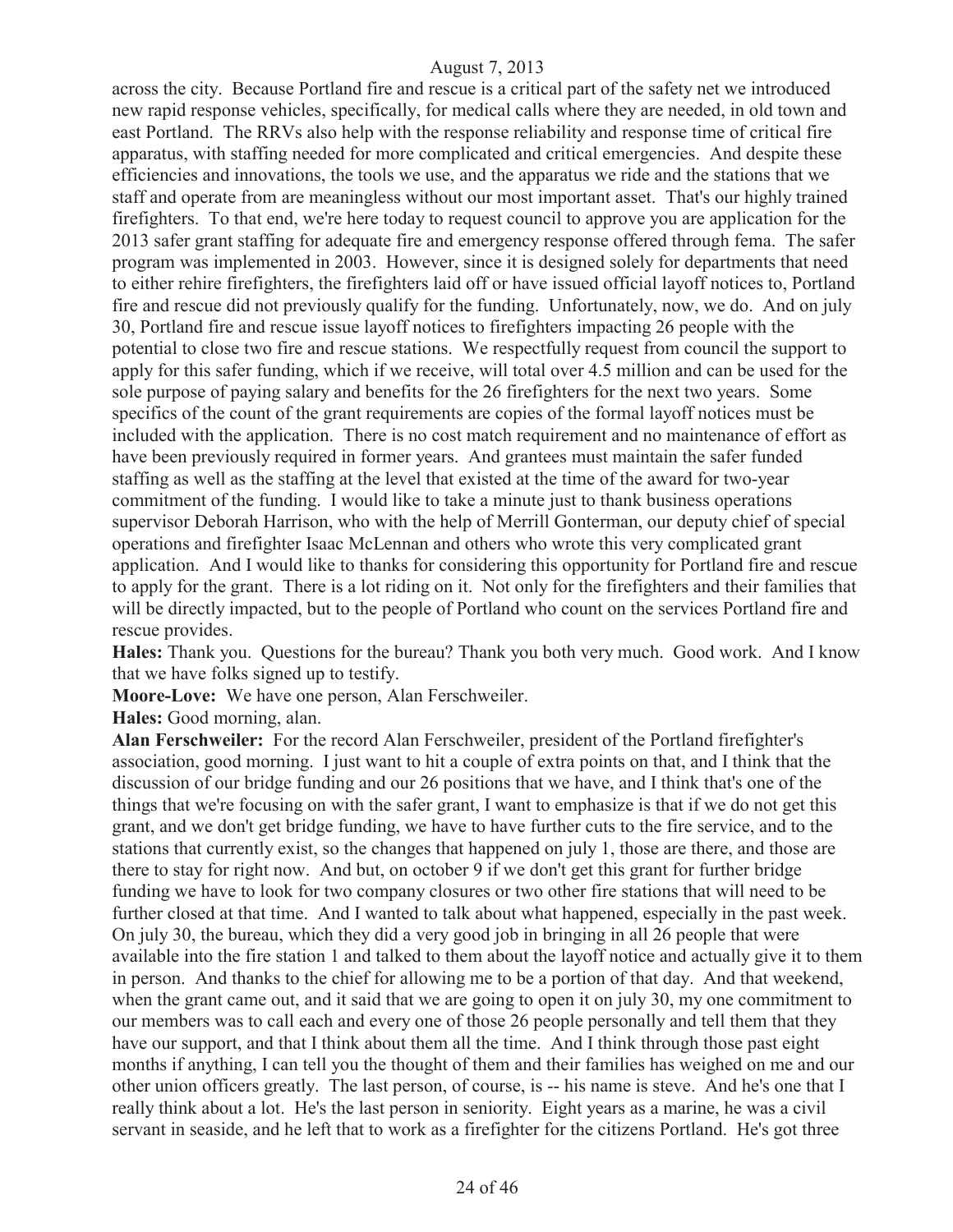kids, and it would just be devastating to him and his family if he did actually have to have that layoff. Again, I just want to reemphasize, i understand you guys are in a difficult budget position. I think this is an opportunity to prevent any of those layoffs and a firefighter like steve, that's worked for Seaside, decorated marine to be able to keep his employment status with you. So again, thank you for letting me testify, I encourage a yes vote. I'll answer any questions you guys may have. **Fish:** I just have one question and first I want to thank you for your persistence on this issue. I know you've been talking to each of our offices, making sure we get this right and honor a commitment we made. Looking at the item before us, authorizing the application, the amount, the sequencing. Are you satisfied that we are fulfilling the commitment that we made? **Ferschweiler:** Absolutely. Absolutely.

**Hales:** Other questions for alan? Thank you very much.

**Ferschweiler:** Thank you.

**Hales:** Anyone else signed up to testify? Let's take a roll call.

[applause]

**Saltzman:** Well, thank you president Ferschweiler for your testimony and for putting a human face on this unfortunate situation where we have to lay off 26 firefighters. Thank you to those firefighters who are here today for all of your service to our city. And it's residents. And let's get this grant into fema. Aye.

**Novick:** I very much hope that this application will be successful. I want to thank our firefighters for all of the work that they do, both fighting fires and responding to medical emergencies and let's cross our fingers, thank you, aye.

**Fritz:** Thanks to commissioner Saltzman, chief janssens, and carol boucher. We hope that we get this grant. Aye.

**Fish:** We made a commitment that we would vigorously pursue this grant and alan has kept our feet to the fire. Today we're moving forward to honor that commitment. As someone who knows what it's like to have a firefighter come to your house and answer a call and provide world class service, I am as committed as all of my colleagues are to securing this grant and hoping to avert layoffs that none of us wish. Thank you, dan, for bringing this forward. And the council fully supports your application. Aye.

**Hales:** We were hard pressed by this budget and a lot of hard choices were queued up for the five of us. And difficult things, including giving people layoff notices were the results of those hard choices. And it is very fortunate that in this case we have an exit door, and we're going to try our very best, and this partnership that you heard from here this morning is a good sign of our hopes for that process to make sure that we get to use that exit door and that people who we value as part of our team and that provide great service to our community will still be with us and that the layoff notices will just be a piece of paper, not a reality. I want to particularly compliment you, Alan, and the Portland firefighters association for working in great partnership with the bureau and us to get this application together to make a strong case to the federal government that this is exactly the circumstances, the safer grant was intended for. Portland doesn't ask the federal government for help unless we really need it. This time we do. And if there is anything that I can do as the mayor of this city to augment the quality of this application with whatever persuasion I can apply to the federal government, i'll be happy to pick up the phone and help. Thank you all. We look forward to hearing a favorable response to this grant from fema soon. Aye. [gavel pounded] **Hales:** Thank you. Thank you commissioner. Next let's go back to the regular agenda.

#### **Item 759.**

**Hales:** Good morning.

**Mike Gallagher, Bureau of Police:** Mayor, commissioners, good morning. I'm mike gallagher, one of the officers who works at the east precinct coordination team. I would first like to thank you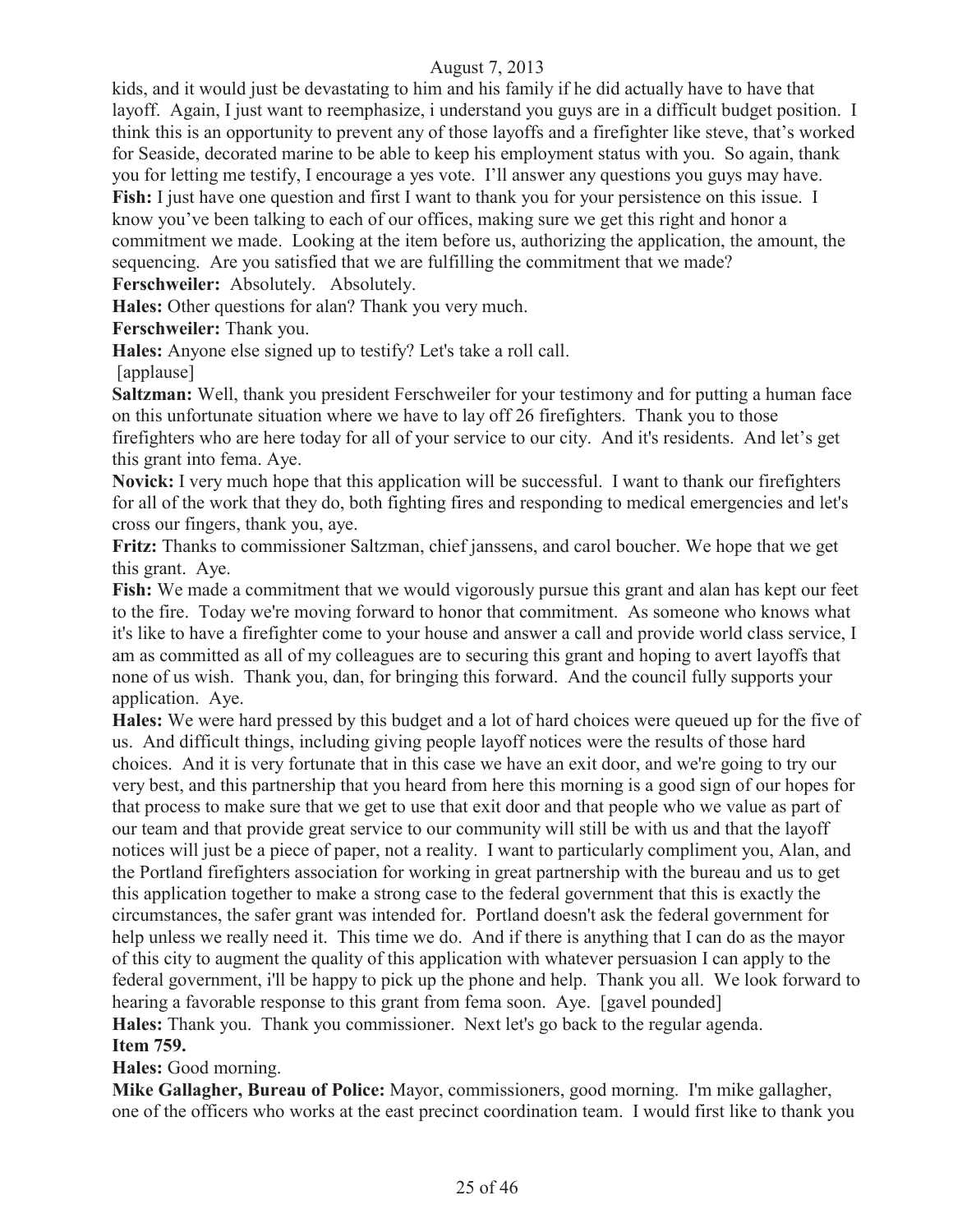for funding the services that work the human trafficking victims as well as the women trying to remove themselves from a life of prostitution.

**Kristin Lumm:** I'm program coordinator with lifeworks northwest. Good to see you again. **Hales:** Good to see you.

**Gallagher:** During the recent budget talks, questions asked during the operating expenses and success rate of lifeworks new options for women program as well as the sex buyers accountability and diversion school, also known as the john school. Unfortunately answers to these success rate questions is not easy as telling you the number of women who have graduated from the program. We wanted you to know that the program is working and there is a noticeable decrease in the number of women working out on 82nd avenue, as well as sandy boulevard who were involved in prostitution. To provide the answers to the questions, deputy district attorney working at our office, kelly, kristin, myself, worked together to come up with the reporting requirements that the lifeworks now program will provide on a quarterly basis. This information will be reported back to east precinct's prostitution coordination team, and will be shared with commander westbrook. The amendment, lifeworks reporting requirement is an addition to the original contract we had in place for the 2012-2013 fiscal year. In coming up with this amendment, we looked at how we could best track the women involved in the program and provide information on how they were doing. Additionally we include tracking information related to the john school participants and money generated from that program. Information about administrative costs associated with the now program. We believe this information will be invaluable in the future to answer questions about the lifeworks new option for women program and demonstrate the importance of the work that they're doing. We are here to answer any questions that you might have about the amendment and the new options for women program.

**Hales:** Great. Thank you.

**Saltzman:** This data will be reported to whom?

**Gallagher:** To myself and the prostitution team, team members and the Commander at the precinct, shared with commissioners at their request.

**Saltzman:** Every six months?

Gallagher: Quarterly and a summary every six months.

**Saltzman:** I'm interested in seeing the data as it evolves.

**Fish:** Could you clarify, our materials say this is funded with \$100,000 one time special appropriation, and \$100,000 from byrne memorial justice. Is the \$100,000 special appropriation in the most recently adopted budget or are we taking it out of contingency.

**Gallagher:** The most recent.

**Fritz:** Most recent.

**Fish:** We adopt that within our budget.

**Fritz:** Yes.

**Hales:** Other questions for our team here?

**Lumm:** I did want to say that we have heard you and changed how we are keeping track of things. We heard everything that you said and we are thankful for that feedback and we're doing the best to show more clearly just so you can see that we heard you and we -- now we know the process a little better so that we can be here and in the conversation the whole time and we look forward to any questions you might have throughout the year. Please feel free to reach out. We would love to talk more about it.

**Hales:** Thank you. Appreciate you being responsive. Thank you.

**Lumm:** I forgot, since I last saw all of you, we have had five women graduate the new options for women program. Exit from the life-style, gainful employment, educational schooling plans. So, this -- that's a pretty big yea.

**Hales:** That is a big yea.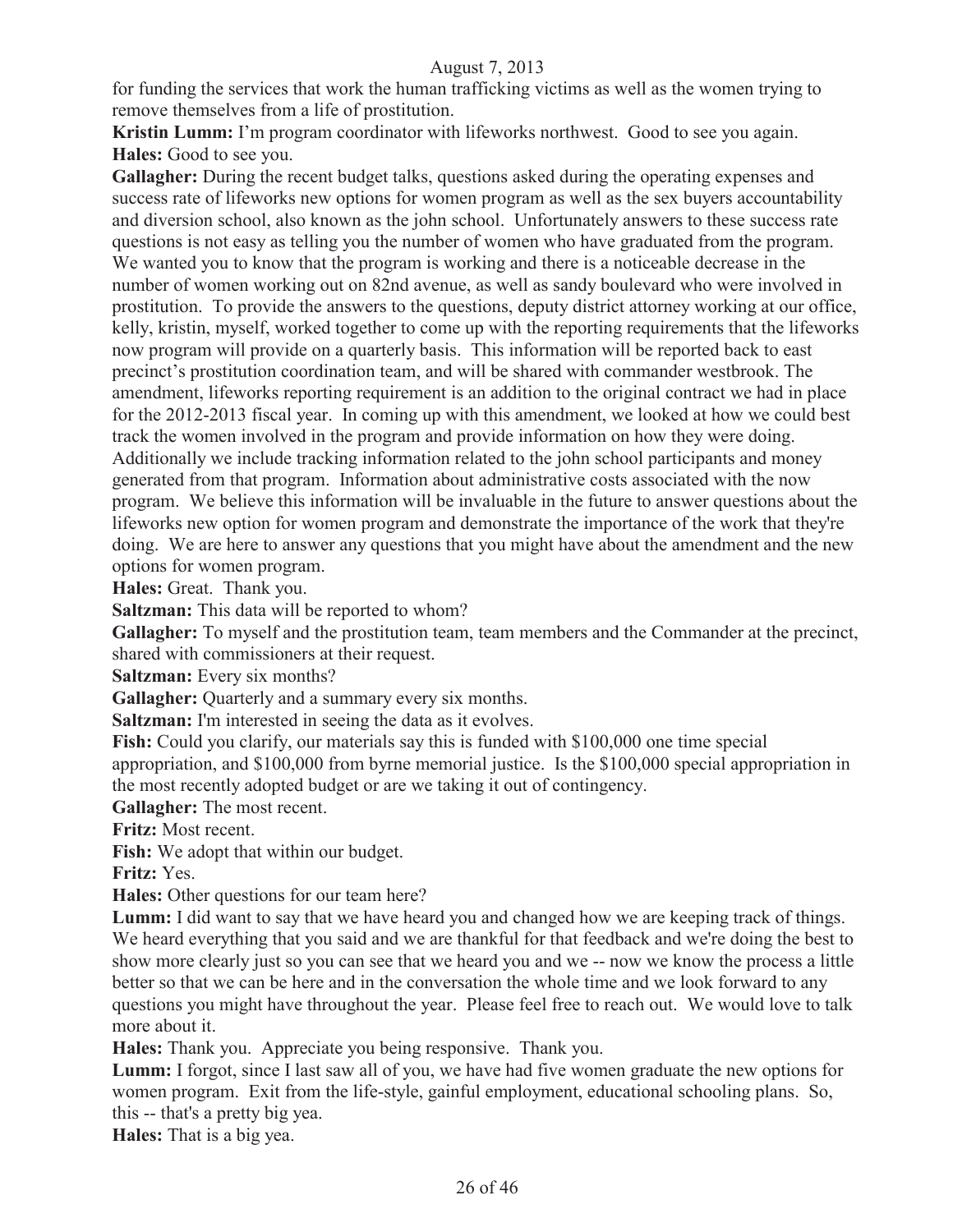**Fritz:** The last four months.

**Lumm:** Two the end of the last fiscal year, and three in this fiscal year.

**Hales:** That's great. Thank you. Anyone signed up on this?

**Moore-Love:** Yes, joe walsh.

**Hales:** Come on up, mr. Walsh.

**Joe Walsh:** My name is joe walsh. I represent individuals for justice. And we are here to fully support the reintroduction of the moneys for this program. It's a national problem. The underage prostitution is so -- I was excited about the work that commissioner Fritz did on this. And also the mayor being involved. And also for the second time in two weeks, complimenting the police department. We are fully supportive of this and we thank you for fighting to get this money back. I used to live very close to 82nd street. And I know the area reasonably well. So, it's something that has to be addressed. It's something that as human beings, we really need to stop it. So, thank you for your service.

**Hales:** Thanks, joe, appreciate that. Anyone else signed up?

**Moore-Love:** That's all.

**Hales:** Okay. Let's take a roll call please.

**Saltzman:** I want to thank the council for approving the funding for the new options for women program in the recent budget process. Lifeworks has been one of our partners from the beginning of the city's efforts to combat human trafficking. As was pointed out, this contract is great because it does have new data reporting requirements. Which coincides in a great way with Portland state university study that was released on monday with hard data about child trafficking in Portland. Quantifiable, factual information will shed light on this hidden topic. Thank you to lifeworks and to the east precinct prostitution coordination team and thank you in particular to officer mike gallagher for his steadfast commitment to ending prostitution. Thank you. Aye.

**Novick:** Thank you very much. And thank you for the good news about your recent successes. Aye.

**Fritz:** Thank you for your participation in the budget process. It must be noted that this contract is \$47,000 less than last year's, and so as the mayor graciously agreed when I voted for the budget, we will be looking at what services we can provide to both adults and children escaping prostitution. I invite both of you to contact my office because we need to get going on that now that i've got a little handle on my new bureaus, that is something close to the top of my to-do list. You can be thinking about who else should be engaged in that discussion. I agree that the reporting requirement is going to be helpful. We need to be able to show that we're investing the public's money wisely and making improvements just coming today and saying that we have five survivors who are now on the -- beyond the road to recovery. They're there. So, thank you both for your work and I know that each one of those people has a story and that each one of you was a part of that recovery. Thank you very much. Aye.

**Fish:** And, mayor, I recently attended the ground-breaking for lifeworks northwest new residential facility in inner northeast. And I met a number of the women and their children who are in recovery that will call that new facility home. That is funded in part through the Portland housing bureau and with the use of urban renewal money, under third try in a competitive process secured funding to make this a reality. If you visited the existing facility up beyond brewing, you know why it is so vitally important that we have a modern facility for their clients. And in addition to the work they do in addressing and combatting prostitution, they do such wonderful work with women in recovery. Thank you for your great work in our community. I'm proud to vote aye.

**Hales:** We have to make our decisions up here with our hearts and our heads. You're giving us the ability to do that here by both highlighting really outrageous crime, and the need to be serious about fighting it and giving us quantifiable justification for how we spend the public's money. Those are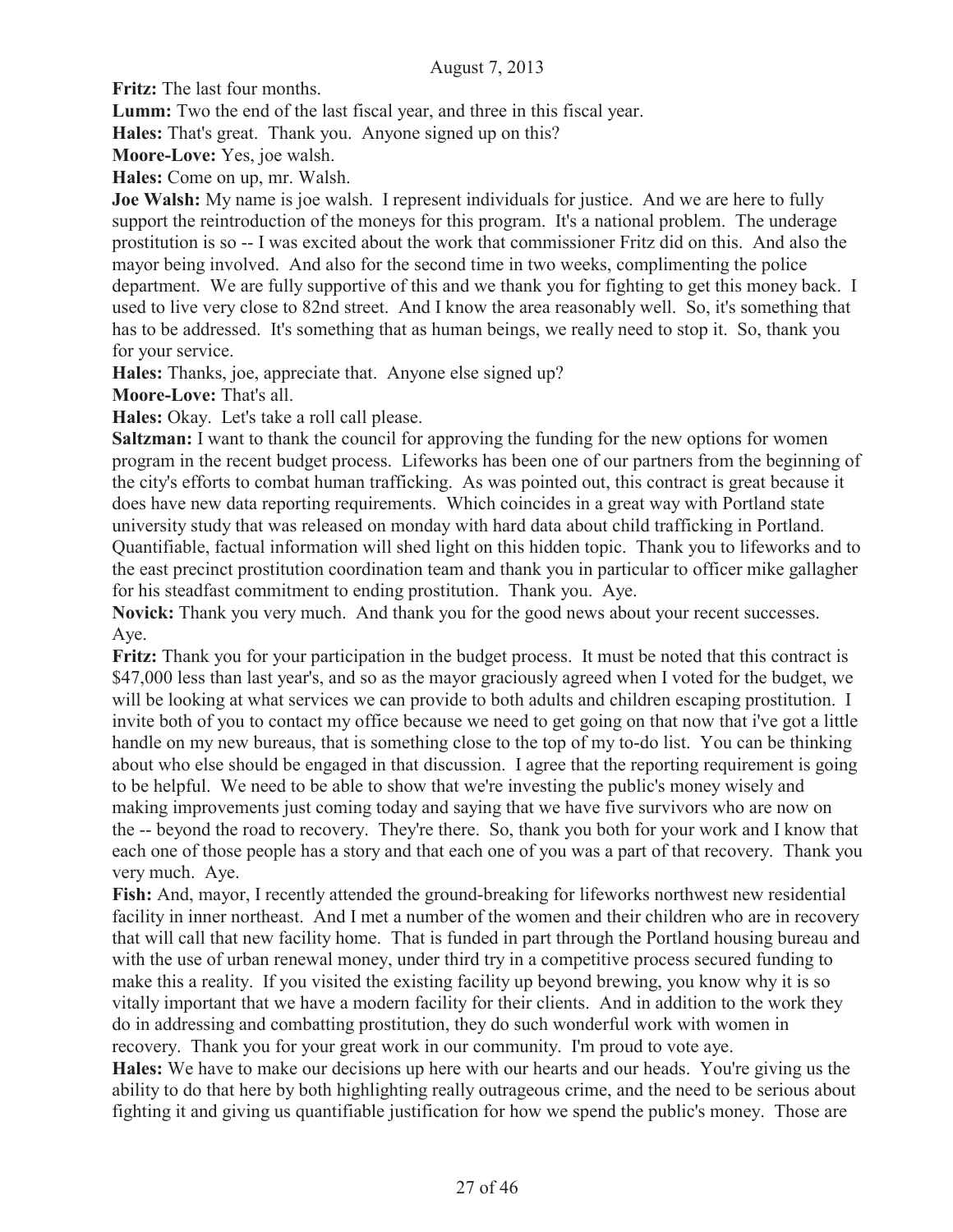two reasonable things to make decisions on and you're giving us the tools to do that and to do very important work. I appreciate the work that you're doing. Thank you, aye.

**Gallagher:** Thank you, commissioners.

**Lumm:** Thank you.

**Hales:** Okay. 759 -- 760, sorry.

**Item 760.**

**Hales:** Good morning.

**Lt. Chris Davis, Bureau of Police:** Good morning. I am lieutenant chris davis with the Portland police traffic division. We're here today to ask for you to accept that grant. This covers the rest of the federal fiscal year, so it's \$20,000 to be used for speed enforcement over time between now and the end of september. And then we will be able to reapply presumably for a larger grant for next federal fiscal year. And we all know that there has been an uptick in traffic fatalities in Portland in 2013. One of the common factors in traffic fatalities is speed. We recently lost five positions in the traffic division in the budget crisis. This grant will enhance our ability to conduct speed enforcement missions in high-crash corridors. And these are multi-officer missions, and we can also use this as a force multiplier for the ongoing projects that we have with the state police and the sheriff's office to do enhanced traffic safety enforcement in Portland. We would ask for your support for this today.

**Hales:** Thank you. Questions?

**Saltzman:** Could you remind us what are the high traffic -- high crash corridors --

**Davis:** There are several throughout the city. There are areas that have been identified as having above average traffic crash rates. Southeast division street is one example of a high-crash corridor. **Hales:** Southeast powell.

**Davis:** And powell is actually high-crash corridor for the city and it is one of the highest crash locations on state facilities in Oregon.

**Hales:** Other questions? Thank you. Appreciate it. Anyone else testifying on this? **Novick:** I would like to take the opportunity to thank Lt Davis and the work that the traffic division has done, street closures at major arterials this summer and we asked the traffic division to go in and over-patrol and make sure that people aren't speeding through neighborhoods when they take detours. You issued a lot of citations to help to be sure that the closures have not resulted in adjoining neighborhoods being unsafe.

**Fritz:** My understanding is the grant period when the overtime has to be done is September  $30<sup>th</sup>$ , so I think the public should be aware that you will have a lot of patrols out between now and then. **Davis:** Yes, we will.

**Hales:** Fair warned and we hope they don't need the warning but we're glad you're out there. Thank you.

**Davis:** Thank you.

**Hales:** Other questions? Anyone else signed up? Yes, three people. Mary eng, ben pickering, and joseph.

**Hales:** Mary, on this topic, please.

**\*\*\*\*\*:** Police brutality --

**Hales:** No, it has to do with traffic enforcement.

**Eng:** Thank you. This is mary eng. I wanted to clarify if I understood this resolution to be a measure towards increasing traffic safety by offering police overtime?

**Hales:** Paying for overtime, they can be out there longer.

**Eng:** What is the -- permissible allowable overtime that officers are allowed to have and what risk assessment is done for accidents that happen after a certain threshold is reached in terms of increased safety due to overwork or overstress or possible missing of meals or breaks?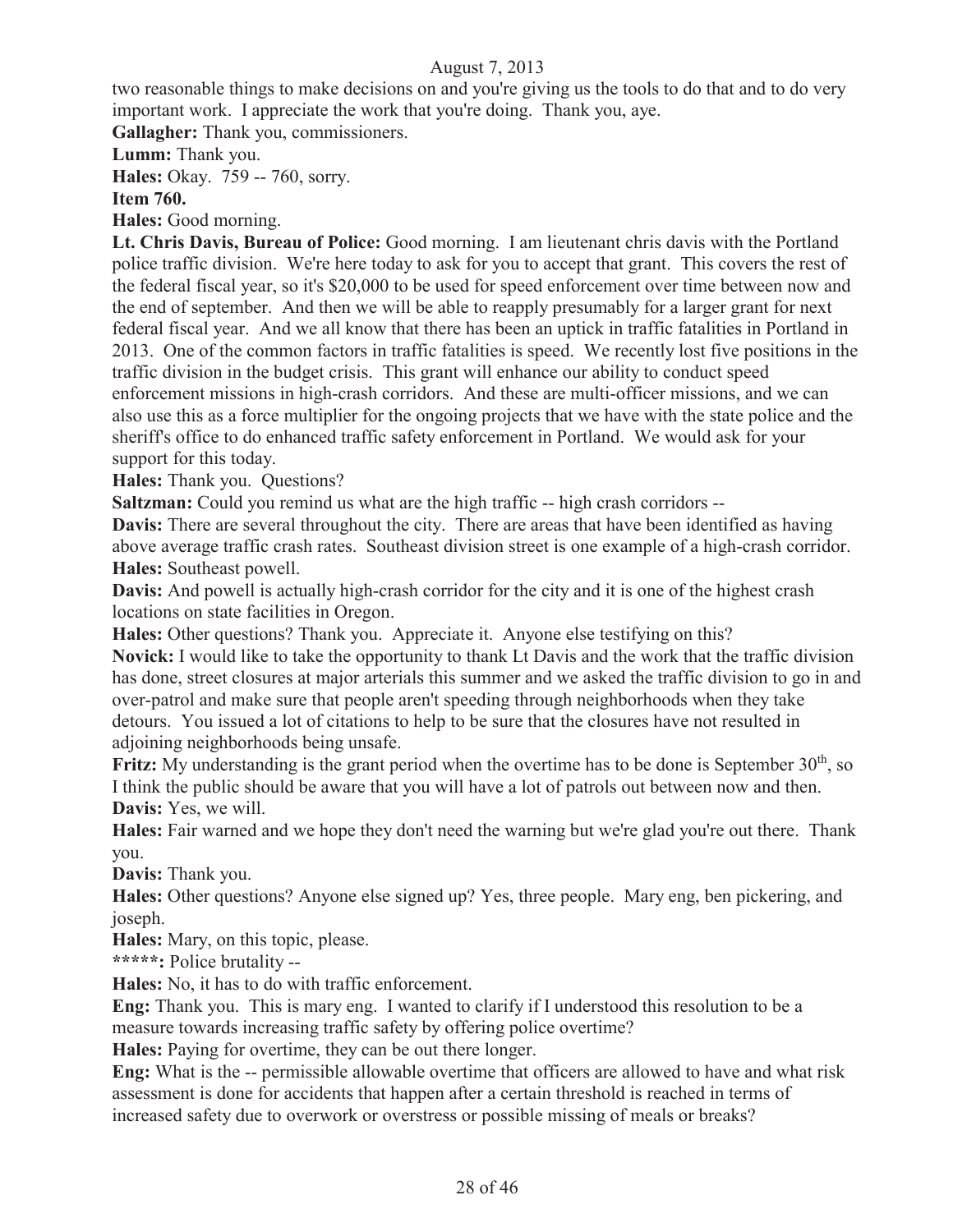**Hales:** We can probably get you answers to those questions, but I would ask you to talk to lieutenant davis after the council meeting.

**Eng:** Lieutenant davis.

**Hales:** Right behind you.

**Eng:** Great, thank you so much.

**Ben Pickering:** Yeah, what do the people get paid that call in accidents or people on the road or what not, I mean, who actually drives around that's got nothing better to do, whether it is -- I know friends and everybody, but people that drive nice trucks, like to drive around because they ain't got nothing better to do, southeast, northeast, whatever, I mean, what do they get a pension for their time, just to drive around and let them know that even though they're not wearing a badge or nothing. Would it be cool to be brought up to have something you know -- just throw out there if someone has got a little free time out there just driving around and just enjoying their day or whatever in the neighborhood, you know, like -- do you think it would be -- what does that cost? **Hales:** Thank you for coming. We will get you answers outside of the hearing. Thanks. Anyone else?

**Moore-Love:** That's all.

**Hales:** Council vote.

#### **Saltzman:** Aye. **Novick:** Aye. **Fritz:** Aye. **Fish:** Aye.

**Hales:** The police chief, with good cause, celebrated the accomplishments in the community of reducing part one crime from last year to this year about 9%, that is great news, but as lieutenant davis pointed out we're having a bad year for traffic safety. Enforcement matters. Engineering matters, education, so does enforcement. And it's really been appalling to see, as I do, the daily situation reports coming from the police bureau, pedestrian collision after bicycle collision after accident with injuries or fatalities. So, this traffic enforcement work is really important, and we have -- and the presence on the street has both a suppressing effect on accidents that therefore don't happen, and, you know, apprehends people causing problems out there. We are getting way too many reminders this year, appalling statistics, traffic safety matters.

**Fish:** I live in the grant park neighborhood. I would have just a -- some friendly advice for people who are on bikes and in cars. That sign that is in red that says stop at the intersection. If people actually stopped, I -- I now noticed that it is now equal opportunity. The bikes don't stop. Cars don't stop. Only difference is that cars can do more damage than a bike. But I don't know that we have amended our laws to say that those are just cautionary signs and believe they still require a complete stop. I would think that is a surprise to a lot of people in the neighborhood.

**Hales:** I agree. Statistics as they come through and there is a little pattern, you might lump a lot of injuries and fatalities into behavior that I would somewhat flippantly call being clueless in the right of way, whether driving a car while texting, walking across the street texting, riding a bike without a helmet diagonally across an intersection. Lots of way to getting hurt or killed operating casually in a dangerous environment which is what these folks have done. The other biggest factor by far is alcohol. Traffic enforcement does a very good job when they're out there of apprehending people driving under the influence.

Fish: If I could also just note, mayor, we know lots of people, including members of this council, who have lost loved ones in car accidents. It is something that you never recover from. In addition, I know people who have been behind the wheel and have through an accident taken a life. And it is something they have never recovered for. I think if people in their rush and in their selfishness took a moment to think that ultimately the cost of this reckless behavior could be a life, innocent life, particularly in a residential area, we might see a higher degree of responsible driving. And cycling. Because I believe it is now an equal opportunity offense.

**Hales:** Thank you very much. Aye. Thanks. Okay. Next item, Karla. **Item 761.**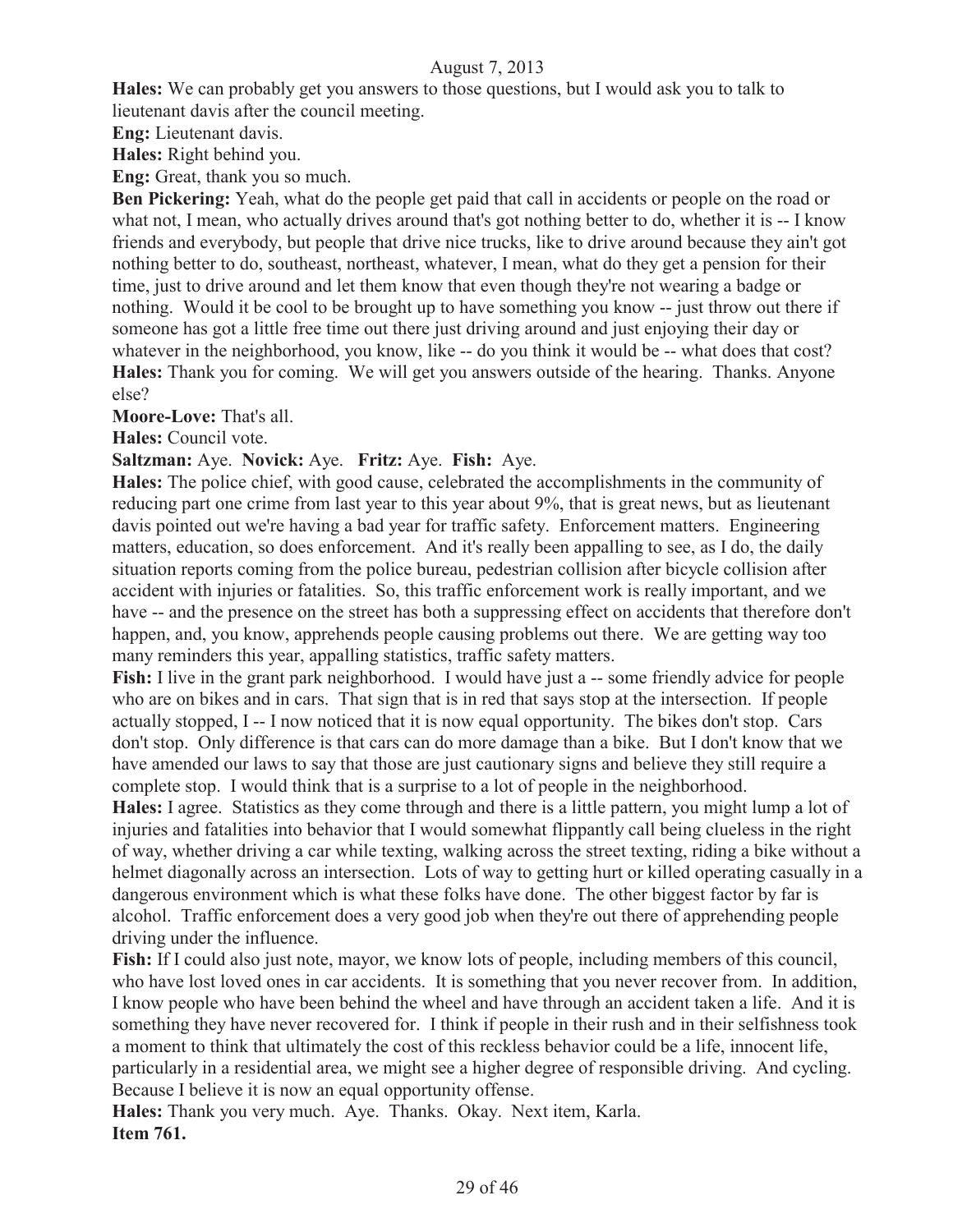**Hales:** Thank you. Do you want to read the other item, too? Are you doing both of these? **\*\*\*\*\*:** I think i'm only doing one.

**Hales:** I'm sorry.

**Margaret Bahnson, Bureau of Police:** I hope. I'm a sergeant with the Portland police bureau in the detective division. Portland police bureau has provided three officers for investigations for the Multnomah county district attorney's office. Investigations are directly and indirectly related to the prosecution of crimes within Multnomah county. The city and Multnomah county, district attorney office, city of Portland will be reimbursed for overtime incurred for the investigations up to \$31,994. The police bureau is asking that you accept that ordinance for reimbursement of the overtime funds for the 2014 fiscal year.

**Hales:** Thanks. Appreciate that. Questions? Anyone signed up?

**Moore-Love:** Yes, we have mary eng and ben pickering.

**Hales:** Not again, mary, mary -- this is -- on only this item, okay.

**Mary Eng:** We have to resolve the security issue outside.

**Hales:** Please go resolve it outside.

**Eng:** But i'm allowed to speak on the measure for which I spoke.

**Hales:** Only this item.

**Eng:** Since I was outside.

**Hales:** Reimbursement from Multnomah county for police investigations

**Eng:** How long am I permitted to speak, mr. Hales?

**Hales:** Three minutes on the subject.

**Eng:** Reimbursements for the city of Portland for investigations from Multnomah county, which I have heard that Multnomah county that is more money than the city and the city has been having some anxiety about finances. So, the reimbursement -- you know, actually I would like to have a copy of this in writing. Is that possible?

**Hales:** Yes, we can get you a copy.

**Eng:** This would be nice. Police investigation with the joint terrorism task force --

**Hales:** No, nothing with --

**Eng:** Just common petty crime?

**Hales:** Yes.

**Eng:** Crimes upon citizens that are instituted by police officers.

**Hales:** That's not the subject before us.

**Eng:** That's not the subject before us. Okay.

**Hales:** Thanks very much.

**Ben Pickering:** I want to before I get started, I know what this is about, one thing I don't know. I have three minutes. Is this for either -- I mean, I don't take sides because I give everybody the benefit of the doubt, but this is for petty crime or police brutality kind of in a way, like fighting for either side?

**Hales:** This is just the county reimbursing the police bureau for overtime when we're investigating. **Pickering:** Investigating.

**Hales:** Right.

**Pickering:** For the right reasons, I have nothing to say.

**Hales:** Thank you very much. Anyone else? Karla, anyone else?

**Moore-Love:** That's all that signed up.

**Hales:** Roll call.

**Saltzman:** Aye. **Novick**: Aye. **Fritz**: aye. **Fish:** aye.

**Hales:** Aye. 762.

**Item 762.**

**Hales:** Come on up. Good morning.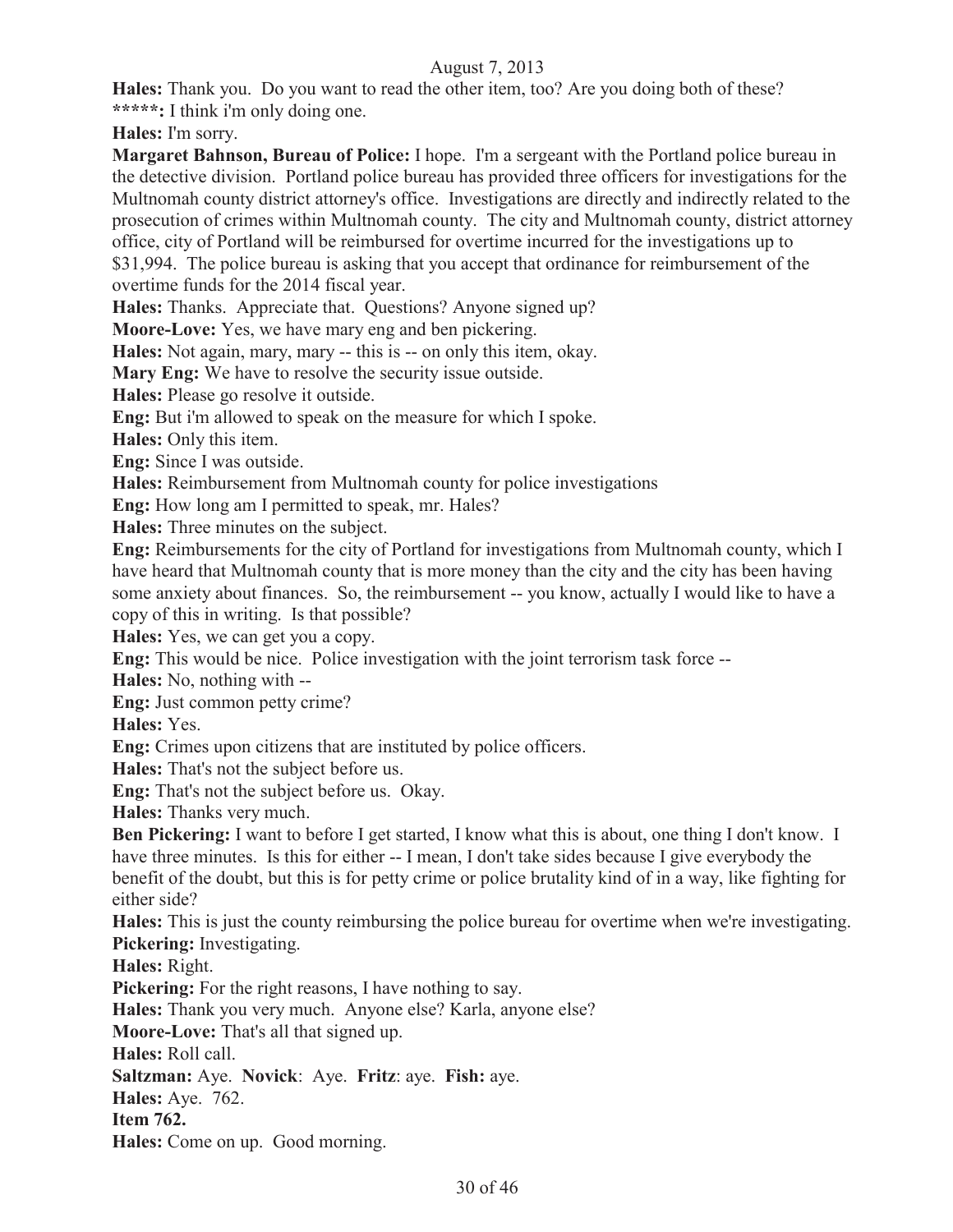**Rachael Andrew, Bureau of Police:** Good morning. My name is rachel andrew. I am the acting captain at family services division. This amendment is merely a clerical error that the county performed when they were giving the amount back to the city. It is an add of \$3,058.

**Hales:** Thank you. Questions?

**Fish:** That was the most succinct and persuasive testimony that we have had today. It is no wonder you are rising so rapidly through the ranks. [laughter]

**Hales:** Thank you. Anyone signed up

**Moore-Love:** Mary eng --

**Hales:** Mary, i'm not going to allow you to continue to testify.

**Mary Eng:** But i'm a citizen. I get special rules where my free speech is violated

**Hales:** Because we have 600,000 citizens in the city.

**Eng:** Let's get them to come to the meetings.

**Hales:** That would give them a good idea but you have to give them rule. I will rule we are not going to take anymore testimony on this. I am going to approve it. It as clerical error.

**Eng:** Can the other commissioners clarify that the mayor is not acting out of order --

**Saltzman:** I will move to call the question.

**Fish:** Second.

**Hales:** Question has been called. Roll call.

**Saltzman:** Aye.

**Novick:** I appreciate your succinct testimony. I think we're all wondering why we were voting on \$3,058. Aye.

**Fritz:** We're voting on the original question?

**Hales:** Yes.

**Fritz:** Aye. **Fish:** Aye. **Hales:** Aye.

**Hales:** 763.

**Moore-Love:** We need to do the roll call on 762 first.

**Fritz:** That was my question.

**Hales:** I'm sorry. That was the amendment. Roll call on the original question. Sorry. Yes.

**Moore-Love:** First roll call was that on the motion --

**Fritz:** That was apparently --

**Hales:** On the motion. Now the amendment.

**Saltzman:** Aye. **Novick:** Aye.

**Fritz:** For the record I would not have voted yes on the motion to call the question but I do vote yes on this. Aye.

**Fish:** Aye.

**Hales:** Aye. 763.

**Item 763.**

**Hales:** Good morning. Thank you.

**Ariana Ridgely, Bureau of Police:** Good morning. Thank you for having us. I work for central precinct entertainment detail. And today we're going to bring about an intergovernmental agreement. This was an initiative from the county. They had a federal grant to reduce high-risk drinking among young people, 18 to 25. She asked if we had any ideas on how to do that working in the entertainment detail, we see a lot of over service, which leads to problems down the road, including the traffic accidents that we just discussed.

Fish: May I ask you -- what does over-service mean?

**Ridgely:** It means serving someone too much alcohol.

**Fish:** I'm just curious, if a bartender under Oregon law knows that someone is inebriated and keeps serving that customer, do we attach any liability on the bartender or the owner? **Ridgely:** Yes, the bartender. It is a misdemeanor.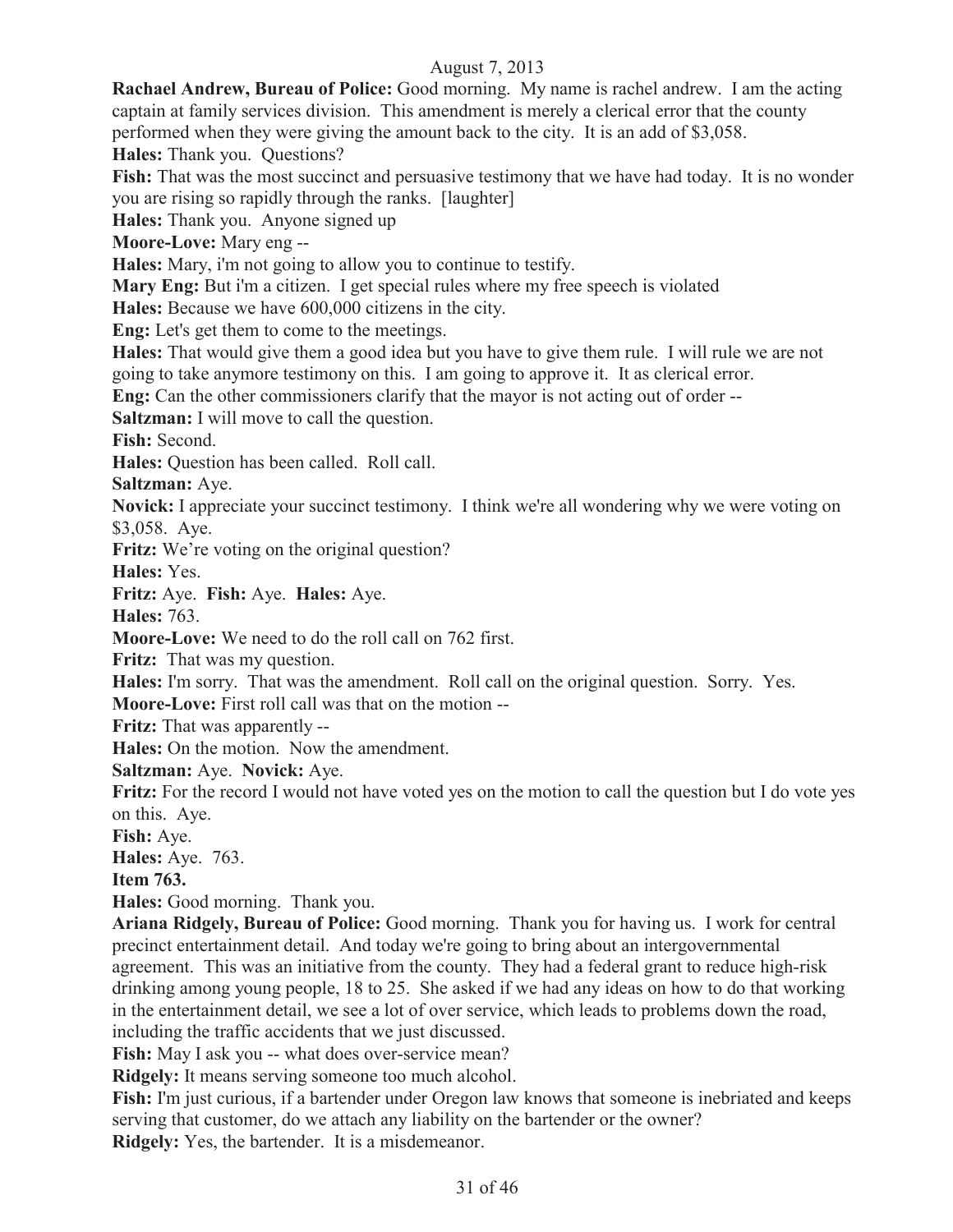**Fish:** If the customer who is inebriated leaves the bar and the person they observe gets in a car, in some states they attach liability to the owner of the bar for the subsequent accident, do we have a similar law in Oregon?

**Ridgely:** I believe the olcc can fine them for things like that. Generally they sue them civilly. **Fish:** My sense is in other states, they past statues to say if a bartender serves someone inebriated and gets into the car, and there is a subsequent accident, that is considered a foreseeable event and they are liable in the chain for whatever happens.

**Ridgely:** I don't think Oregon has that.

**Fish:** Our authority is to ding the owner, bartender for a misdemeanor offense if they serve someone who is clearly inebriated and they over-served.

**Ridgely:** Right.

**Fish:** Thank you.

**Ridgely:** In Oregon, to go forward with that ors, you have to see them do it. You have to get the actual bartender. You can't charge the bar with it. So, this has to be the person who served them last. So, that can be kind of difficult, especially for uniformed officers to see. We don't spend a lot of time directly inside the bars, at the bar watching people get drinks. This grant from the county would allow overtime costs for backfill, for -- to plain clothed officers to go into establishments and observe servers and to see if we are seeing any of this over-service. If we see it, then we will cite the server, and our hope initially is that they will have an option to take some kind of over service education class to dismiss the ticket on the first offense.

**Saltzman:** Did you say two plain clothed officers?

**Ridgely:** Yes. For safety.

**Saltzman:** I get it. I get it.

**Ridgely:** All of these missions will be documented in reports. Tickets will be sent to the da's office. We're working with one of the neighborhood da's on getting those prosecuted and working with a community court to get a class set up, like the class with traffic tickets. And we will be reporting back to the county on how the money is spent.

**Hales:** Thank you.

**Saltzman:** Does the Oregon liquor control commission still have undercover people working? **Ridgely:** They do. We are going to hopefully have one or two with us on each one of the missions working with them because they have a different site where they can cite the establishment and not just the server. We're trying to work together jointly to do that.

Fish: Are they looking at underage drinking and over-serving?

**Ridgely:** Correct.

**Fish:** How egregious does the violation need to be or how many repeat violations before you can take action against the owner or operator?

**Ridgely:** The owner of the bar --

**Fish:** Shut them down or --

**Ridgely:** From the OLCC standpoint? I don't know how they do that. If we saw -- from the city's stand point, we can use that to some degree in the time, place, manner violation for the establishment later, due to liquor licensing committee. It generally has to be the way the law -- they should have known. The person is visibly intoxicated. It's very obvious that they are intoxicated and should not have anymore alcohol. You have to articulate what you're seeing.

**Fish:** I don't want to give away too much here. I'm a cable tv junky. And there is a couple of these undercover restaurant shows that are big hits now. Not infrequently, one of the problems is the bartender over-serving someone, staggering out, getting into a car, and that's what often sends the owner who is watching a hidden camera over the top. It happens quite a bit in those shows. I think going upstream and trying to prevent this so that people don't leave establishments and get in the car and become essentially a weapon is vitally important.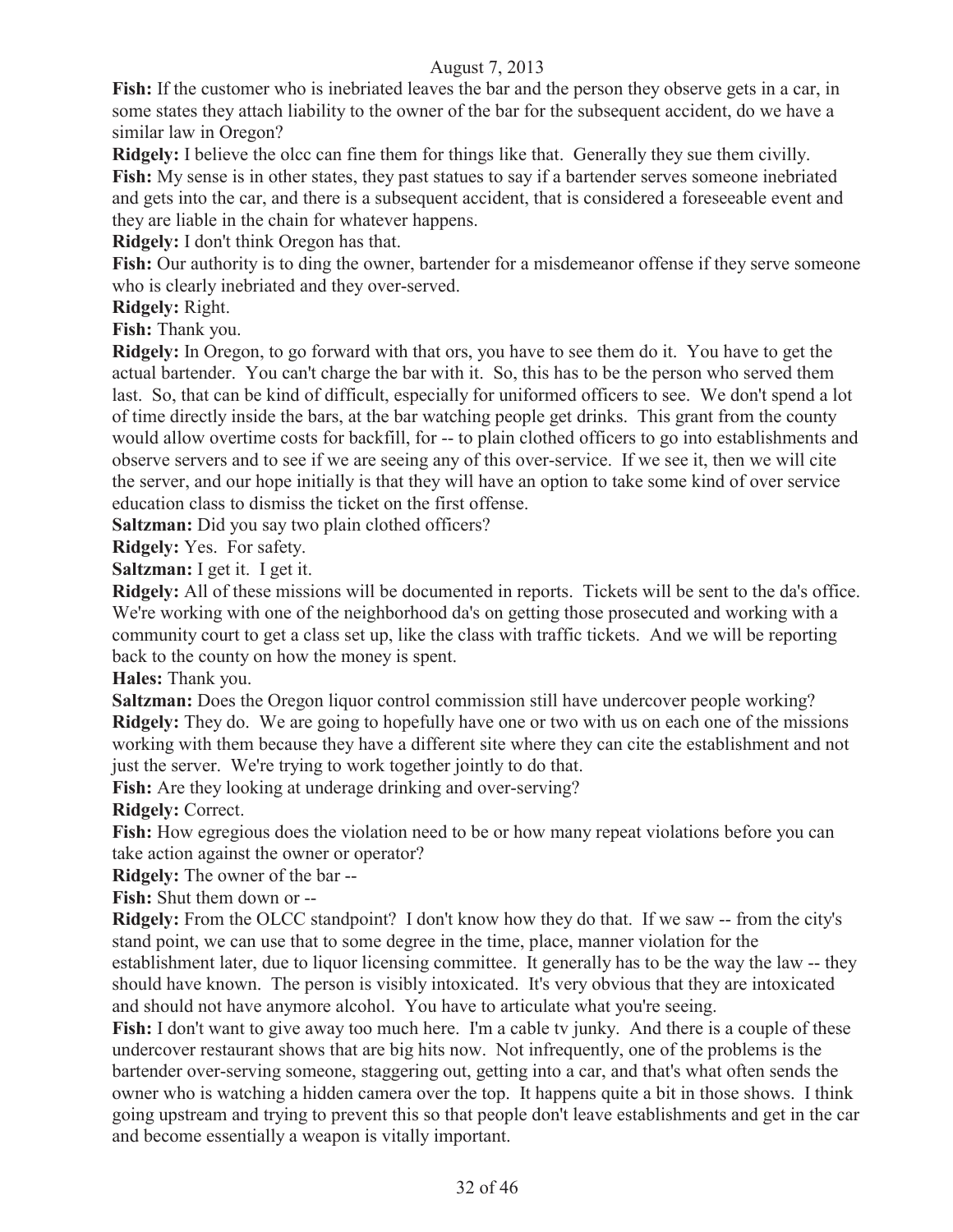**Ridgely:** Uh-hmm.

**Hales:** That's the idea. Welcome. Did you want to add anything?

**\*\*\*\*\*:** No, thank you for listening to this. I coordinate the project. The strategic prevention-- **Fritz:** State your name.

**Sandra Storman [spelling?]:** I'm with the Multnomah county mental health and addiction services. Coordinating this grant project to reduce higher-risk drinking. With the project, we are looking at multiple strategies. Working with the colleges in Multnomah county as well as a task force that is focused on the entertainment district because that is where a lot of the young adults go to drink, and the Portland police, as well as the city of Portland, office of neighborhood involvement has been involved and helpful in thinking about creative strategies to address this issue. So, we are looking at multiple strategies enforcement is definitely a research-based strategy around addressing some of the issues, but we're also looking at policy. Looking at the norms and messaging in the district as well as the direct work with college students.

**Fish:** Can I ask you about that point? I have a rising college junior in my household. My sense most college students in Oregon are not legally allowed to buy and consume alcohol until at least their junior year generally. My experience as a former college student, that the enforcement on the campus is not as vigorous as it could be. Is it your experience that local colleges and universities are trying to get the word out that students are not allowed to consume alcohol if they're underage off campus --

**Sandra:** Six colleges that we're working with. Each school is unique. Portland state, environment at psu, different than the environment at reed and lewis and clark. On campus, varying degrees of infrastructure established to address some of the drinking issues and different cultures and different philosophies, but there are six schools that are working with us that are trying to strengthen those resources that they have. And strengthen the policies that they have. So, I would say that it varies a lot depending on the school, what their actual practices are and the resources that they have to address those. But it is definitely an issue that all of the campuses are aware of and are trying, working to try to address. With psu being the largest university, you know, in Oregon, the typical - the average age for a student at psu is actually 26. But as it has increased in size, the traditional students have increased as well. There is more student housing. And, so, they're really trying to ramp up efforts to address some of the on-campus housing issues. Of course, being in the city, there is an intersection between urban issues and city issues as well as student issues.

**Fish:** Appreciate that point. My wife teaches at psu and she reminds me it is a continuum of learning. People come back in different stages, community colleges, like you might see at reed, more students traditional age for college, where as psu, people coming back and continuing their education, thank you for that.

**Sandra:** Part of the work that we're doing is focused in resident life. Catching those students that are living on campus at psu and we are doing -- campaigns and enforcement policy and all of that. **Hales:** Thank you. Good morning. Do you want to add anything?

**Jay Gahan, Bureau of Police:** Portland police. Just the one thing I would like to add, all of this will be performed in bars and establishments where people are supposed to be 21. It's going to help us get a handle on the underage drinking problem with the times that we're in now, underage people have a great resource of getting i.d.s that show that they're 21 from overseas and they get a lot of stuff that the bars have trouble detecting. This will help us not only stop the over-service, but also enforce against people using fake i.d.s.

**Hales:** Good. Thank you.

**Saltzman:** Fake drivers licenses from overseas?

**Gahan:** Yes, china is one of the worst. They get two for one deals when they purchase i.d.s, in case the first one gets confiscated, they have a back-up to use another time.

**Hales:** Other questions for the team? Thank you. Anyone signed up.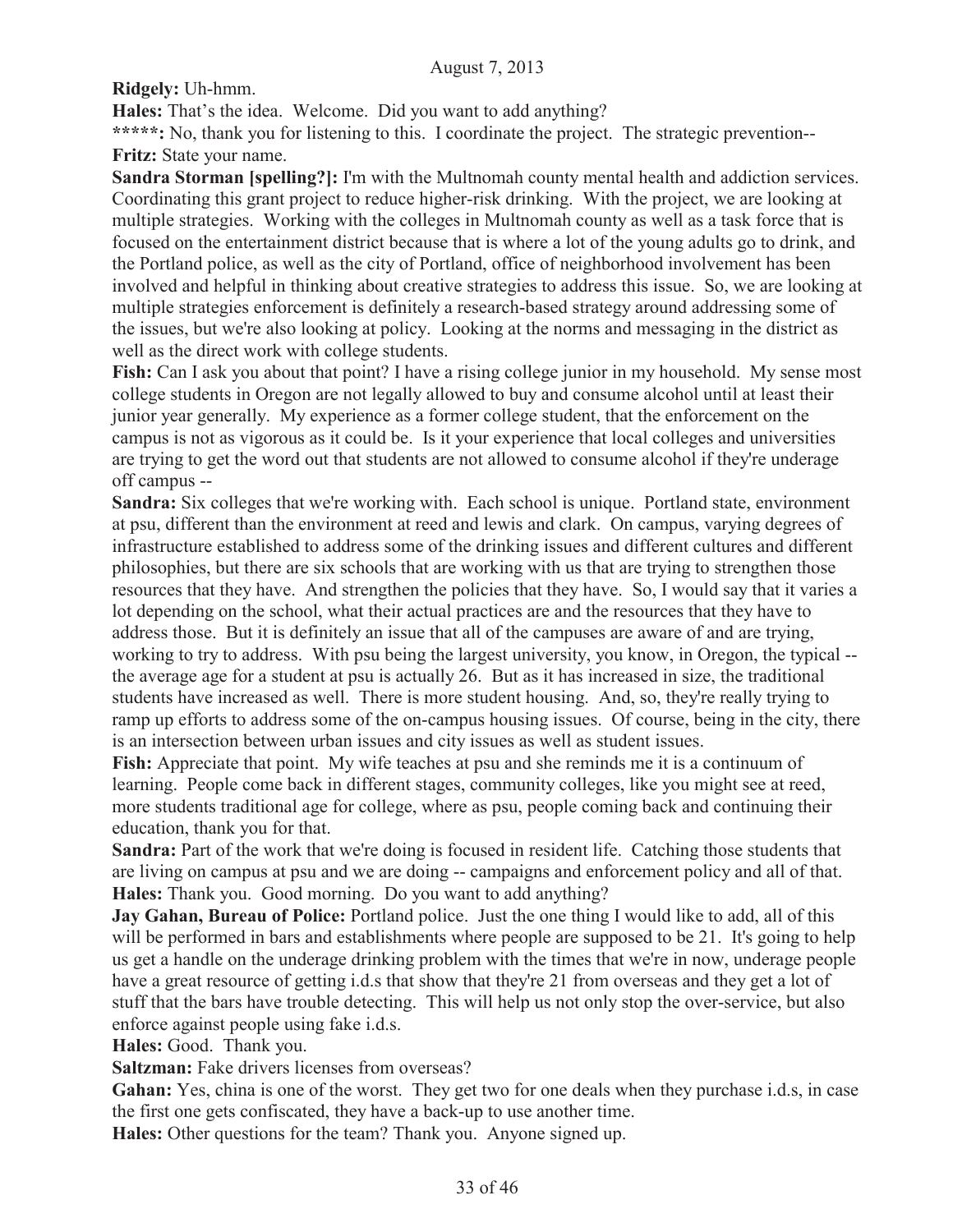**Moore-Love:** Just mary and ben.

**Hales:** Mary, it has to be on this topic.

**Saltzman:** I would move to call the question again.

**Fritz:** Can I get a clarification from the city attorney on being allowed to testify?

**Tracy Reeve, Chief Deputy City Attorney:** The mayor has the authority if he finds that the testimony is creating a disruption in the council meeting to limit public testimony. That is the standard --

**Fish:** There is precedent on that. Mayor adams on situations where people came on every single item and in particular did not address the item, mayor adams invoked that clause and one of the reasons he did is that there are lots of other people that are inconvenienced when people testify not on the subject matter and for the purpose of filibustering. And the mayor does have under Robert's Rules the right to maintain good order.

**Hales:** And I intend to use that again. If you want to testify on this subject, you get to do that. But to come up here again and again and talk about what you want to talk about, that is not what this forum is for.

**\*\*\*\*\*:** 763?

**Hales:** It's 763.

**Mary Eng:** Hi. Members of the council. My name is mary eng. I would like to heartily congratulate you on your support for 763. A measure to authorize an intergovernmental agreement with Multnomah county to reimburse the police bureau overtime cost for up to \$15,000 for education and enforcement efforts to reduce alcohol service to visibly intoxicated persons and service to minors at Portland bars and night clubs. I would like to encourage you to consider the risks of continued use or abuse of overtime as a measure when we have a staffing crisis and cutbacks on a lot of emergency services, police, environment, etc. But I would like to support the measure because of the severe sadness and sorrow, deaths via dui and intoxicated drivers cause, and I think with young people, especially the generation y, is in extreme crisis financially. A lot of us have been unemployed, gen-x and gen-y. Turning to alcohol as a means to satisfy the internal economic and social struggle that we face is definitely something that we should find better ways to encourage a productive and happy and harmonious community. So, this will be a first step. I would like to also laud the state of Oregon for their progressive measures in alcohol enforcement in terms of the famous case regarding a death by drunk driver and that in some ways Oregon seems to have a tendency to be a bit of a controlling in terms of our social crimes, but I think some measures to protect the community and especially at-risk minors or juveniles may help prevent some of these unfortunate occurrences of deaths and rape which are happening or abuse of the homeless at-risk juvenile population as well so trying to get some curtailment of that, which is often used in the human trafficking and child trafficking phenomenon which is so relentlessly pursued by -- that is something that we can all be proud of here in Portland, Oregon, as we attempt to help the at-risk children.

## **Hales:** Thank you.

**Ben Pickering:** On the alcohol thing I agree on what she said. But to take -- we talked about this --I experienced this stuff, see it on the streets and stuff. There is -- it kind of like one of those things, someone said something about the crime going up. Alcohol there should be a limit on understanding -- there should be a private place where if you're old enough with i.d. And each person should have a limit to what they buy. Some people go in the stores, I see it all of the time. Kids grow up to a certain amount -- i've heard it, seen it. I can just go down the street and get it from a guy or gal old enough to buy it for me. Not a big deal. Well, you know, and, you know, the violence -- some of the people either upset or this and that. Some people are just scrounging up money, but, I mean, to be abusive with it, like, you know scrounging up just to get that alcohol or that drink, well, sometimes, you know, it's like I have seen people having a hard day at work. Hung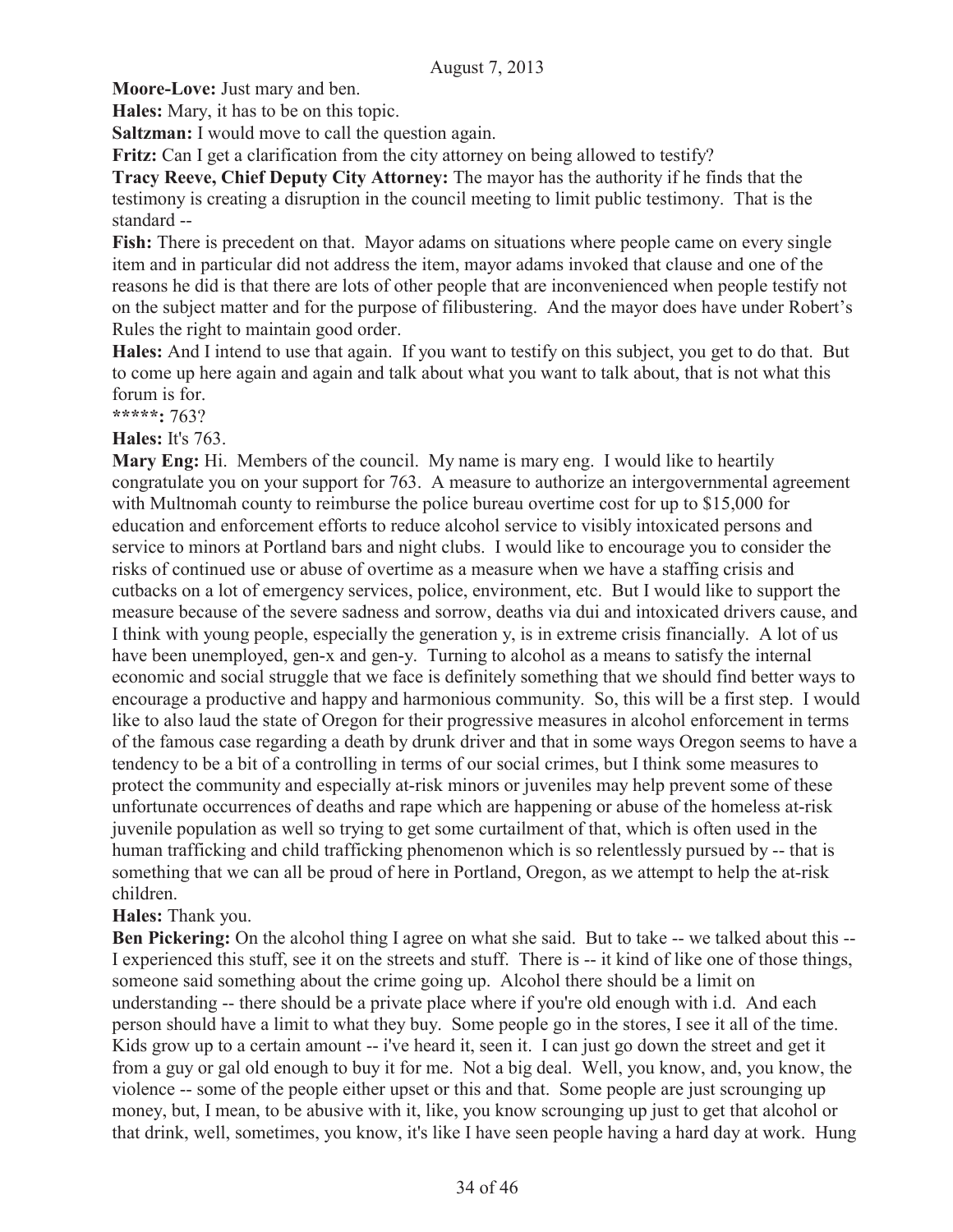without with a dad and some of his friends, and my friends' dad and parents, work, go out, you know, i'm of age to drink, and I don't gorge myself, but one cools me off and the breeze picks up and it cools me off just fine. But I mean taking advantage of the deal, socializing, drinking wine, whatever, that's cool. But it is like one of those things that's going up, like there should be a limit on, you know, what it is anyway. And I think the best thing for a few things -- okay.

**Hales:** Thank you.

**\*\*\*\*\*:** Thank you.

**Hales:** Anyone else? Roll call. Saltzman.

## **Saltzman:** Aye. **Novick:** Aye.

**Fritz:** I appreciate the team's work on this. I was at the neighborhood association national night out party last night, mike boyer, officer neighborhood crime prevention specialist downtown, hearing of the remarkable work with the police bureau, partnering with the mayor's office and the entertainment district and the issues that you're facing. It is a great example of our partnership with the county and recognizing this as our problem. And it does highlight some of the challenges we have with the Oregon liquor control commission. Of all the things I've lost in oni going over to you, the battles with the olcc are not one of those that i'm missing in any way, shape or form. Thank you mayor for your leadership on this and for the team for coming in and working on this problem. Aye.

**Fish:** I would like to thank the panel that came before us today for an excellent, thorough, thoughtful presentation. It was good to hear about this work and it seems like a fairly modest investment with the potential for a big community impact. So thank you. Aye.

**Hales:** We are right on the ragged edge in old town between a safe and successful entertainment district and the wild west. And we all know which side of that line we want to be on. And, in fact, I don't have much patience with those that want to drag us over the line into the wild west. Whether that is individuals trying to buy alcohol who are not legally permitted to do so, bars that are serving it to them, or people that are unmindful of the fact that they have neighbors that would like to get a good night's sleep. I think we can make this work but it is going to require cooperation of the community and the kind of cooperation that we see here on this panel, and Multnomah county working effectively with the police bureau. You mentioned the olcc. You're not done with those issues, commissioner Fritz. You know that. I want us to start thinking soon about our legislative agenda for next session and the fact that we've had this experience with what's working and not working in terms of the olcc's regulations, seeing some real success in terms of the work last thursday, they were out there last thursday and did a great job, and we also see this carnage of too many people operating motor vehicles under the influence of alcohol. We have a lot to talk about with the olcc in terms of our authority to keep it on the right side of that line between the safe and successful entertainment area and the wild west. And we want them to be our partners, too. This is good work. I appreciate the partnership and look forward to continuing it. Thank you. Aye. [gavel pounded]

**Hales:** Okay. We are to 765.

#### **Item 765.**

**Hales:** Good morning. If it is still morning.

**John Devo, Bureau of Transportation:** Good morning. City of Portland right of way acquisition. Before you is the proposed vacation of sherrett and umatilla streets -- this was initiated by the bureau of environmental services pursuant to a stipulated general judgment from 2010. The judgment was in connection with negotiations between the city and Portland rowing club for the granting of easements on their property needed for the sellwood pump station project. This item has been before the planning and sustainability commission and was approved. With me today to answer any questions you might have, bill ryan, bureau of environmental services. **Hales:** Okay. Good. Thank you. Questions? Concerns from the council? Anyone signed up.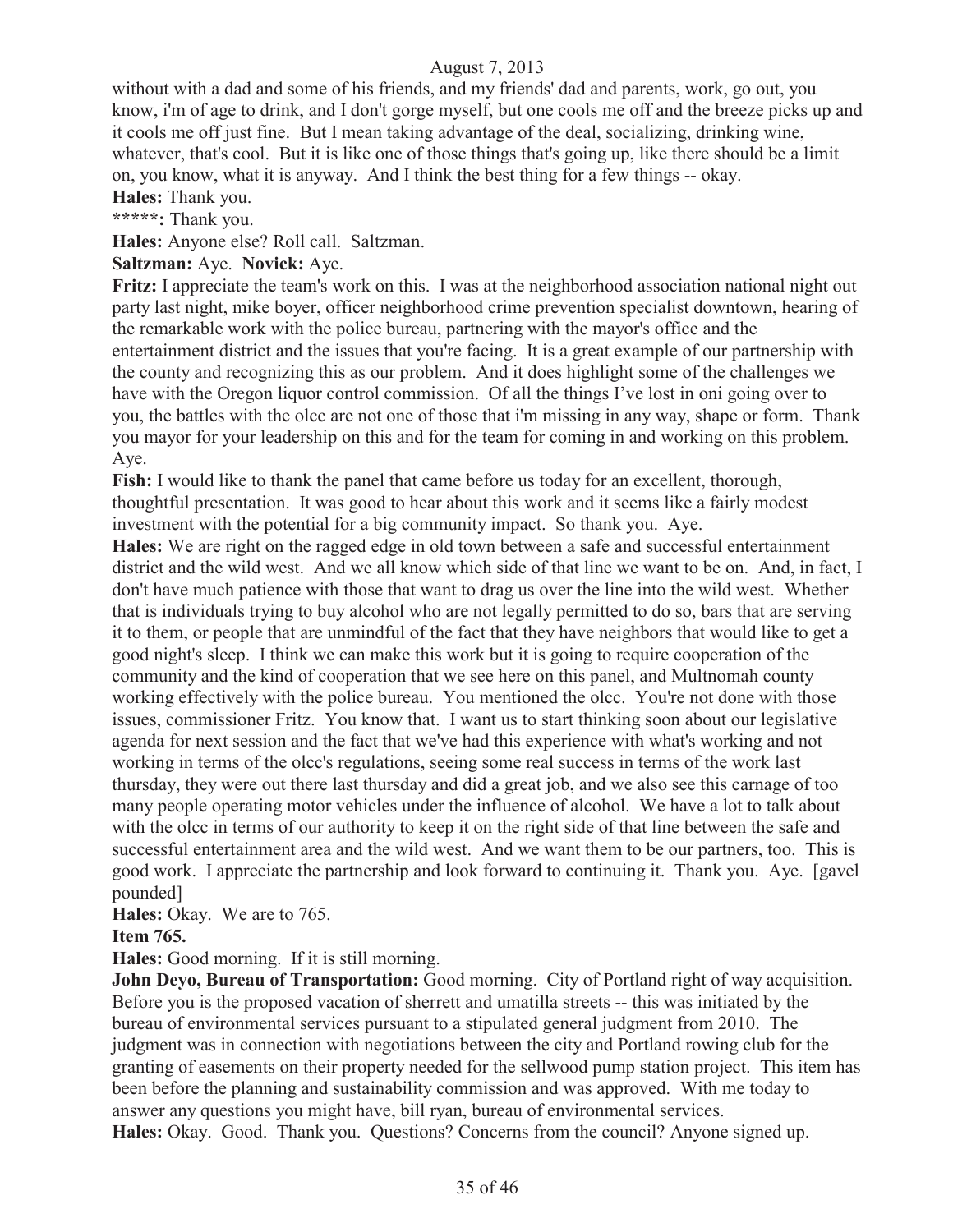**Moore-Love:** Yes, mary eng, sara gardner, and corey tolliver.

**Hales:** Mary, this is on a street vacation. I assume you don't have any testimony on that. Come on up, please, ma'am.

**Sara Gardner:** I'm sara gardner, president of the waverly landing condominium homeowners association, and we are supposed to receive half of the sherrett street vacation, which comes directly up to our building and we just want to say that we very much appreciate this, the opportunity to have the land to give us a little bit of a buffer, and we accept.

**Hales:** I'm glad we could get it worked out.

**Gardner:** I hope we have.

**Hales:** I think we have.

**Fritz:** On that point, my understanding is that we were attaining a separate pedestrian easement and a sewer easement over the entire property.

Gardner: That's our understanding. We also understand that this is to be determined after the -there is also a pedestrian path along the river, which is currently not enforced across the rowing club's property. It is across our's. We understand that that walking path right of way, the vacation, cannot be put in to place until the other walkway across the rowing club's property is in effect. But we do understand that.

**Fritz:** I would like to get clarification from staff on that point. Thank you for saying that. **Hales:** Do you want to clarify that question? Somebody else signed up --

**Hales:** I'm sorry. Come on up if you would like. I'm sorry. I didn't mean to exclude you.

**Corey Tolliver:** I represent the Portland rowing club which joins both of the street vacations, and I would just like to say that the rowing club obviously supports the application, understands the public easements and utility easements across the two pieces of property and would like to thank the commission for its work on this. It has been a long process over the last couple of years to get the pump station in place and to bring the stipulated judgment kind of work it out, which was the agreement between the rowing club and the city of Portland. And if I can address any objections that the council has, but other than that, I thank the commissioners.

**Hales:** Okay. Great. Thank you.

**Tolliver:** Thank you.

**Hales:** Questions for staff? Yes.

**Fritz:** I would like to know more about the pedestrian easement down the vacated right of way and parallel to the river.

**Devo:** Okay. There will be a pedestrian easement over the portion of sherrett to be vacated. There is currently not an easement for pedestrian trail across the rowing club property. There is over the waverly landing condominiums portion. So, this easement for the trail would connect up to the springwater corridor trail and provide a connection down to the greenway trail along the river. **Fritz:** Was there any discussion asking for an easement across the rowing club property?

**Deyo:** There was discussion before planning commission, and amongst staff, but at this point, it was decided that the point that the rowing club came in for permits to develop their land at that time, we would get an easement for the greenway trail.

**Fritz:** Is there a condition of approval on that?

**Deyo:** There is not a condition of approval from the planning commission for the greenway trail on the rowing club property.

**Fritz:** This is a nonemergency ordinance, and I would like some discussion on that before the vote. Because it seems like we're giving the right of way going down to the river to the adjacent properties. It would be appropriate, in my opinion, to get an easement across the property similar to what is on the waverly condominiums in order to be able to complete the greenway trail which is after all a state regulation. So if we could have some discussion about that, I would appreciate it. Certainly.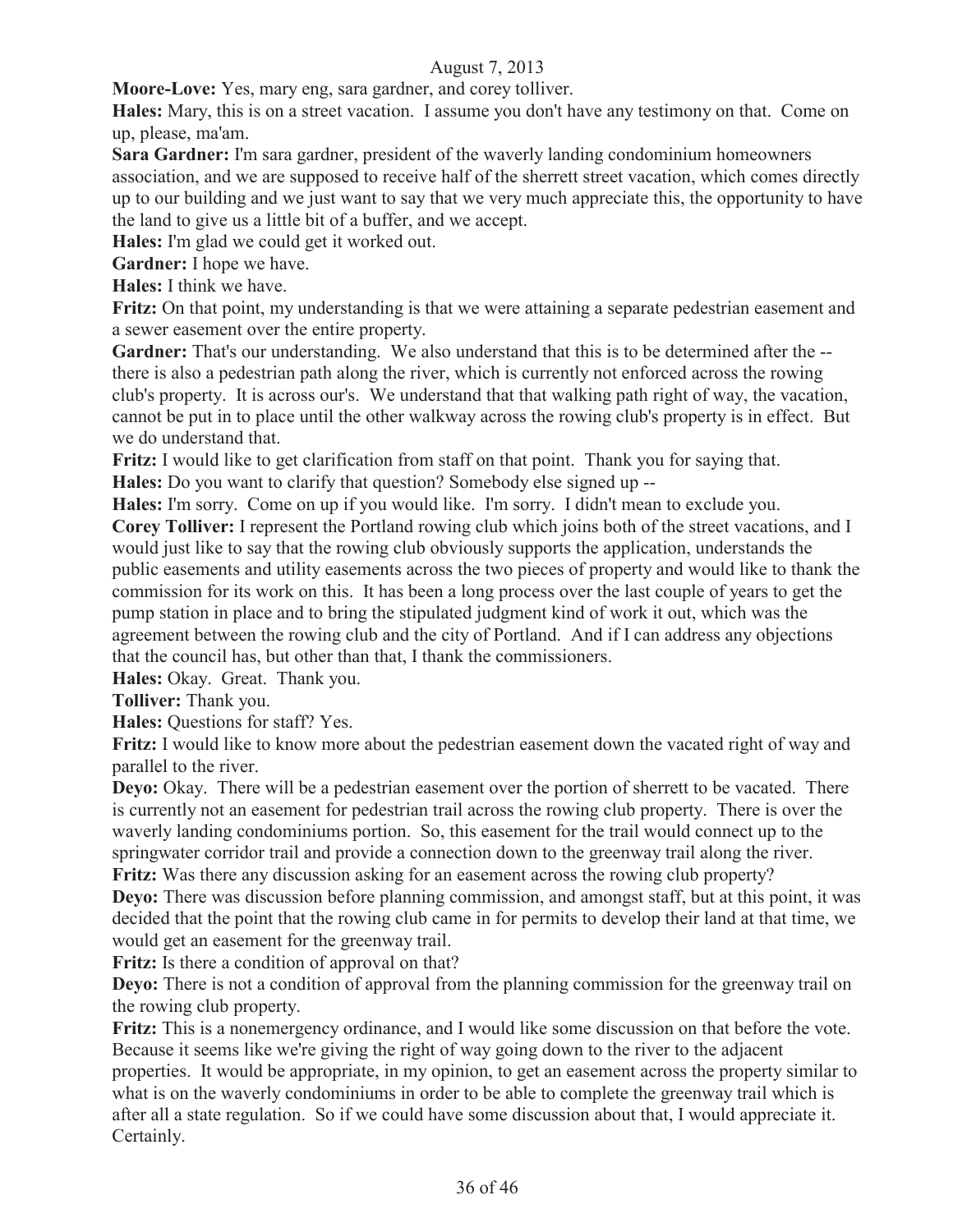## **Fritz:** Thank you.

**Hales:** Other questions. If not, I believe this passes to second reading, right? Yes. Second reading. Get a chance to answer those questions before it comes back for second reading. Okay. 766.

## **Item 766 and 767.**

**Hales:** Good morning.

**Novick:** By way of introduction, this next items do relate to the streetcar loop project and both involve allocating additional money, and as kathryn will explain, out of contingency funds. We're not adding additional dollars to the project, however the purpose of the contingency is not of course to spend all of it. You hope you don't. And these expenses are related to some of our ongoing issues with the timely receipts of consistently functioning streetcars from Oregon iron works, united streetcar inc. And I would like to take a moment to talk about our relationship with Oregon iron works, united streetcar inc. There is huge value doing business with an Oregon company. If they're successful in building a thriving business, that is a huge benefit to us. Although they're not in Portland, they're in the state, they and their employees, provide living wage jobs, pay state income taxes which support our schools. The company pays property taxes which for the most part -- the school's part of it goes into the statewide pool and supports everybody's schools and there is a value I think dealing with a local company. I met with the president of united streetcar, kevin carter, last week, I found out that he too went to yoncalla junior high school, and it is nice to have that personal connection. It is understandable that you have a company going into a new line of business there will be glitches. We have had glitches with companies that are not Oregon companies. My understanding that the Czech Republic company that was delivering streetcars to us some years ago, we had some delays there too. But, the fact that glitches and delays are understandable does not make them acceptable. When I met with mr. Carter last week, delays we have been having are unacceptable and needs to be fixed. We made it clear to Oregon iron works, united streetcar inc, that when we settle accounts at the end of the contract we expect to be made whole in respect to the delays. I will turn it over to kathryn to describe what the amendments are about.

**Kathryn Levine, Bureau of Transportation:** Thank you. I'm kathryn levine. Portland transportation, and as the commissioner noted, both of the items, 766 and 767. **Hales:** Karla, read the second item.

**Levine:** Both of these are contract amendments with Portland streetcar inc, nonprofit operator for for the Portland streetcar. They involve contracts with the first project management services, which includes in part oversight of the vehicle engineering, testing, and certification that we need to occur before the vehicles can be put in service. The second item addresses the vehicle engineering services provided by ltk. They are the actual professional and technical leads who provide the oversight at oiw on behalf of the city. So, together these represent amendments totaling about \$333,000. We do have contingency within the east side Portland streetcar loop budget. I believe in april, with the last council action, there was approximately \$1.6 million in contingency with these items that would be approximately \$1.25 in contingency remaining to fully complete the project. **Saltzman:** What does fully complete the project mean?

Levine: For us it means closing out the contract with oiw after receipt of the vehicles and having their success -- we have a contract for five vehicles. We have received three. Two are in service. The third one is expected to be in service this week.

**Saltzman:** It's been certified by the federal government as transit ready, whatever the term is? Levine: The safety certifications involve, as I understand it, a number of agencies. We are expecting that safety certification on the third vehicle this week.

**Saltzman:** Vehicles four and five, where are those?

Levine: According to the latest schedule proposed by Oregon iron works, we will see those delivered this fall, in september and october.

**Saltzman:** September and october.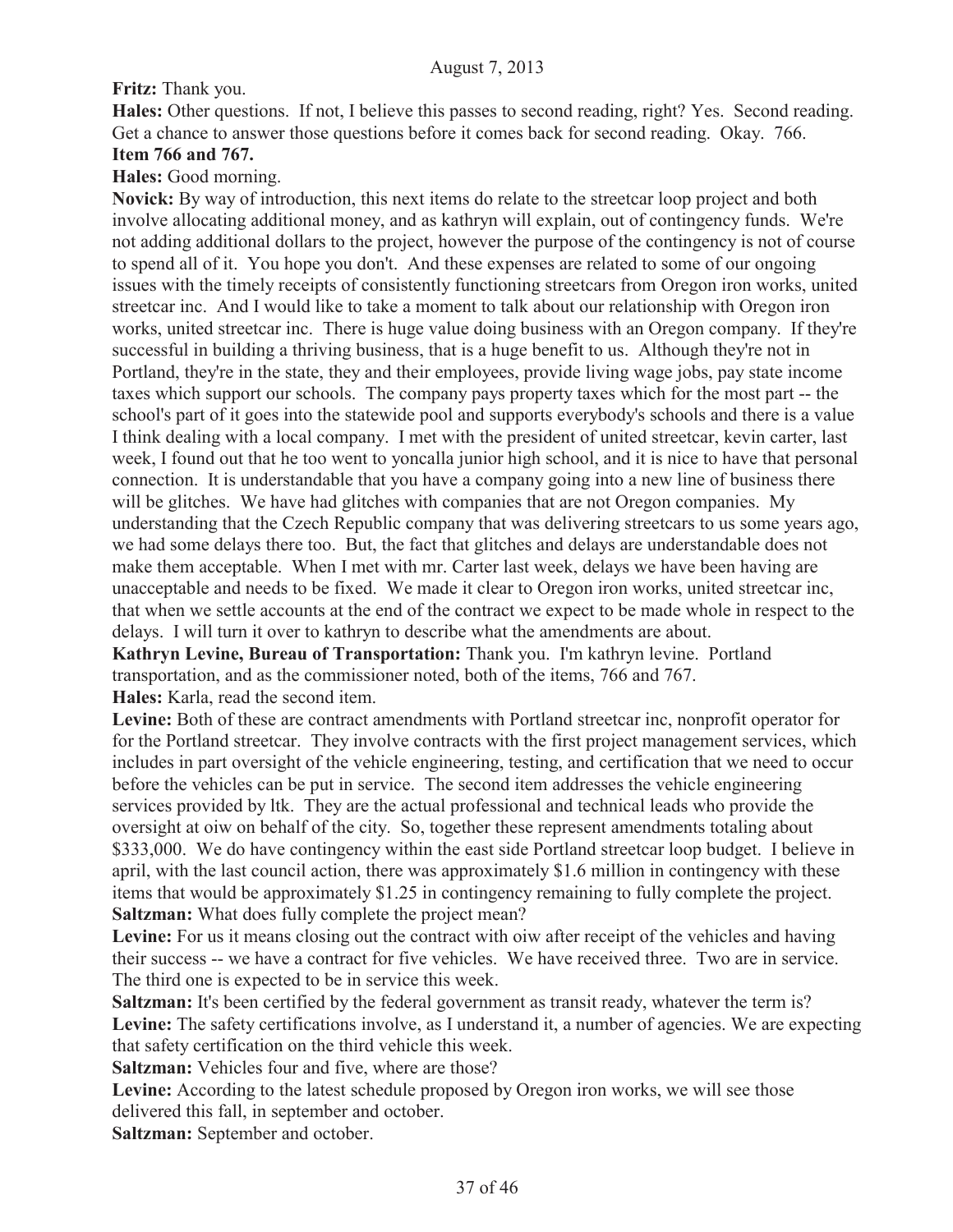**Levine:** That's correct.

**Hales:** Good news. Thank you.

**Saltzman:** I didn't mean to interrupt.

Levine: Please do. Your staff were great about contacting us early and asking questions both about the amount of contingency and whether or not any future amendments would be coming forward. I think it is likely with the schedule proposed, that it is possible there will be future amendments. We negotiate each amendment based on the amount of work done over a period of time as a way to try to control costs. Once we get actual receipt of the 5th vehicle, it is possible that there will be a subsequent amendment for services, for engineering oversight.

**Saltzman:** If you want to finish your presentation, I have more questions. But go ahead. Levine: I would say in closing, repeat what the commissioner indicated, which is that the project budget has contingency funds to cover the services provided. That we are in a position where we want very much to see the work completed. To be able to close out the east side loop project in its entirety. And as well close out the grant with the federal government. So, beyond the vehicle work that is talked about here, I would like to give you a heads up that when the feds invest money that they have, in this case, over \$75 million. They very rightly require a before and after study. And that is over a two-year period of time. So, we will be looking at september 12th, through september 14th. The due date for that before and after study is at the end of calendar year 2014. So, that is when we would actually finally reach completion and closure of the project grant and close out.

**Greg Jones, Bureau of Transportation:** Greg with bureau of transportation. Last time we were before you for an amendment, I believe you also asked for a lessons learned study as we complete the project. I think we would try to incorporate that with the before/after work that we would be doing on the part of the federal transit administration so that we can identify all of the different things that went well and some lessons learned about the things that haven't gone as well.

**Saltzman:** So, we're paying Portland streetcar and ltk for their time and efforts, and those time and efforts can, as you gave a little foreshadowing, it sounds like the streetcars four and five are probably going to slip from september and october. I mean, which has been consistent, a consistent pattern that we have had with Oregon iron works, not getting vehicles certified for service on time. So, why don't we pay based upon delivery of the vehicles, as opposed to just -- it sounds to me like we're doing open-ended contracts with Portland streetcar and ltk -- there is no tangibles connected with those efforts. We just keep dipping into contingency until we burn right through it.

Levine: As a newcomer to the streetcar, one thing that was explained to me the service at ltk provides being on site while the manufacturing is occurring in addition to being present once we receive the vehicle and work through safety certification. To the extent that oiw has the cars and does work on them, we need to have our quality assurance representative there.

**Hales:** I think the question that commissioner novick raised is a critical one. Okay, we need to pay for project management while the project is going on and it is going on longer than expected and pay for engineering oversight of the vehicles while constructed, but we're paying for more of that service over a longer period, when it gets to the bottom line close out of the contract with Oregon iron works, not with these quality control vendors, Portland streetcar, inc, and ltk, we have an issue. Right?

**Novick:** I mean, basically if Oregon iron works were delivering us perfectly functioning vehicles on time, there would be no need to continue to pay the oversight contractors. The issue is really with Oregon iron works rather than the oversight contractors.

**Saltzman:** I guess the question i'm trying to frame, are we going to run out of money to pay the oversight contractors before we get vehicles?

**Hales:** It doesn't look like it.

**Levine:** No.

**Jones:** No, we're nowhere in that kind of range where we would run out of funds for that.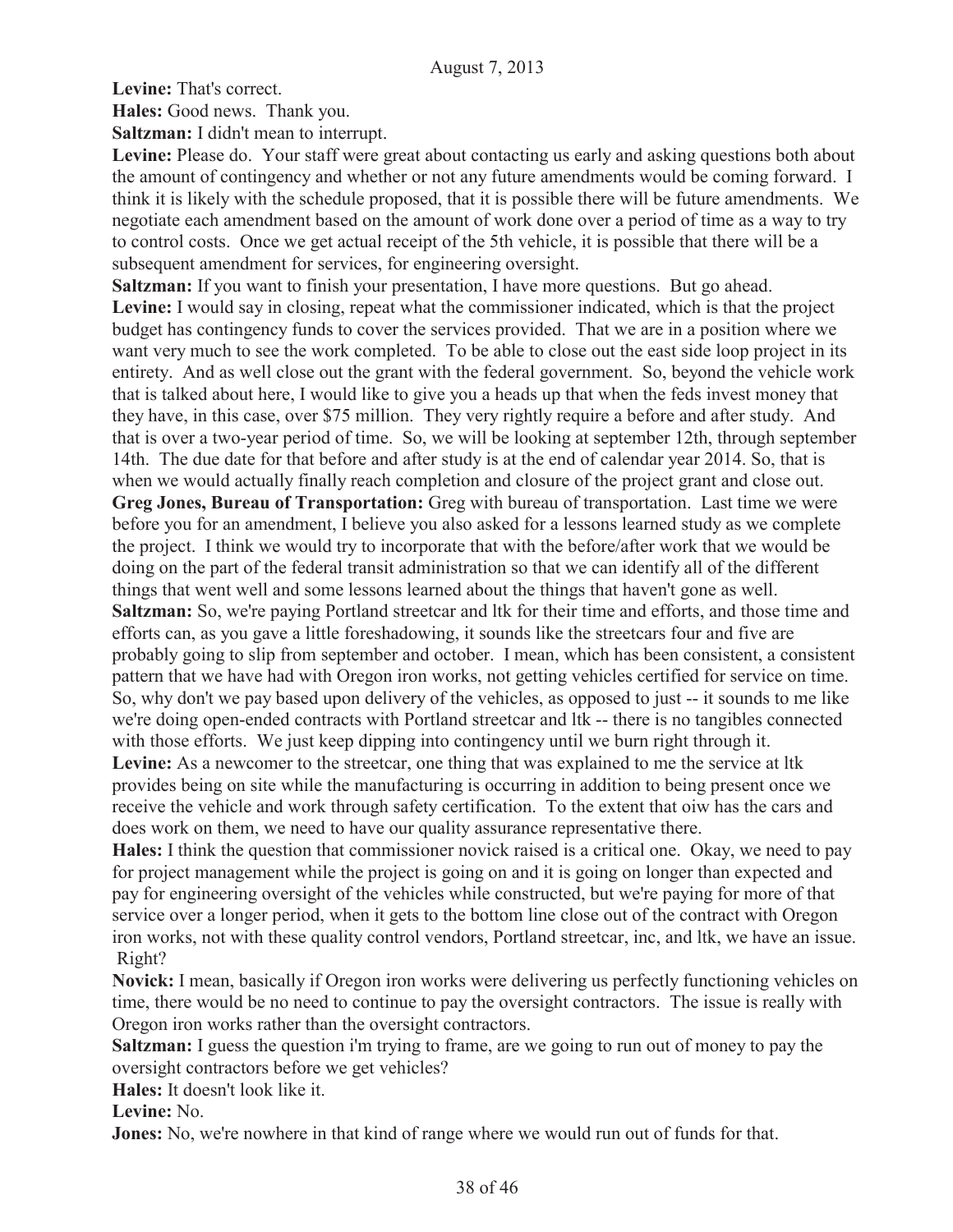**Saltzman:** These contracts combined today are \$330,000.

**Levine:** 333 --

**Saltzman:** \$1.2 million left in contingency. What was the contract amendment in april, how much money was that?

**Hales:** Similar.

**Jones:** I think it was a similar amount.

**Levine:** I have it with me but not here. I can answer that question.

**Saltzman:** If we're doing contract amendments in the nature of \$300,000 per shot, then I can see, you know, four more contract amendments and no more contingency. What happens then? Who is on the hook?

**Levine:** We are obligated to complete the east side loop project. And the city of Portland, i'm confident will do so. Negotiations with Oregon iron works is a separate contract from what is the action before you today. And we have the contingency that we have to work with. I don't think that any of the parties are unaware of the limitations of those dollars.

**Novick:** Actually, commissioner, my response would be that although normally you settle accounts with a contractor at the end of the contract, if we come to the point where we're running out of money, I would go to Oregon iron works and say, hey, we need to address this sooner. If we can't fund this because of your delays, you need to help us get it through.

**Saltzman:** Commissioner novick, I wanted to clarify. You met with the president of united streetcar last week. Mr. Harder --

**Novick:** I misspoke, kevin clark --

**Saltzman:** Kevin clark. He says he understands for iron works or streetcar to make us whole for the delays they have caused with streetcar delivery.

**Novick:** He said that he understood that the delays are unacceptable and I made it clear that we expect them to make us whole and they recognize that that is our intention.

**Saltzman:** He said that to you. Okay. Okay.

**Hales:** The duration of this extension --

Levine: The services provided by ltk currently expire on august 31st. This would extend them to october 31st.

**Hales:** By which time according to the current schedule you expect to have vehicles delivered. **Levine:** Yes.

**Hales:** Your point is well made, Commissioner Saltzman. All of the sand could run out of the hour glass or all of the dollars run out of the hole in the bottom of the bucket and we would be in trouble. I think that it is good that commissioner novick had this conversation and put the vendor on notice that our problem is their problem. Thank you for doing that. Other questions for the team? Anyone signed up?

**Moore-Love:** They left.

**Hales:** Okay. Thank you very much.

**Levine:** Thank you.

**Hales:** Roll call.

**Moore-Love:** 766.

**Saltzman:** I indicated my growing concerns earlier, but I am going to support these, but I am reaching the limits of my endurance of how many more contingency taps I support especially if the goal line gets getting moved on us aye.

**Novick:** Aye.

**Fritz:** Aye. **Fish:** Aye. **Hales:** Aye.

## **767 roll.**

**Saltzman:** Aye. **Novick:** Aye. **Fritz:** Aye. **Fish:** Aye.

**Hales:** Aye. 768.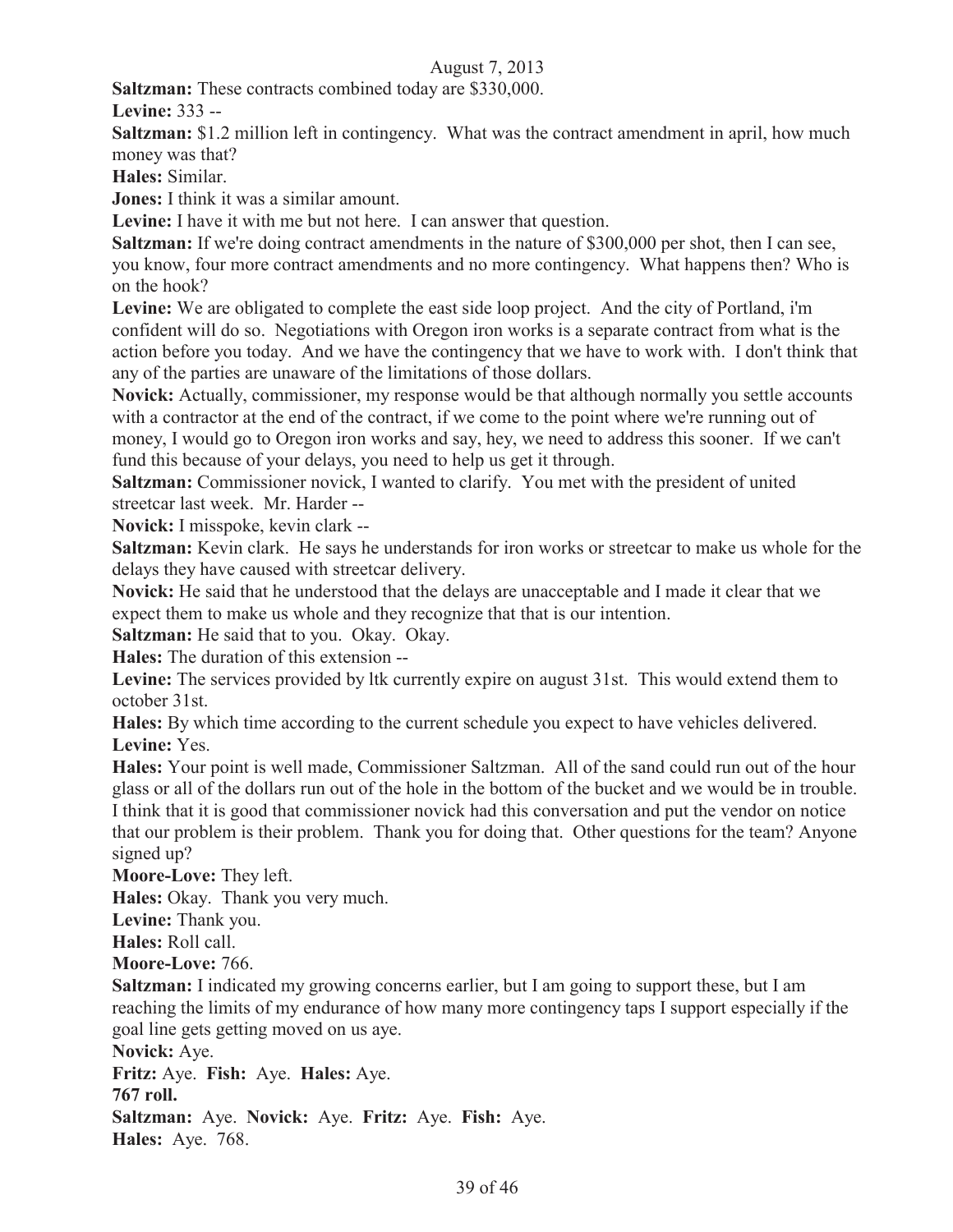**Item 768.**

**Dee Walker, Bureau of Transportation:** Good morning, mayor, commissioners. My name is - my name is dee walker with right of way acquisition. This item is requesting a street vacation of a portion of southwest Fairview blvd, and it is just to set the hearing.

**Hales:** All right.

**Fish:** May I ask you a question on this? We appreciate you coming here to seek a hearing date. Are you required to do this --

**Walker:** I have been told by our office management that it is necessary for us to come and put this on regular agenda. I'm not quite sure why, these historically have always been on consent.

**Novick:** This is the direction that went out a while ago and we need to sort that out and I suspect we will go back to the previous practice.

Fish: I would say if the previous practice is setting -- if is a ministerial matter of a function of setting a hearing date, I think we would all be willing to delegate that function to the bureau. **Fritz:** And if it is on consent agenda, we can pull it if we want.

Fish: Dan and I both have long speeches that we were going to read in connection of this thing, in spite of the time, we will hold our fire.

**Fritz:** I would suggest too that issues like the typo in the amounts of money could also be on consent.

**Hales:** Curious about that one myself. Okay. Thank you. No one signed up to testify, I assume. And we will accept the report.

**Fish:** Motion to accept.

**Saltzman:** Second.

**Hales:** Roll call.

**Saltzman:** Aye. **Novick:** Aye.

**Fritz:** Thank you for sitting through this fascinating morning of democracy, aye.

**Fish:** Aye. **Hales:** Aye.

**Hales:** 769.

**Item 769.**

**Hales:** Comments commissioner novick.

**Novick:** Some people may be aware that there may be a delay in the delivery of meters to implement the northwest parking plan, that doesn't affect this ordinance or what we voted on last week. There is no need for amendments.

**Fish:** Thank you for the clarification.

**Saltzman:** Aye. **Novick:** Aye.

**Fritz:** Since the hearing last week heard from several constituents, concerned having been out of town for vacation and they were not aware of the new plan coming forward. Given there may be a delay anyway and also that this is something that can be continued to be amended, I view this as a living document and we have proven that we have amended it within six, seven months of the initial adoption, so with those provisos, i'm comfortable voting aye.

**Fish:** Aye.

**Hales:** Progress in a difficult balancing act. Thank you. Aye. 770.

**Item 770.**

**Saltzman:** This is good work, commissioner Fish, and -- this really shall I think it helps to have a more consistent enforcement procedures and hearing ability. Aye.

**Novick:** As a former environmental law enforcer myself, I appreciate the attention to having a strong and transparent enforcement program. Aye.

**Fish:** I am either the third or fourth commissioner in charge of the bureau of environmental services since christmas. I would be remiss if I didn't thank all of the people who actually did the work on this as we vote on it and especially thanks to my new bureau. Mayor, I will tell you that in my seven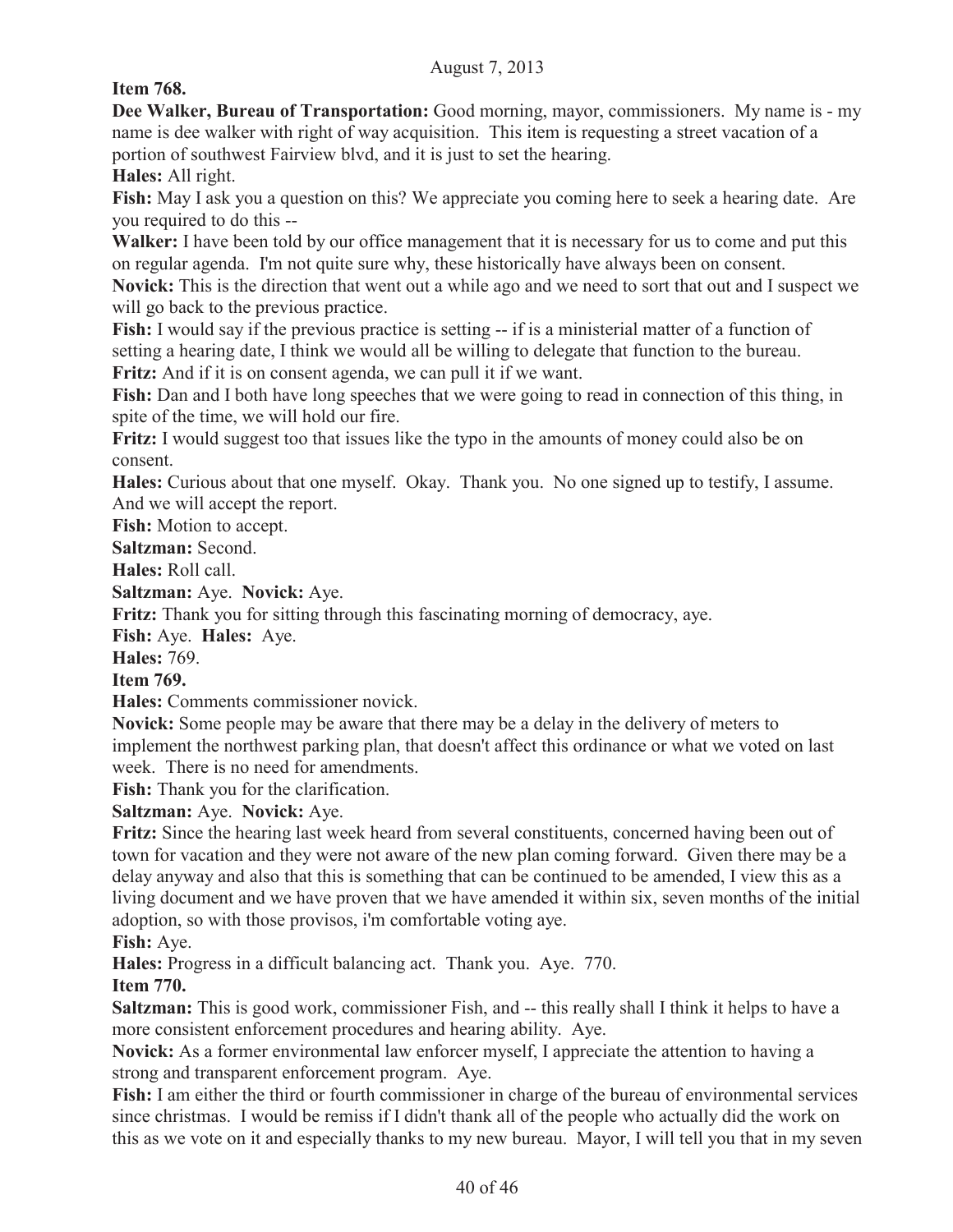weeks, eight weeks on the job, in addition to the honeymoon being over and a group of citizens saying that they can do a better job running the bureau than me, I would say that most -- the most wonderful revelation to me has been getting out in the field and meeting the professionals who actually do the work at the bureau of environmental services throughout the city, wastewater management facility, lab, cathedral park, and places in between, and we are blessed to have an incredibly talented and dedicated group of professionals that work for us and this work is a reflection of the quality of their work. I am pleased to vote aye.

**Fritz:** Thank you. Thanks to commissioner Fish and emily york in your office for getting back to us with the information we requested last week. This one I have not heard a storm of protest or even minor expression of protest. I'm comfortable voting aye. Hales.

**Hales:** Good work. Aye. We are recessed until tomorrow afternoon at 2:00 p.m.

At 12:11 p.m., Council recessed.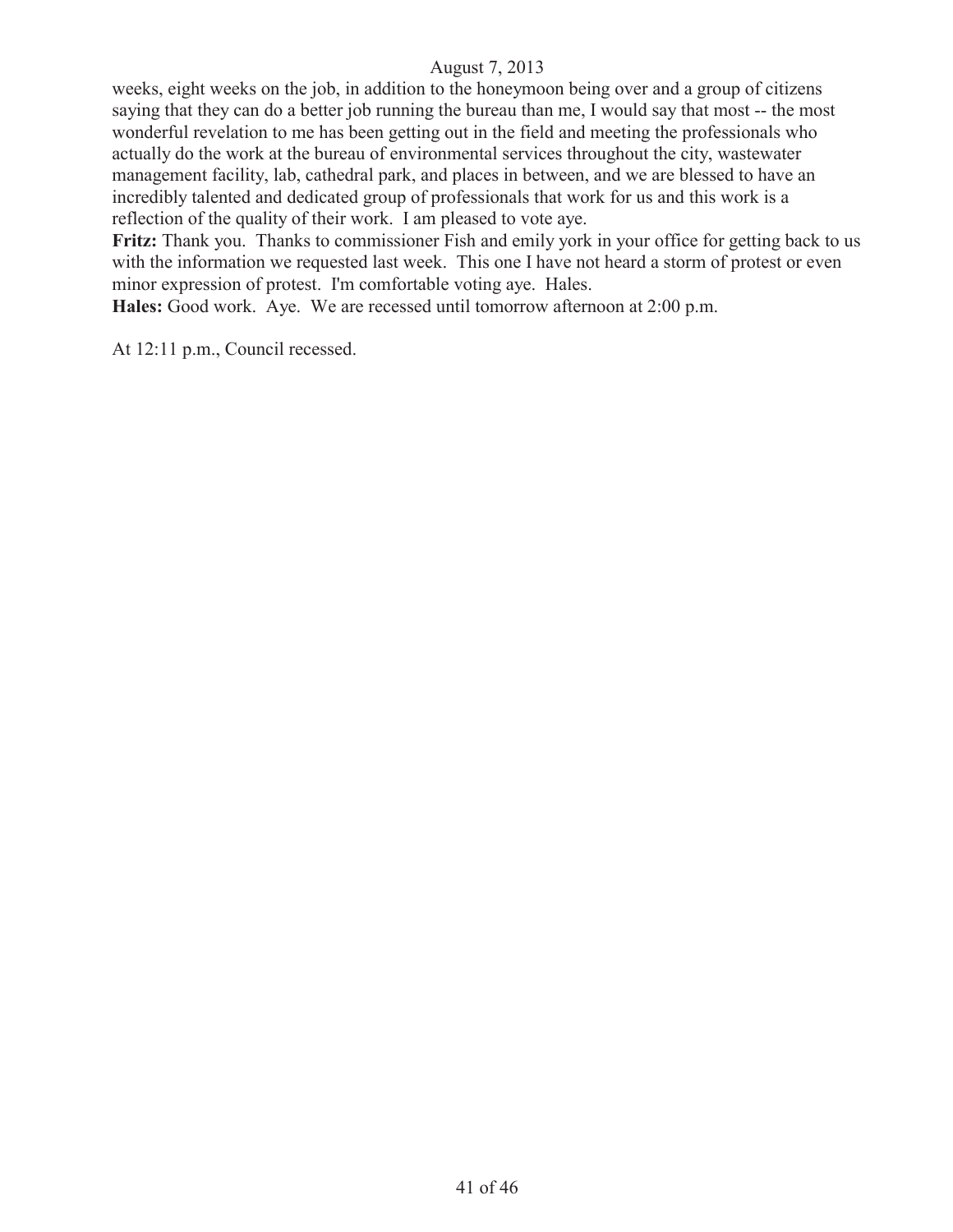## August 8, 2013 **Closed Caption File of Portland City Council Meeting**

This file was produced through the closed captioning process for the televised City Council broadcast and should not be considered a verbatim transcript. Key: **\*\*\*\*\*** means unidentified speaker.

## **AUGUST 8, 2013 2:00 PM**

[roll call taken]

**Hales:** We have two related land use items, do you want to read them both? [items read] **Item 771 and 772.**

**Hales:** Thank you. City attorney.

**Kathryn Beaumont, Chief City Attorney, Office of the City Attorney:** Good afternoon. For the benefit of the television audience and for one person who may have to testify, there are several announcements I need to make to comply with state law. First, as to the kind of hearing today, this is an evidentiary hearing, which means you may submit new evidence to the city council in support of your arguments. Second, as to the order of testimony, what the council is considering today is a hearings officer's recommendation on a proposed comprehensive plan map amendment and zone change, as well as an ordinance to implement that recommendation. Testimony concerning the hearings officer's recommendation will be heard as follows. We'll begin with the staff report by bds staff for approximately 10 minutes. Following that the city council will hear from individuals in the following order. The applicant will go first and will have 15 minutes to address the council - actually 10 minutes to address the council. After the applicant Council will hear from individuals or organizations who are in support of the applicants proposal. Each person will have three minutes to speak. Next, persons who oppose the proposal. Each person again has three minutes to speak. If there is testimony in opposition. The applicant will have five additional minutes to rebut the testimony given in opposition. The council may then close the hearings and deliberate. You have a recommendation which are essentially the findings, and you have an ordinance before you, which is an emergency ordinance. If it were to appear, as a result of your discussion following the hearing, that there is one vote against or someone likely to vote no on the emergency ordinance, my recommendation would be to remove the emergency clause and pass both the findings and the ordinance to second reading and vote next week.

**Fish:** Councilor, is commissioner Saltzman --

**Hales:** He will be here shortly, I believe.

Fish: If he doesn't join us we would need four votes.

**Beaumont:** You would need all four votes, correct.

**Moore:** Katherine, there's no meeting next week.

**Beaumont:** So it would be continued to --

**Moore:** September 4th actually is the next meeting.

**Hales:** There is a meeting next week, two weeks after that.

**Beaumont:** Okay. Finally several guidelines for presenting testimony. Any letters or documents you wish to become part of the record should be given to the council clerk after you testify. Similarly, the original or a copy of any slides, photographs, drawings, maps, videos or other items you show to the council during your testimony, including the powerpoint presentation, should be given to the council clerk to make sure they become part of the record. Any testimony, arguments or evidence you present must be directed to the applicable approval criteria or other criteria in the city's comprehensive plan or zoning code that you believe apply to the decision. BDS staff will identify the applicable approval criteria as part of their staff report to the council. Finally, you must raise any issues clearly enough to give the council and the parties an opportunity to respond to the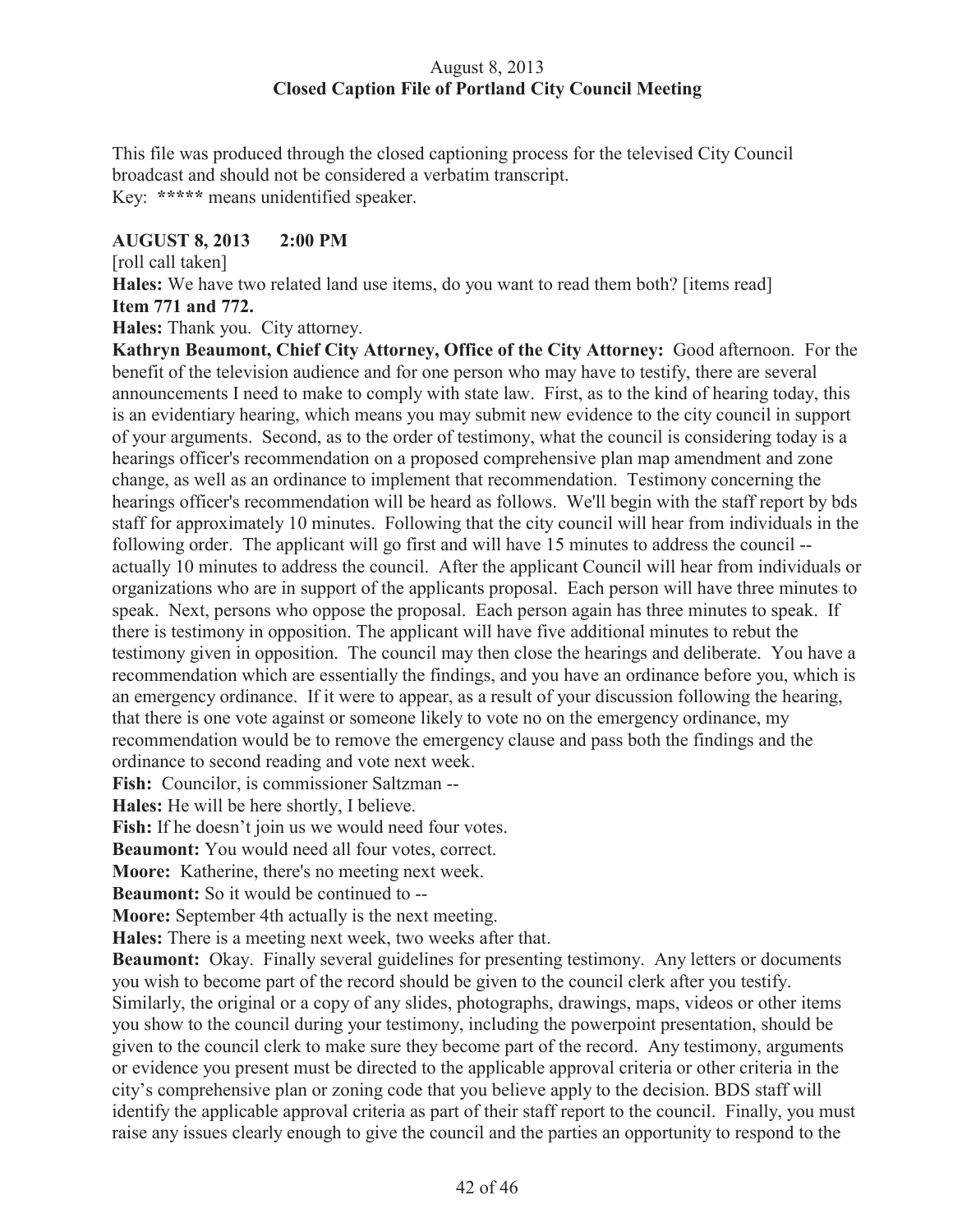#### August 8, 2013

issue. If you don't, you'll be precluded from appealing to the land use board of appeals on that issue. That concludes my opening statements.

**Hales:** Thank you. Any members of the council have conflicts of interest or ex parte context to disclose? I visited the site and the company and one of my staff spoke to a party from the case and simply viewed the site from the street. Okay. Then let's proceed with the staff report, please. **Sheila Frugoli, Planner, Bureau of Development Services:** Good afternoon, i'm Sheila Frugoli here to present hearings officer gregory frank's recommendation of the approval of the requested comprehensive plan map amendment and zoning map request for the property at 750 north fremont. The request is to change from the designation industrial sanctuary to central employment and the associated zoning map amendment request is from the ig1 zone to the ex zone. What comes with the ex zone is the D-overlay, the design review overlay. For the record, the relevant approval criteria are 33.810.050a and 33.855.050. And just to note, because this is a comprehensive plan map amendment, there is no 120-day clock. The subject property is a developed 11,774 square foot site. No new development is proposed with this application. This site plan illustrates the existing development. The existing building is approximately 4,000 square feet. There's a small parking area and the site contains two cell towers with associated equipment. This map shows the current zoning. As the map illustrates, the subject property is the only remaining lot on this block with the ig1 zone. The closest ig1 zone property is kitty-cornered southwest of the subject site, and then there's a larger area south of north cook also zoned ig1. To the north and east of north borthwick is residential zoning and west there is more ex zoning along the mississippi corridor. Here we see the requested ex zoning applied to the site. The ex zone allows a mix of uses and is intended for areas in the center of the city that has nearby industrial development. These next few photos will show that the subject site, as well as the surrounding development. Here we see north fremont street. The street curves to the south at this location. That bright red arrow points to the subject site. This is the existing building on the property. We're looking at the east facade, the entrance facing the parking area. And then this is the remainder of that east facade. Here we see the associated or accessory parking area, as well as the two cell towers and equipment located on this property. And then this is the west entrance that faces north albina. And this is the remainder of that west-facing facade. Here what we see is the back of the site, visible from north cook street. In the foreground is the southern abutting lot. Again, that lot is already zoned ex. You can see that the cell towers and the parking area are elevated above the southern lot. To note on this vicinity map, the red arrow on this slide as well as the other slides shows the direction that the camera is pointed where I took the photos. And then outlined in red is the subject site. Here's one of the properties that's south of the site. This has frontage on north cook street. As you see, it is currently used for the storage of construction equipment. And then this large building is on the eastern abutting lot. This building contains retail uses, a central -- excuse me -- grand central bakery. Here on the right-hand side of the slide you can see the tops of the cell towers that are on the subject site. On the eastern abutting block is the boise elliott school, a Portland public school. Then here what we see is more of that school facility, back behind the building is a large playground. This site is approximately 3.5 acres. And then directly north of the school, north of fremont street, is part of a single dwelling residential neighborhood. These homes front north borthwick. Then directly across the street, across from north fremont we see a small apartment complex. And then again on the other side of the site, west of the site on the other side of albina street, is another ex zoned site. This site has a small storage building on it. And as you can see, the southern part of the wall abuts or shares a wall to a warehouse. This warehouse building is zoned -- is on property zoned ig1. And the warehouse site has a relatively large loading area, as well, with access offer north cook street. Just to note, earlier this week there was a report in the "oregonian" that mentioned that this particular site is planned for redevelopment or reuse, rather, a proposed brewery and restaurant propose to move into that building. I think actually I believe the property owner has submitted for building permits to do that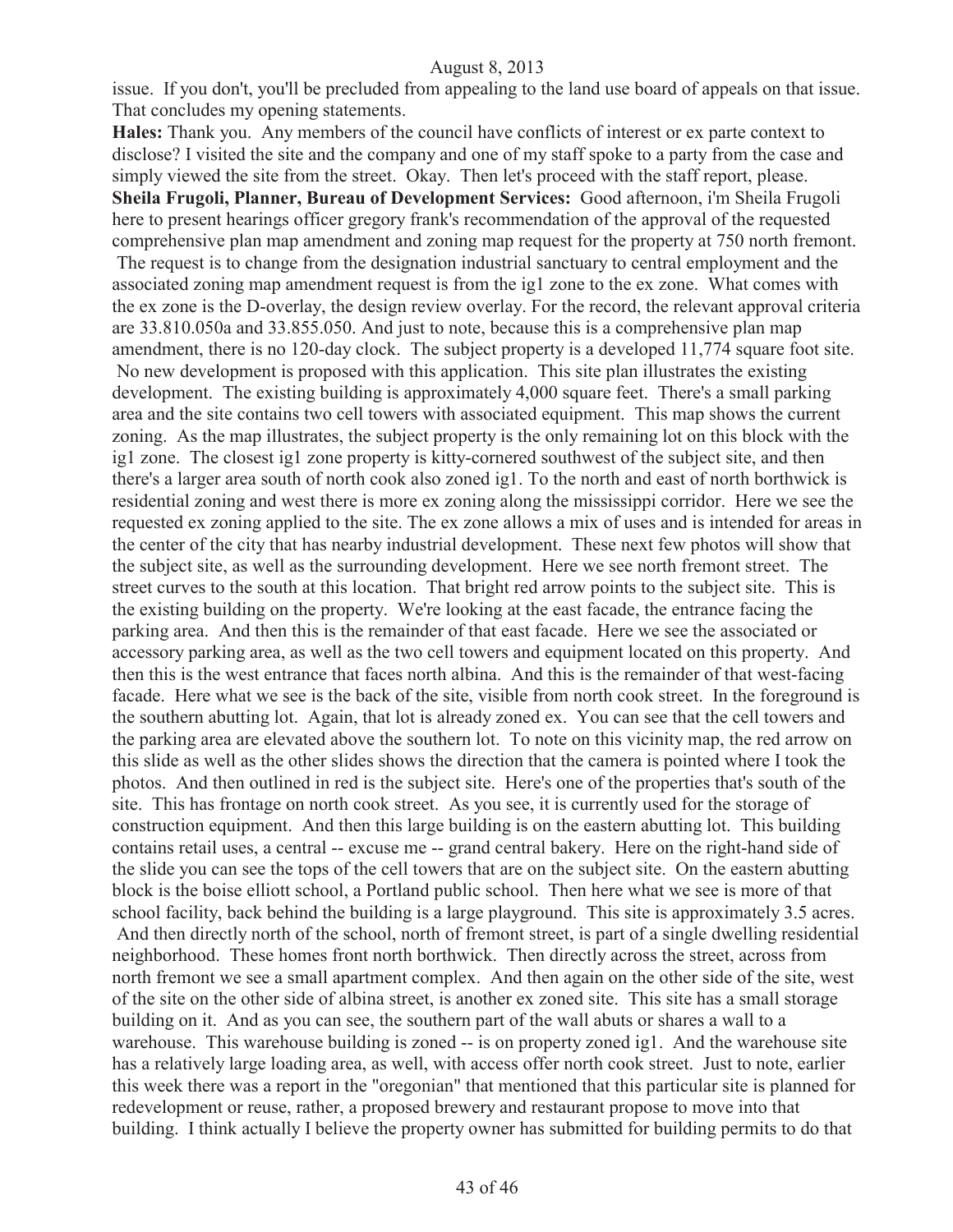## August 8, 2013

work. Then finally south of north cook street is the city of Portland, five-acre albina yard maintenance facility. As you can see, that site sits lower than the street and obviously a lot lower than north fremont street. As the fence illustrates or shows, there's no access onto the city facility from north cook street. Rather access is provided further south off north mississippi avenue. **Fish:** Can we go back for one second?

**Frugoli:** Yes.

**Fish:** Did I miss the picture, photograph of what's on the north side of cook? You showed us on the south is --

**Frugoli:** Yeah.

**Hales:** That's the big warehouse.

**Frugoli:** On the south side of cook is that construction storage area, the vacant sites that aren't currently being used. We were looking -- we were looking through that site to the back of the subject property, where we could see the parking and the cell towers.

Fish: That particular site is zoned what now?

**Frugoli:** It's currently zoned ex. Yes, the entire block is zoned ex except for the subject property we are reviewing today.

**Fish:** What kind of housing can they build on that site?

**Frugoli:** Housing is allowed. We would expect multi-dwelling housing. And the housing allowed could be built out to the maximum allowed building envelope, so there's no density limit. It could be an entire housing project.

Fish: And to the due east is the back side of a school?

**Frugoli:** Due -- yes, due east is the school site, yes.

**Fish:** Thank you.

**Frugoli:** Except for a few policies this proposal has been found to equally or better support the relevant conference of plans, goals and policies. As the photos illustrate, the characteristics of the surrounding development and map pattern speak to the appropriateness of applying a mixed use zone on the subject site. The central employment designation follows the pattern of this block and nearby north mississippi corridor. The ex zone will serve as a transition between the residential zoned area to the north and the city's maintenance yard located south of the site. City agencies, as well as the Oregon department of transportation find that public services are adequate to support the uses and development allowed in the ex zone. Hearings officer frank agrees with staff's recommendation of approval. Mr. Frank is recommending that city council adopt the findings and decisions found in the staff report. This concludes my presentation. Any questions? **Hales:** Any questions?

**Fritz:** What's the height limit under the existing and proposed zoning?

**Frugoli:** The ig1 doesn't have a height limit because one assume we could have smokestacks and factories, so there's no height limit. The uses are fairly restrictive for industrial uses. The ex zone for this particular site, we applied the base zone height limit, which is 65 feet.

**Fritz:** My second question is it's designated industrial sanctuary. Is that different from industrial zoned land?

**Frugoli:** All of the I zoned properties are within the designation of the industrial sanctuary. As it sounds, that designation is intended to protect areas for industrial or heavy manufacturing-type uses. **Fritz:** For the record and for folks watching at home, could you say what you said in the record in the staff record, regarding why it's appropriate to change the designation from the industrial zone? **Frugoli:** Yes. It's appropriate because there's -- this is a relatively small site on an entire block that is zoned ex central employment. The site has frontage on a major corridor. It's adjacent to other ex zoned sites, and it can serve as transition between the residentially zoned areas directly north and east of the site, to -- transition to the confined city maintenance facility that remains industrially zoned.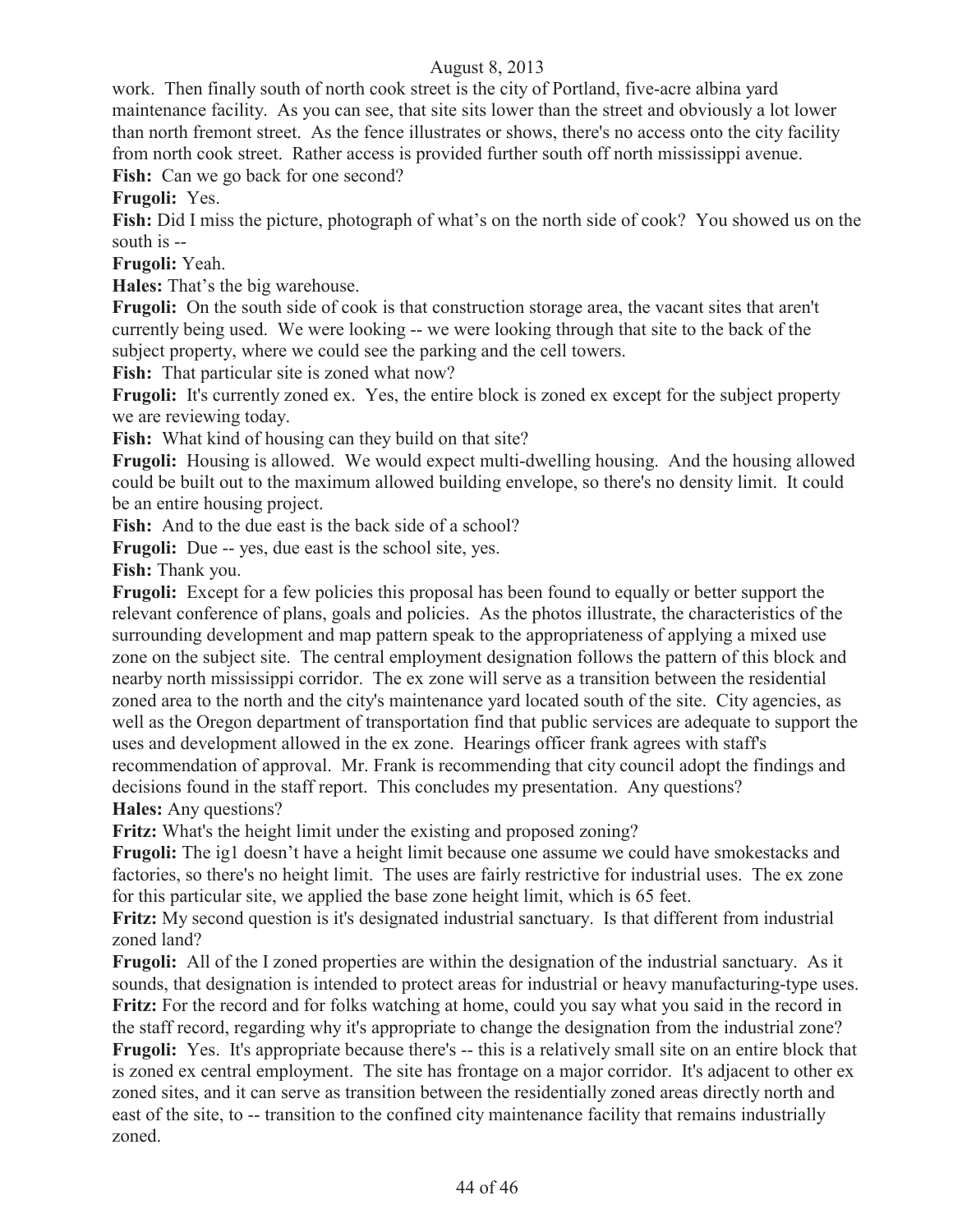**Hales:** Other questions for sheila?

**Novick:** Just following up on that, that parcel isn't on our map of regionally significant industrial areas, is that right?

**Frugoli:** That's correct, it is not on that map.

**Novick:** I think the site is served by transit but not by freight routes, another indicator of why it's appropriate to change the designation, right?

**Frugoli:** That's correct.

**Fish:** I don't know if this was relevant to the consideration, but last time there was a national holiday and all the coffee bars were closed in the city but grand central bakery was open. **Hales:** That's important.

Fish: There were four police officers there when I got there.

**Hales:** Thank you Sheila. Obviously we don't have a lot of people here to participate. If the applicant is interested in making a statement, obviously you have an opportunity to keep it brief, because it doesn't look like there's much controversy for this proposal.

**Richard Larson:** Thank you. My name's richard larson, I'm with paradise grape, llc. I prepared the application and went through the hearings. We are in kind of a doughnut hole with the city in that we've been rezoned all around us. It's an appropriate zone, I feel, because the ig1 limits me to industrial. And by that designation we have to protect the adjacent properties from noise and vibration, difficult to do with residential and multifamily. To put retail in the building I would have to leave more than half of it vacant under 3,000 feet, close to half of it. I think the zone change is appropriate. The light industrial uses can still be facilitated and they still fit with certain limitations into the ex zone. With that, and the expeditious decision from the hearings officer, I would appreciate approval.

**Hales:** I know it's not relevant to the approval, but there's some curiosity about the company name. Larson: It started with an apartment complex on 39th and it was like paradise inside. And there were grapes.

Fish: I thought he was going to say he was a vintner.

**Hales:** No, no, more poetic than that. Thank you very much.

**Fish:** It was so long ago, that's when it was called 39th.

**Novick:** I was wondering if paradise grape was a philip k. Dick novel or kurt vonnegut novel.

**Hales:** Neither apparently. So any questions? Any relevant questions?

Fish: Commissioner Fritz do you care to make a motion?

**Hales:** Thank you very much.

**Fritz:** I just have one other question for staff. And that is the neighborhood association has expressed support actively?

**Frugoli:** Yes, we did receive a letter from the representative of the neighborhood association that supports this request.

**Fritz:** And was there testimony at a prior hearing in opposition?

**Frugoli:** There was no testimony in opposition.

**Fritz:** And tell me about the notice requirements for -- all the way along the way. How far have you noticed about this?

**Frugoli:** For this type 3 review we send a notice to properties within 400 square feet of the site.

We also notify the neighborhood associations within 1,000 feet of the site and the neighborhood coalition of course, as well as nearby business associations.

**Fritz:** Thank you very much. I would move acceptance of the hearings officer's recommendation. **Fish:** Second.

**Hales:** Further discussion? Roll call on the first item.

**Saltzman:** Aye. **Novick:** Aye.